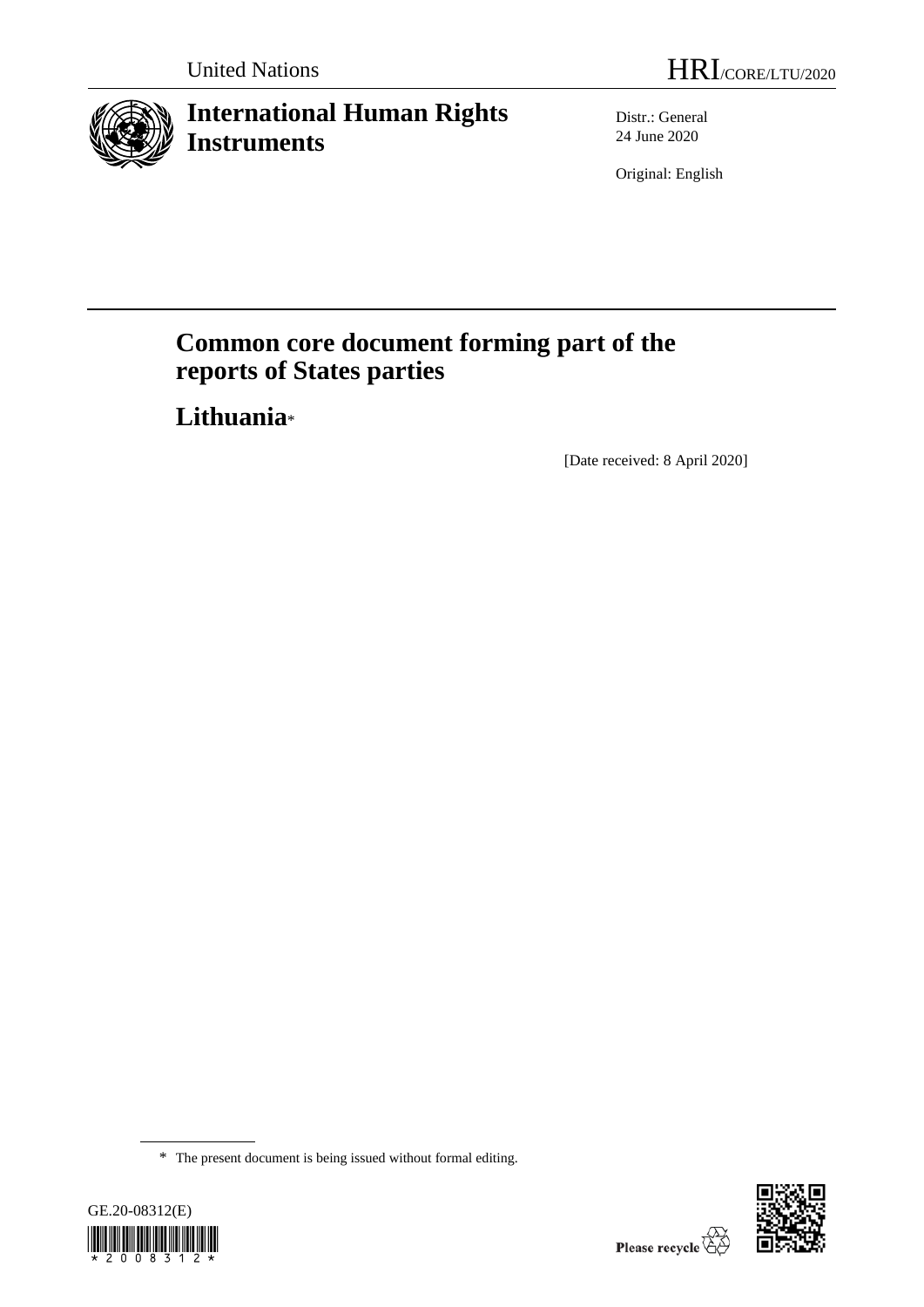## **I. Introduction**

1. This document is the revised Common Core Document of the Republic of Lithuania. The first Common Core Document of the Republic of Lithuania was submitted to the UN on 1 October 1998. The Common Core Document is drafted in accordance with the requirements of "Harmonized Guidelines on reporting under the international human rights treaties, including guidelines on a core document and treaty-specific documents", as well as taking into account the UN General Assembly Resolution 68/268 of 9 April 2014, on the strengthening and enhancing the effective functioning of the human rights treaty body system.

2. The Common Core Document was prepared by the Ministry of Foreign Affairs in cooperation with the Ministry of the Interior, Ministry of Social Security and Labour, Ministry of Justice, the Lithuanian Department of Statistics (hereinafter – Statistics Lithuania). The document, including statistical data, is based on the most up-to-date information as of January 2020.

3. The first part of the Common Core Document includes information on the demographic, economic, social and cultural indicators of the State. The second part provides information on the general framework for the protection and promotion of human rights in Lithuania. The third part describes measures taken by Lithuania for the elimination of discrimination and for the promotion of gender equality, as well as informs about the available domestic remedies to a person.

## **II. General information about Lithuania**

## **General information**

4. The Republic of Lithuania (Lithuanian: *Lietuvos Respublika*) is located in the Baltic Region of Europe and is situated along the southeastern shore of the Baltic Sea. Sharing land borders with Latvia to the north, Belarus to the east and south, Poland to the south, and Kaliningrad Oblast (exclave of the Russian Federation) to the southwest, Lithuania covers an area of 65 286 square kilometres. The capital of Lithuania is Vilnius. Other major cities are Kaunas, Klaipėda, Šiauliai and Panevėžys. In 2019, Lithuania's estimated population was around 2.8 million people, with the density of 43 persons per square kilometre.

5. The official language, Lithuanian, is one of only two living languages (along with Latvian) in the Baltic branch of the Indo-European language family, and is one of the oldest languages in the world.

6. According to the data of the Department of Statistics of Lithuania the ethnic composition of the population of Lithuania at the beginning of 2019 was the following: 86.4 per cent Lithuanians, Poles – 5.7, Russians – 4.5, Belarusians – 1.5, Ukrainians – 1.0, Jews  $-0.1$ , other  $-0.8$  per cent of the country's resident population.

7. According to the Census of 2011 data, the majority of the population (77%) is Roman Catholic; the other most numerous religious communities are Russian Orthodox (4.11%), Old Believers (0.77%), Evangelical Lutheran (0.60%), Evangelical Reformed (0.22%), Pagans (0.17%). There are numerous other religious minorities, including Evangelical Protestant churches, Jehovah Witnesses, Suni Muslims, Jewish, etc. 6.14% of the population indicated no religious affiliation.

8. Lithuania participates in the activities of approximately 50 international intergovernmental organisations, including the United Nations and its agencies, in this way contributing to the international peace and security, through international law and cooperation.

9. In 2001, Lithuania has issued a standing invitation to all special procedures to evaluate human rights situation in Lithuania.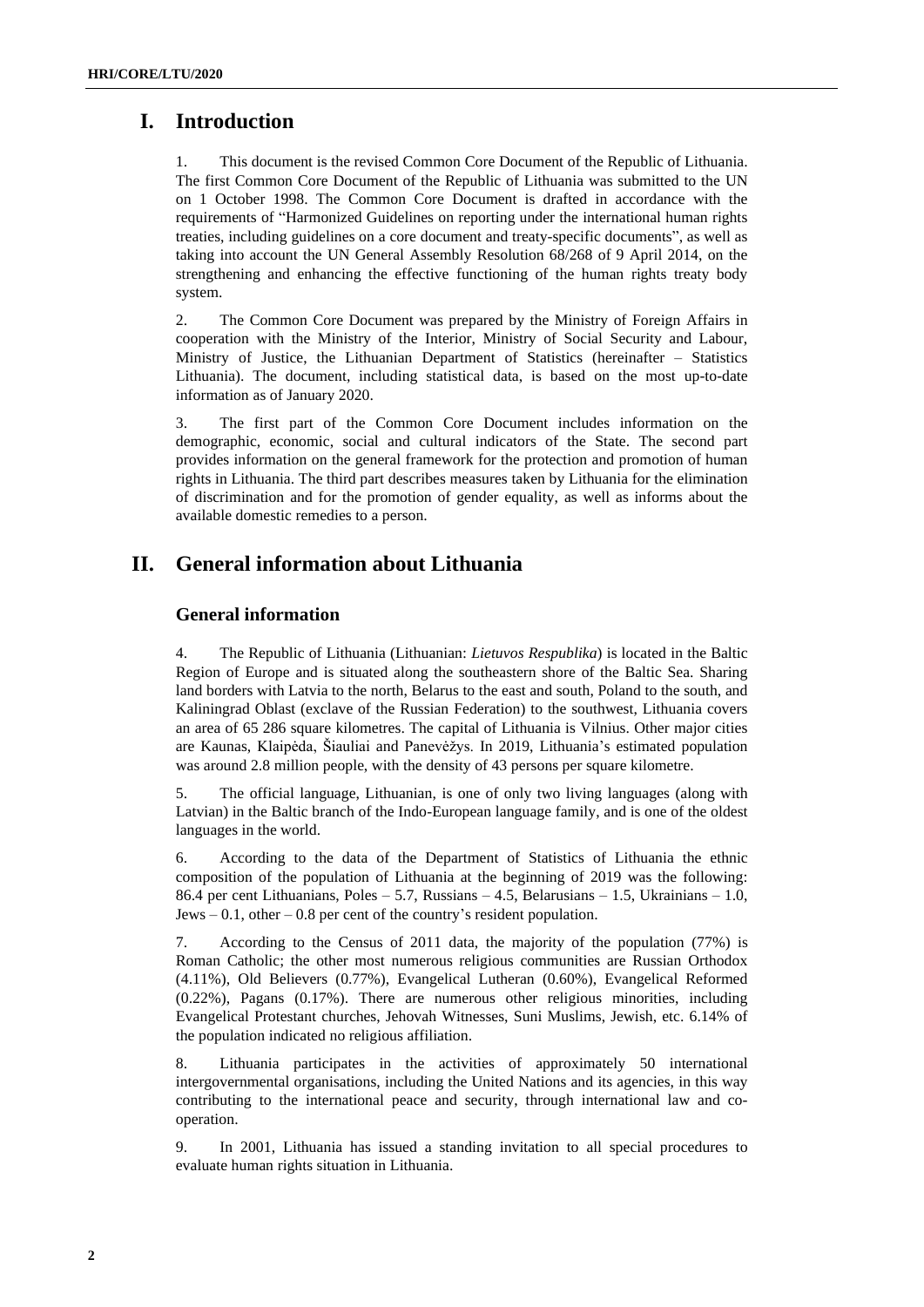10. Lithuania and its representatives have been repeatedly elected to the governing bodies of various international organisations, and have been chairing them. In 2007, the representative of Lithuania chaired one of the most important UN bodies – the Economic and Social Council (ECOSOC). On the 17 October 2013, Lithuania was elected as a nonpermanent member of the UN Security Council for the year 2014–2015. In November 2015, Lithuania was elected to serve on the UNESCO's Executive Board for the 2015– 2019 period and was also elected as a Vice-Chair of this governing body for the 2015–2017 period.

11. Lithuania also actively participates in regional organisations, this way contributing to promotion of rules-based multilateral system. Lithuania became a member of the Council of Europe in 1993 and in 2001–2002 chaired the Committee of Ministers of the Council of Europe. In 2009–2010, Lithuania chaired the Council of the Baltic Sea States (CBSS), and in 2012 chaired and coordinated the work of the Baltic Sea regional formats, such as the Baltic Council of Ministers and the Nordic-Baltic 8 (NB8). In 2011, Lithuania successfully chaired the Organisation of Security and Co-operation in Europe (OSCE).

12. Lithuania became a full-fledged member of the European Union on 1 May 2004. In 2007, Lithuania joined the Schengen zone, and in 2015 acceded the Euro zone, changing its currency to Euro. In 2013, Lithuania presided the Council of the European Union.

13. Lithuania has recognised as compulsory the jurisdiction of the International Court of Justice in 2012.

14. Lithuania is one of the leading countries in Europe with the highest graduation rate per capita from tertiary education in science and technology with approximately 58 per cent of 30–34-year-olds population having university or college degrees. In Lithuania ranked 5th in the world for the number of inhabitants aged 25–34 with higher degrees.

15. According to the Eurostat survey, in Lithuania at least 9 out of every 10 adults of working-age reported that they know at least one foreign language.

16. Lithuania has competitive economy and attractive investment environment. In 2019, Lithuania was in the 29th position in the World Competitiveness report compiled by the Swiss International Institute for Management Development.

17. Lithuania remains the leading country in laser industry with 10 percent of global laser market and an 11 percent growth of high-tech export in 2018. In 2018, according to the World Bank, Lithuania ranked 14th among 190 economies in the ease of doing business. Moreover, in 2019, The Heritage Foundation and The Wall Street Journal listed Lithuania in 21st place in economic freedom rank.

#### **Historical background**

18. Lithuania's name has been known in the world for over a thousand years, since it was first recorded in 1009 in the Annals of Quedlinburg. Established in the 13th century, Lithuania was known as the Grand Duchy of Lithuania (Magnus Ducatus Lithuaniae) – a successful, multicultural and one of the largest states in Europe in the 15th century. It is generally accepted that the state of Lithuania found its way into the world maps, following the coronation of Mindaugas, ruler of the consolidated Lithuania, on 6 July 1253. The Papal Bull granted the State with the highest title of the monarchy, which meant that Lithuania was recognized by and accepted into the family of the Western Europe as an equal member of the political system. With the official adoption of Christianity in 1387, Lithuania chose to follow the Western path of development: the following period saw the spread of the written language, schools were opened, Lithuanian students travelled to study to European universities. In 1579, the Jesuit Academy founded Vilnius University, which was one of the first universities in Eastern Europe. After forming a dynastic union with Poland, Polish-Lithuanian Commonwealth was established. In 1791, the parliament of the Polish-Lithuanian Commonwealth (the Great Sejm) adopted the constitution for the Polish-Lithuanian Commonwealth, which was the very first written constitution in Europe, and the world's second constitution. This Polish-Lithuanian union lasted until 1795, and afterwards Lithuania lived forcibly under the rule of Russian Empire until the very 20th century.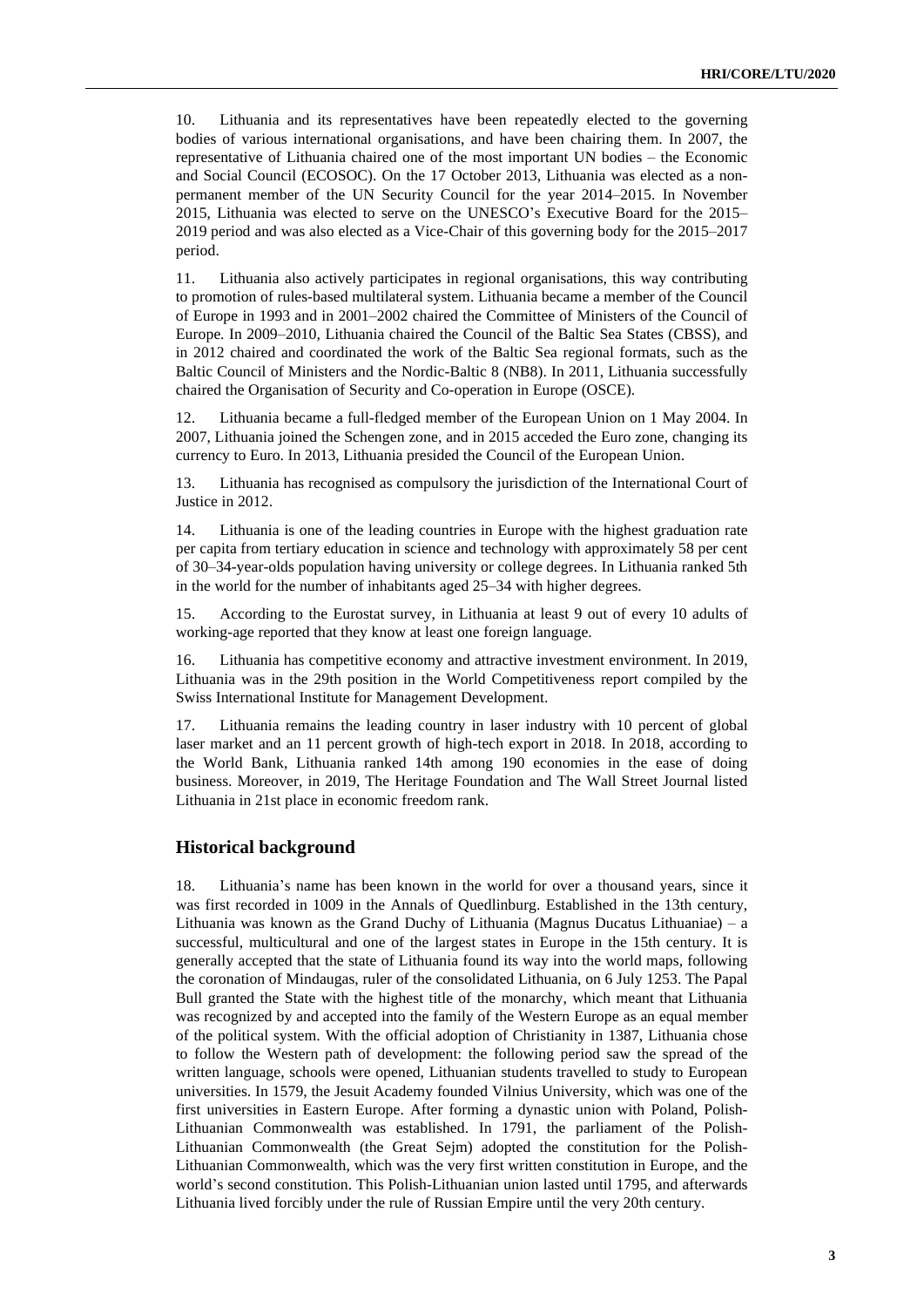19. After the outbreak of the First World War, Germany occupied Lithuania in 1915 and the occupation lasted until the beginning of 1919. On 16 February 1918, the 20-member Council of Lithuania signed Lithuania's Declaration of Independence, which proclaimed the restoration of an independent Lithuanian state. Vilnius was declared the country's capital city. The founding Seimas (Parliament) adopted a progressive constitution that guaranteed the most important concepts underpinning the new juridical state. Lithuania was one of the first countries in Europe, which provided voting rights for women. During the 20 years of independence, Lithuania attained significant results in the spheres of economy and culture. The Lithuanian State was recognized at the international level and became a member of the League of Nations. In 1921, Lithuania signed the Protocol of the Permanent Court of International Justice. In 1922, Lithuania recognised the jurisdiction of the Permanent Court of International Justice as compulsory.

20. On 23 August 1939 when Soviet Union and Nazi Germany signed the Treaty of Non-aggression (the Molotov-Ribbentrop pact), with additional secret protocols under which Nazi Germany and the Soviet Union divided the spheres of influence. As Lithuania was assigned to the sphere of influence of the Soviet Union, this pact consequently led to an ultimatum later issued to Lithuania on 14 June 1940, following with an occupation the day after. In June 1941 the Soviet Union as an occupying power began a campaign of forced mass deportations of Lithuanian residents to Gulags in Siberia.

21. On June 22, 1941, Lithuania, occupied by the Soviet Union, was invaded by the Nazi German army. It remained under the power of Nazi Germany until the summer of 1944, when the Soviet Red Army re-occupied the territory. During the Soviet regime, in 1941 and 1945–1953 at least 130–140 thousand people (Lithuanian, Poles, Jewish), 70% of them women and children, were deported to labour and prison camps (Gulags) in Siberia.

22. To restore independence of Lithuania and resist Soviet occupation, Lithuanian partisans waged guerrilla warfare in 1944, which continued for almost ten years, and during which about 20 thousand Lithuanian partisans and their supporters were killed. The period of partisan fights is one of the most dramatic and tragic events in Lithuania's history.

23. Until the restoration of independence of Lithuania in 1990, all political, economic and cultural life in Lithuania was under tight control of Soviet repressive regime. Any opposition or other views were severely persecuted, censored and banned. People were not able to exercise their political rights freely; critics of the Soviet regime were persecuted and imprisoned. Promotion of national identity and religion or belief was supressed and severely persecuted.

24. Most of democratic states never recognized Lithuania's incorporation into the Soviet Union and many Lithuanian diplomatic missions continued activities abroad up until 1991. During the first democratic elections in 1989, the Reform Movement of Lithuania (called "Sąjūdis") defeated the Communist Party. On 23 August 1989, population of three Baltic States formed a human chain stretching 650 kilometres across Vilnius, Riga and Tallinn to mark the 50th anniversary of Molotov-Ribbentrop Pact as a result of which three Baltic States lost their independence. The Baltic Way was a symbolic action that separated the Baltic States from the Soviet Union and by which people expressed their will to be free.

25. In early 1990, candidates backed by this Reform Movement won the first free Lithuanian parliamentary elections and on 11 March 1990, the Supreme Soviet of the Lithuanian Soviet Socialist Republic proclaimed the Act of the Re-Establishment of the State of Lithuania. The Soviet Union then imposed an economic blockade that lasted for 74 days and subsequently attempted to re-impose their control by force, which was used on January 13th, 1991, leading to the deaths of 14 unarmed civilians. The Soviet troops withdrew from Lithuania only on 31 August 1993.

26. Following the reestablishment of its statehood, Lithuania became the participant of the Conference on Security and Co-operation in Europe (now Organization for Security and Co-operation in Europe, hereinafter – the OSCE). It was the first international organization that Lithuania joined after the restoration of independence. Lithuania chaired the OCSE from 1 January until 31 December 2011. During its chairmanship, Lithuania continued meaningful steps implementing the vision of free, democratic, united and undivided Euro-Atlantic and Eurasian community of security. Lithuania significantly contributed to the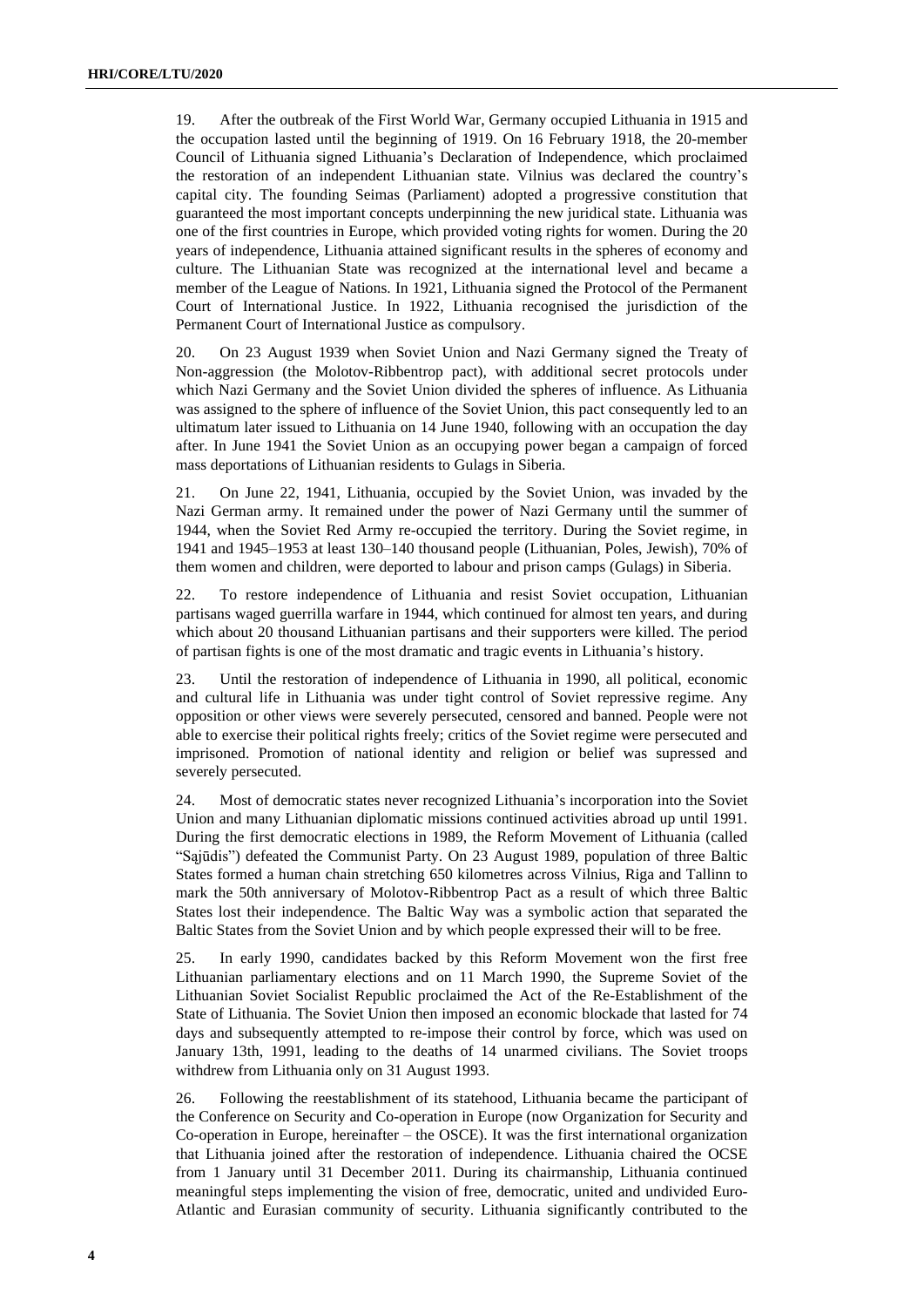OSCE goals in resolution of prolonged conflicts (for the first time after five years the official 5+2 negotiations regarding the conflict in Moldova were renewed), strengthening of the OSCE in the fight against transnational threats, among them the ones coming from territory of Afghanistan. Lithuania consistently followed and propagated organization's values – assurance of human rights and freedoms, the necessity of democratic societies, protection of freedom of media and safety of journalists.

27. On 17 September 1991, Lithuania joined the United Nations alongside with Estonia and Latvia. On the 17th October 2013 Lithuania was unanimously elected as a nonpermanent member of the UN Security Council (187 votes) for the term 2014–2015. During its membership in UN Security Council, Lithuania has focused on the rule of law, protection of civilians in armed conflict, illegal annexation of Crimea and aggression against Ukraine, issues of accountability, illicit trade in small arms and light weapons and their impact on civilian populations, protection of civilians and journalists in conflicts, combatting terrorism, and improving sanctions effectiveness.

28. In March 1993, Lithuania was admitted to the Council of Europe (hereinafter – CoE). Lithuania chaired the Committee of the Ministers of the CoE from November 2001 until May 2002. During the chairmanship Lithuania promoted stability and unity in Europe on the basis of common values of pluralistic democracy, human rights and the rule of law.

29. On 25 October 1992, the citizens of Lithuania adopted in the referendum the new Constitution. In 1995, Lithuania signed the Association Agreement with the European Union.

30. In 1997, Lithuania joined the Standby Arrangements System for the UN peacekeeping operations and placed its civilian police officers and military under the UN standby arrangement system. Lithuanian military officers have also served in the operational headquarters of UN-mandated EU military operations in Bosnia and Herzegovina (operation ALTHEA) and Chad/Central African Republic (EUFOR Tchad/RCA).

31. In 2004, Lithuania joined the European Union and NATO, both memberships having been a major foreign policy goal since the Independence. Lithuania's presidency of the Council of the European Union in 2013 was one of the country's most important contributions to the EU policymaking and implementation.

32. Since renewed independence in 1991 and transition from a centrally planned to a market economy, Lithuania has substantially raised well-being of its citizens, developed competitive economy and created attractive investment environment. Subsequently, in 2018 Lithuania became a member of the Organization of Economic Cooperation and Development (OECD).

#### **A. Demographic, economic, social and cultural characteristics**

#### **Demographic characteristics**

|                       | Total        |               |               |  |  |  |
|-----------------------|--------------|---------------|---------------|--|--|--|
| Beginning of the year | Total        | Males         | Females       |  |  |  |
| 2014                  | 2 943 472    | 1 355 995     | 1 587 477     |  |  |  |
| 2015                  | 2 9 21 2 6 2 | 1 346 257     | 1 575 005     |  |  |  |
| 2016                  | 2 888 558    | 1 329 607     | 1 558 951     |  |  |  |
| 2017                  | 2 847 904    | 1 3 1 2 1 8 6 | 1 535 718     |  |  |  |
| 2018                  | 2 808 901    | 1 297 293     | 1 5 1 1 6 0 8 |  |  |  |
| 2019                  | 2 794 184    | 1 295 591     | 1498593       |  |  |  |

33. Total resident population (2014–2019):

34. In 2018, life expectancy in Lithuania was – 70.9 for men and – 80.6 for women.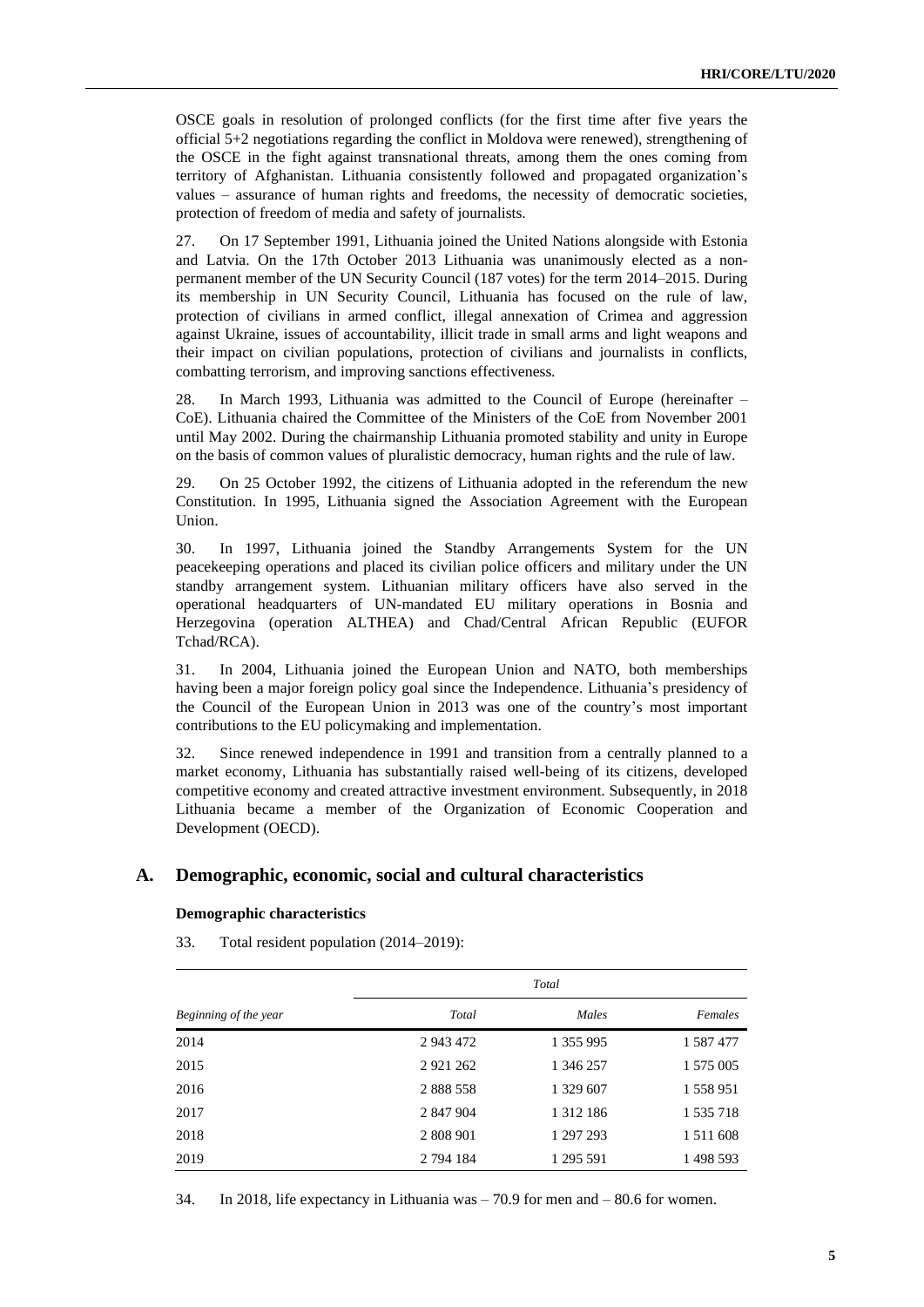| 35. |  |  |  |  |  | Resident population in urban and rural areas (2014–2019): |
|-----|--|--|--|--|--|-----------------------------------------------------------|
|-----|--|--|--|--|--|-----------------------------------------------------------|

|      |                           |                           | Compared to the total resident |             |  |  |
|------|---------------------------|---------------------------|--------------------------------|-------------|--|--|
| Year | Population in rural areas | Population in urban areas | Urban areas                    | Rural areas |  |  |
| 2014 | 968 892                   | 1974 580                  | 67,1                           | 32,9        |  |  |
| 2015 | 958 649                   | 1962 613                  | 67,2                           | 32,8        |  |  |
| 2016 | 945 330                   | 1943228                   | 67,3                           | 32,7        |  |  |
| 2017 | 936836                    | 1911068                   | 67,1                           | 32,9        |  |  |
| 2018 | 924 179                   | 1884722                   | 67,1                           | 32,9        |  |  |
| 2019 | 918 814                   | 1 875 370                 | 67,1                           | 32,9        |  |  |

## 36. Resident population change (2014–2019):

|      |                                                  | Resident population change |             |  |
|------|--------------------------------------------------|----------------------------|-------------|--|
| Year | Resident population at the beginning of the year | In persons                 | In per cent |  |
| 2014 | 2 943 472                                        | $-22210$                   | $-0.75$     |  |
| 2015 | 2 9 21 2 6 2                                     | $-32704$                   | $-1.12$     |  |
| 2016 | 2 888 558                                        | $-40654$                   | $-1.41$     |  |
| 2017 | 2 847 904                                        | $-39003$                   | $-1.37$     |  |
| 2018 | 2 808 901                                        | $-14717$                   | $-0.53$     |  |
| 2019 | 2 794 184                                        |                            |             |  |

## 37. Average household size (2013–2017):

| Year                                                 | 2013 | 2014 | 2015 | 2016 | 2017 |
|------------------------------------------------------|------|------|------|------|------|
| Average household size (persons)                     |      | 2.2  | 2.2  |      |      |
| Proportion of single-parent<br>households (per cent) |      | 6.6  | 7.2  |      | 7 7  |

## 38. Live births by sex, crude birth rate, total fertility rate (2013–2018):

|      |          | Live births | Crude birth rate |                                             |                      |
|------|----------|-------------|------------------|---------------------------------------------|----------------------|
| Year | Total    | Males       | Females          | $(\text{per } 1000)$<br><i>population</i> ) | Total fertility rate |
| 2013 | 29 8 85  | 15 2 21     | 14 664           | 10.1                                        | 1.59                 |
| 2014 | 30 369   | 15 5 65     | 14 804           | 10.3                                        | 1.63                 |
| 2015 | 31 4 7 5 | 16 201      | 15 274           | 10.8                                        | 1.70                 |
| 2016 | 30 623   | 15 847      | 14 7 7 6         | 10.7                                        | 1.69                 |
| 2017 | 28 696   | 14775       | 13921            | 10.1                                        | 1.63                 |
| 2018 | 28 14 9  | 14 3 62     | 13787            | 10.0                                        | 1.63                 |

39. Deaths and crude death rates by sex (2013–2018):

|      |         |         |         |       | Crude death rate       |         |
|------|---------|---------|---------|-------|------------------------|---------|
|      | Deaths  |         |         |       | (per 1 000 population) |         |
| Year | Total   | Males   | Females | Total | Males                  | Females |
| 2013 | 41 511  | 20 7 89 | 20 722  | 14.0  | 15.3                   | 13.0    |
| 2014 | 40 25 2 | 20 110  | 20 14 2 | 13.7  | 14.9                   | 12.7    |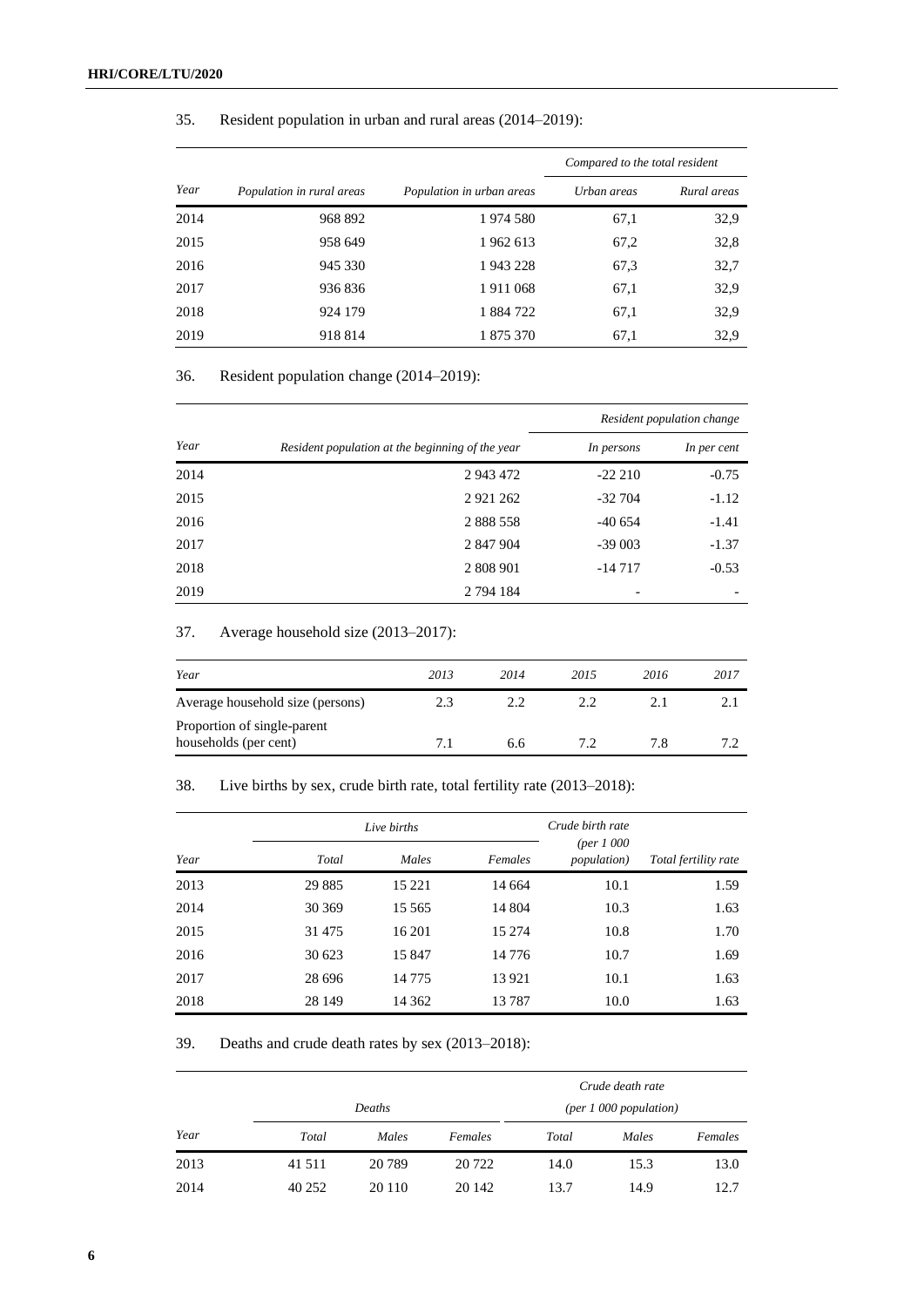|      |        | Deaths   |         |       | Crude death rate<br>(per 1 000 population) |         |
|------|--------|----------|---------|-------|--------------------------------------------|---------|
| Year | Total  | Males    | Females | Total | Males                                      | Females |
| 2015 | 41 776 | 20 5 29  | 21 247  | 14.4  | 15.3                                       | 13.6    |
| 2016 | 41 106 | 20 3 28  | 20 778  | 14.3  | 15.4                                       | 13.4    |
| 2017 | 40 142 | 19 2 8 6 | 20 856  | 14.2  | 14.8                                       | 13.7    |
| 2018 | 39 574 | 19 0 24  | 20 550  | 14.1  | 14.7                                       | 13.7    |

40. Major causes of death (Males and females in urban and rural areas):

|                                                    | 2014    | 2015     | 2016    | 2017    | 2018    |
|----------------------------------------------------|---------|----------|---------|---------|---------|
| Total by causes of death                           | 40 252  | 41 776   | 41 106  | 40 142  | 39 574  |
| Certain infectious and parasitic<br>diseases       | 677     | 735      | 800     | 633     | 613     |
| Malignant neoplasms                                | 8 0 2 8 | 8 3 4 8  | 8 1 9 7 | 7996    | 8 0 2 8 |
| Diseases of the circulatory system                 | 22.524  | 23 5 8 8 | 23 103  | 22.511  | 21 922  |
| Diseases of the respiratory system                 | 1 1 8 0 | 1 3 5 7  | 1 2 9 2 | 1 3 4 4 | 1 3 8 9 |
| Diseases of the digestive system                   | 2090    | 2098     | 2 1 6 5 | 1993    | 1 900   |
| External causes of death                           | 3 3 3 8 | 3 2 0 8  | 3 0 6 2 | 2810    | 2618    |
| Transport accidents                                | 325     | 307      | 246     | 250     | 224     |
| Falls                                              | 352     | 394      | 401     | 424     | 451     |
| Accidental drowning and<br>submersion              | 229     | 146      | 190     | 142     | 155     |
| Accidental poisoning by and<br>exposure to alcohol | 242     | 253      | 193     | 193     | 157     |
| Intentional self-harm (suicides)                   | 930     | 896      | 823     | 748     | 683     |
| Assault, homicides                                 | 112     | 121      | 100     | 78      | 72      |
| Other causes of death                              | 2415    | 2442     | 2487    | 2855    | 3 1 0 4 |

41. Major causes of deaths (female deaths in urban and rural areas):

|                                                    | 2014    | 2015    | 2016     | 2017     | 2018   |
|----------------------------------------------------|---------|---------|----------|----------|--------|
| Total by causes of death                           | 20 14 2 | 21 247  | 20778    | 20856    | 20 550 |
| Certain infectious and<br>parasitic diseases       | 271     | 307     | 352      | 297      | 293    |
| Malignant neoplasms                                | 3 5 0 3 | 3 7 0 8 | 3672     | 3 607    | 3 604  |
| Diseases of the circulatory<br>system              | 13 073  | 13835   | 13 3 8 6 | 13 2 2 5 | 12928  |
| Diseases of the respiratory<br>system              | 359     | 466     | 456      | 477      | 479    |
| Diseases of the digestive<br>system                | 959     | 978     | 942      | 956      | 880    |
| External causes of death                           | 767     | 806     | 744      | 773      | 740    |
| Transport accidents                                | 84      | 86      | 61       | 71       | 63     |
| Falls                                              | 122     | 139     | 150      | 197      | 214    |
| Accidental drowning and<br>submersion              | 40      | 37      | 34       | 35       | 38     |
| Accidental poisoning by and<br>exposure to alcohol | 50      | 62      | 52       | 38       | 36     |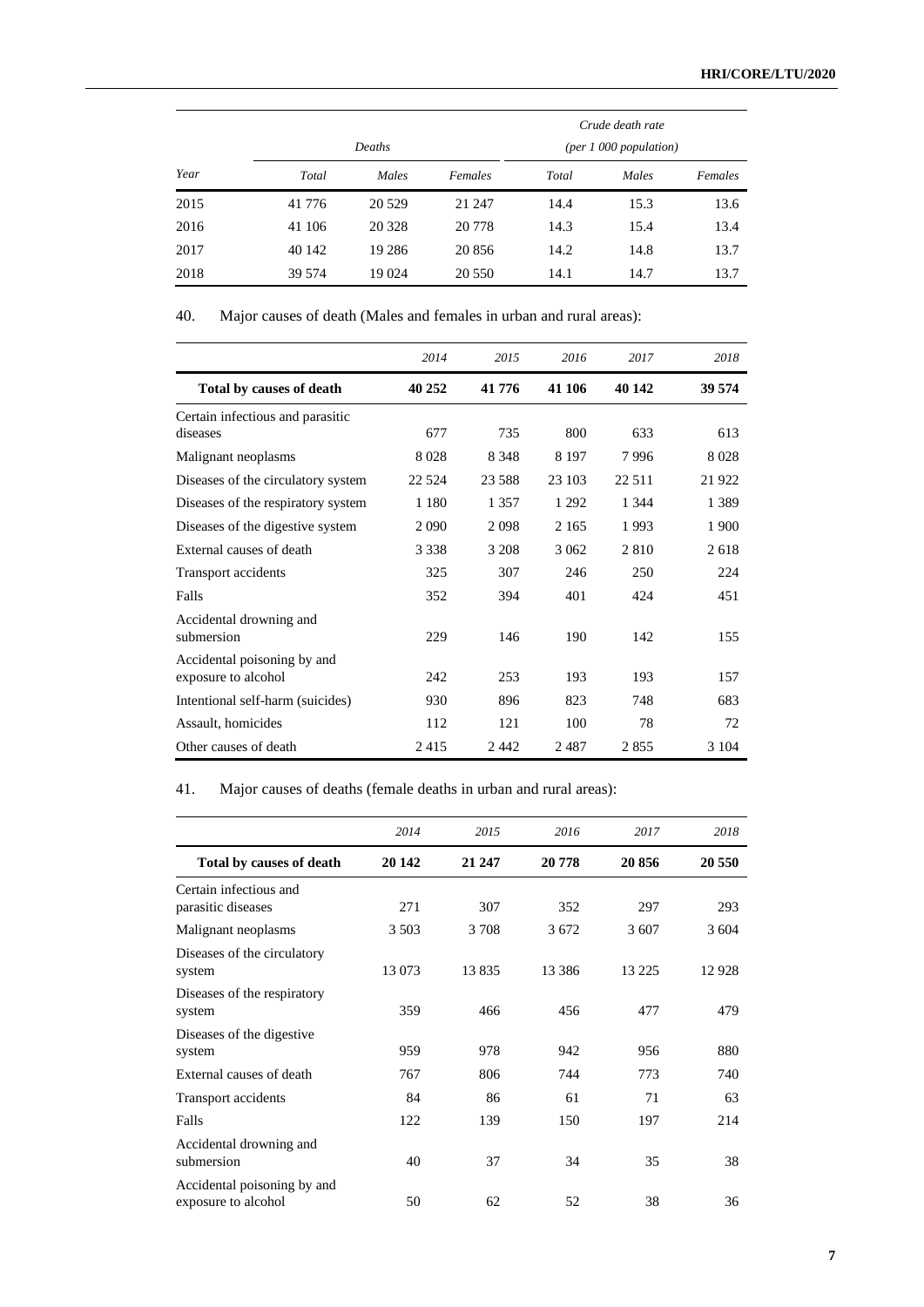|                                     | 2014 | 2015    | 2016    | 2017  | 2018 |
|-------------------------------------|------|---------|---------|-------|------|
| Intentional self-harm<br>(suicides) | 161  | 169     | 129     | 153   | 140  |
| Assault, homicides                  | 30   | 40      | 30      | 22    | 12   |
| Other causes of death               | 210  | 1 1 4 7 | 1 2 2 6 | 1.521 | 1626 |

42. Major causes of deaths (males deaths in urban and rural areas):

|                                                    | 2014    | 2015    | 2016    | 2017    | 2018    |
|----------------------------------------------------|---------|---------|---------|---------|---------|
| Total by causes of death                           | 20 110  | 20 5 29 | 20 328  | 19 28 6 | 19 024  |
| Certain infectious and<br>parasitic diseases       | 406     | 428     | 448     | 336     | 320     |
| Malignant neoplasms                                | 4 5 2 5 | 4 6 4 0 | 4 5 2 5 | 4 3 8 9 | 4 4 2 4 |
| Diseases of the circulatory<br>system              | 9451    | 9 7 5 3 | 9 7 1 7 | 9 2 8 6 | 8994    |
| Diseases of the respiratory<br>system              | 821     | 891     | 836     | 867     | 910     |
| Diseases of the digestive<br>system                | 1 1 3 1 | 1 1 2 0 | 1 2 2 3 | 1 0 3 7 | 1 0 2 0 |
| External causes of death                           | 2 5 7 1 | 2 4 0 2 | 2 3 1 8 | 2037    | 1878    |
| Transport accidents                                | 241     | 221     | 185     | 179     | 161     |
| Falls                                              | 230     | 255     | 251     | 227     | 237     |
| Accidental drowning and<br>submersion              | 189     | 109     | 156     | 107     | 117     |
| Accidental poisoning by<br>and exposure to alcohol | 192     | 191     | 141     | 155     | 121     |
| Intentional self-harm<br>(suicides)                | 769     | 727     | 694     | 595     | 543     |
| Assault, homicides                                 | 82      | 81      | 70      | 56      | 60      |
| Other causes of death                              | 1 2 0 5 | 1 2 9 5 | 1 2 6 1 | 1 3 3 4 | 1478    |

43. Infant mortality rate (per 1000 live births): in 2014 – infant mortality rate was 3,9 ‰, in 2015 – 4,2‰, in 2016 – 4,5‰, in 2017 – 2,9‰, in 2018 – 3,4‰.

44. Number of cases of communicable diseases per 100 000 population (2013–2018):

|                              | 2013  | 2014  | 2015           | 2016  | 2017  | 2018  |
|------------------------------|-------|-------|----------------|-------|-------|-------|
| Salmonella infection         | 35.9  | 32.8  | 37.3           | 37.5  | 35.5  | 28.4  |
| Bacillary dysentery          | 1.1   | 0.7   | 0.8            | 0.5   | 0.3   | 0.7   |
| Scarlet fever                | 66.1  | 99.2  | 68.4           | 52.2  | 56.4  | 43.0  |
| Lyme disease                 | 86.8  | 77    | 77.5           | 101.6 | 99.9  | 81.8  |
| Tick-born viral encephalitis | 16.9  | 12    | 11.6           | 22.1  | 16.8  | 13.7  |
| Chickenpox                   | 498.3 | 760.9 | 526.5          | 474.3 | 565.9 | 564.4 |
| Viral hepatitis              | 7.8   | 4.6   | $\overline{4}$ | 4.5   | 5.9   | 4.1   |
| Acute hepatitis B            | 1.2   | 0.9   | 1.1            | 1.1   | 0.5   | 0.5   |
| Malaria                      | 0.3   | 0.2   | 0.3            | 0.1   | 0.2   | 0.2   |
| Ascariasis                   | 7.4   | 8     | 7.3            | 6.6   | 6.3   | 6.9   |
| Enterbius Vermicularis       | 50.3  | 58.1  | 49.1           | 39.5  | 33.7  | 28.5  |
| Pediculosis                  | 45.1  | 40.9  | 33.4           | 33.1  | 27.6  | 18.3  |
| <b>Scabies</b>               | 62    | 56.4  | 43.8           | 38.1  | 33.6  | 22.9  |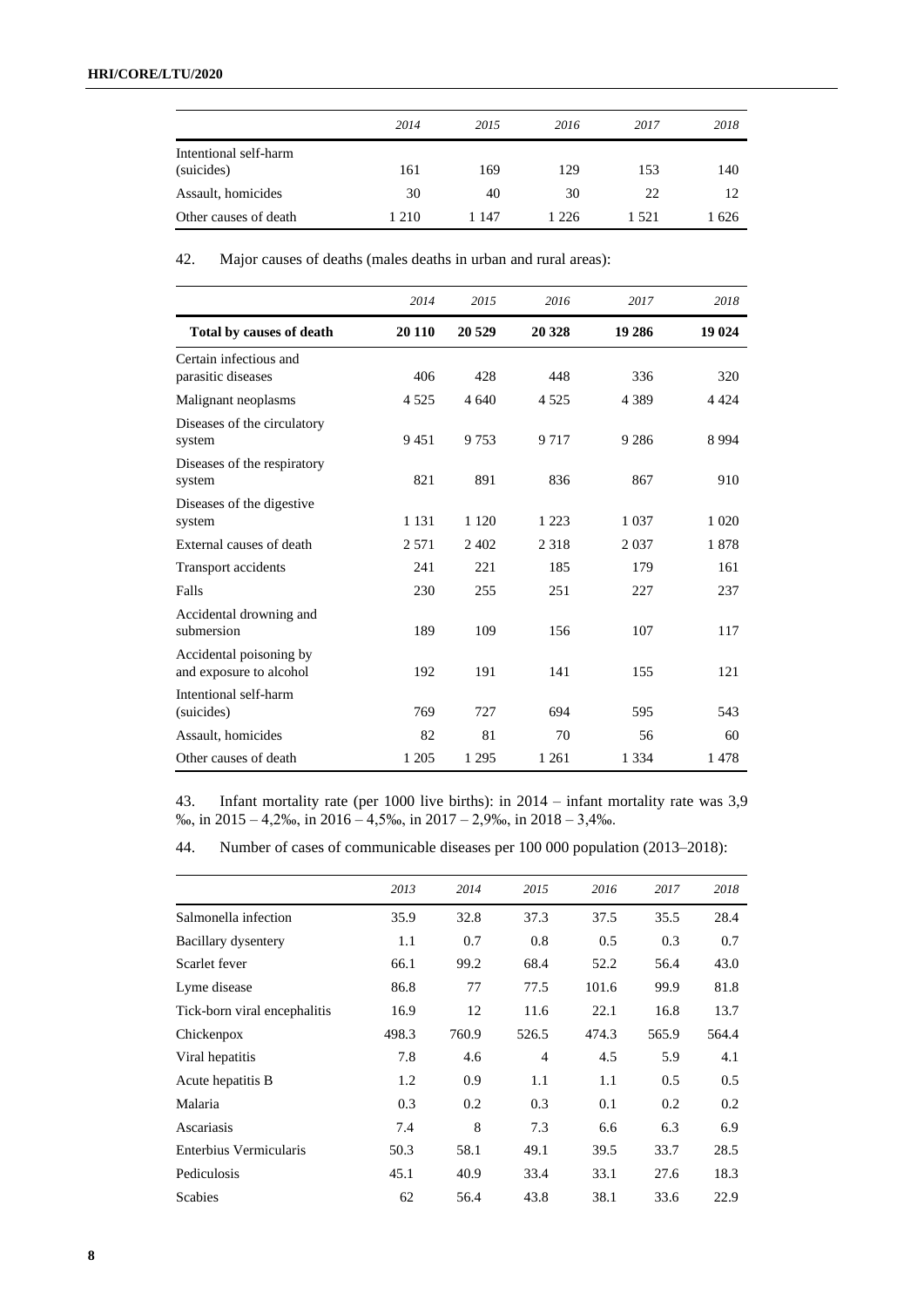|                         | 2013     | 2014  | 2015                                         | 2016 | 2017                    | 2018 |
|-------------------------|----------|-------|----------------------------------------------|------|-------------------------|------|
| Acute upper respiratory | 25 367.1 |       | 23 903.7 25 704.1 26 559.8 29 765.8 31 554.8 |      |                         |      |
| Influenza               | 1 691    | 127.1 | 564.7                                        |      | 1 226.6 1 063.8 2 134.3 |      |

45. Number of cases of AIDS per 100 000 population at the end of the year (2013 – 2018): in 2013 – 12,8%, in 2014 – 14,2%, in 2015–15,6%, in 2016 – 17,5%, in 2017 – 19,7%, in 2018 – 21,1%.

46. Population density (2014–2018):

| Beginning of the year | Resident population per $1 \text{ km}^2$ |
|-----------------------|------------------------------------------|
| 2014                  | 45.1                                     |
| 2015                  | 44.7                                     |
| 2016                  | 44.2                                     |
| 2017                  | 43.6                                     |
| 2018                  | 43.0                                     |
| 2019                  | 42.8                                     |

47. Resident population by ethnicity (Beginning of the year. Estimates made based on the data of the Population Register):

| Ethnicity              | 2014      | 2015   | 2016   | 2017   | 2018      | 2019   |
|------------------------|-----------|--------|--------|--------|-----------|--------|
| <b>Total, thousand</b> | 2943.5    | 2921.3 | 2888.6 | 2847.9 | 2808.9    | 2794.2 |
| Lithuanians            | 2 5 3 9.4 | 2531.8 | 2512.7 | 2476.2 | 2 4 3 9.5 | 2414.6 |
| <b>Russians</b>        | 147.8     | 139.5  | 134.6  | 131.0  | 127.8     | 125.7  |
| Poles                  | 164.8     | 163.9  | 162.3  | 159.5  | 157.7     | 157.9  |
| <b>Belarusians</b>     | 42.4      | 39.2   | 34.9   | 35.1   | 38.0      | 42.7   |
| Ukrainians             | 21.3      | 20.2   | 17.7   | 18.0   | 21.0      | 27.8   |
| Jews                   | 2.5       | 2.3    | 2.2    | 2.2    | 2.1       | 2.1    |
| Latvians               | 3.2       | 3.1    | 2.9    | 2.6    | 2.6       | 2.5    |
| <b>Tatars</b>          | 2.2       | 2.1    | 2.2    | 2.0    | 2.0       | 2.0    |
| Germans                | 3.2       | 2.8    | 2.8    | 2.5    | 2.5       | 2.6    |
| Romany                 | 2.3       | 2.1    | 2.1    | 2.1    | 2.1       | 2.0    |
| Other                  | 14.3      | 13.7   | 13.5   | 15.4   | 12.8      | 13.2   |
| Not indicated          | 0.1       | 0.6    | 0.7    | 1.3    | 0.8       | 1.1    |
| Percent                |           |        |        |        |           |        |
| <b>Total</b>           | 100.0     | 100.0  | 100.0  | 100.0  | 100.0     | 100.0  |
| Lithuanians            | 86.3      | 86.7   | 87.0   | 86.9   | 86.8      | 86.4   |
| Russians               | 5.0       | 4.8    | 4.7    | 4.6    | 4.5       | 4.5    |
| Poles                  | 5.6       | 5.6    | 5.6    | 5.6    | 5.6       | 5.7    |
| <b>Belarusians</b>     | 1.4       | 1.3    | 1.2    | 1.2    | 1.4       | 1.5    |
| Ukrainians             | 0.7       | 0.7    | 0.6    | 0.6    | 0.7       | 1.0    |
| Jews                   | 0.1       | 0.1    | 0.1    | 0.1    | 0.1       | 0.1    |
| Latvians               | 0.1       | 0.1    | 0.1    | 0.1    | 0.1       | 0.1    |
| <b>Tatars</b>          | 0.1       | 0.1    | 0.1    | 0.1    | 0.1       | 0.1    |
| Germans                | 0.1       | 0.1    | 0.1    | 0.1    | 0.1       | 0.1    |

Romany 0.1 0.1 0.1 0.1 0.1 0.1 0.1 Other 0.5 0.4 0.4 0.5 0.5 0.4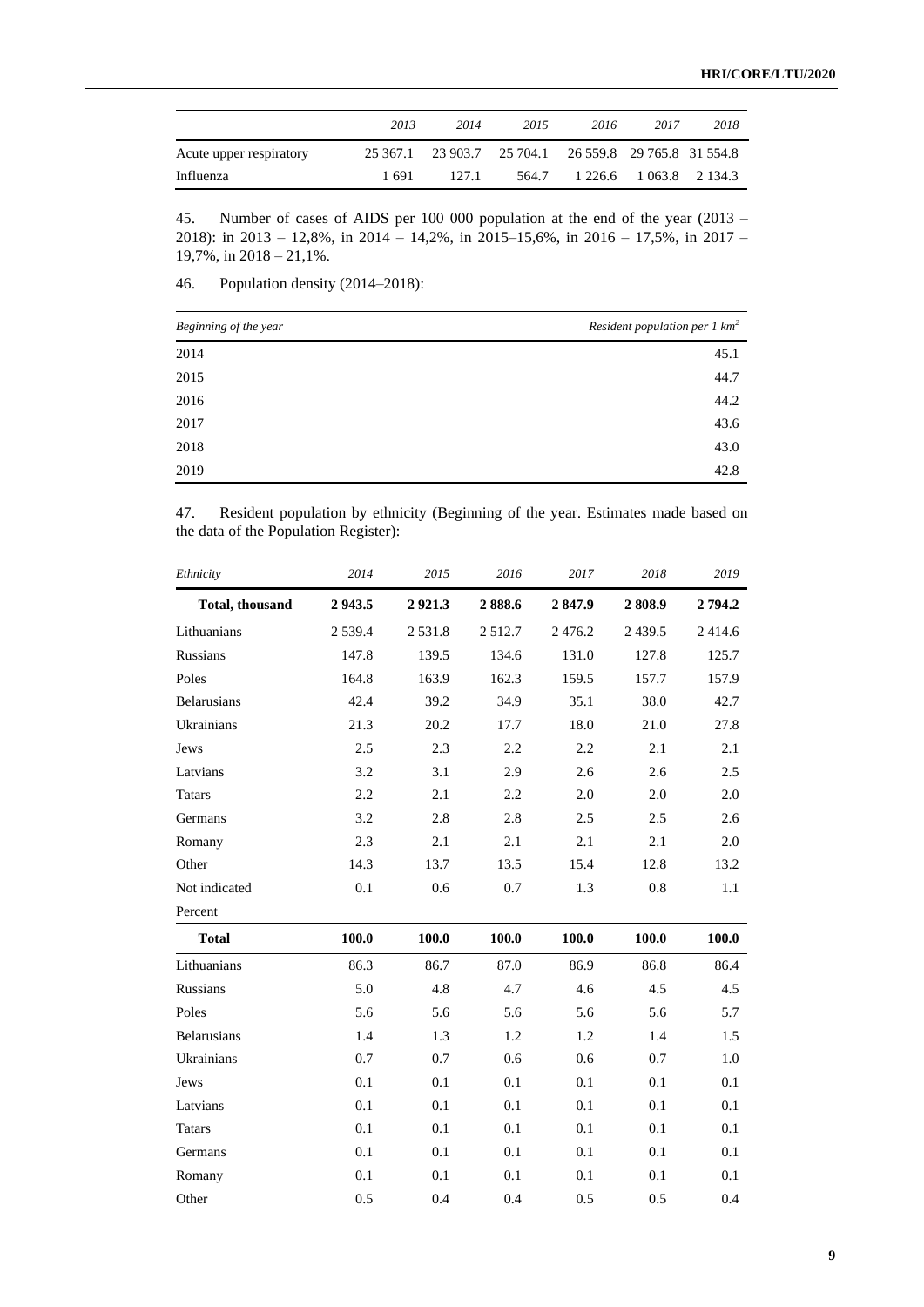| Ethnicity     | 2014 | 2015 | 2016 | 2017 | 2018 | 2019 |
|---------------|------|------|------|------|------|------|
| Not indicated | 0.0  | 0.0  | 0.0  |      | 0.0  | O.U  |

48. Resident population by sex and main age group (Beginning of the year, (2014– 2019)):

| Resident population |           |           |           |       | Per cent     |              |
|---------------------|-----------|-----------|-----------|-------|--------------|--------------|
| Age group           | Total     | Males     | Females   | Total | Males        | Females      |
|                     |           |           | 2014      |       |              |              |
| <b>Total</b>        | 2 943 472 | 1 355 995 | 1587477   | 100.0 | 100.0        | <b>100.0</b> |
| $0 - 14$            | 430 088   | 220 423   | 209 665   | 14.6  | 16.2         | 13.2         |
| $15 - 64$           | 1 970 645 | 953 155   | 1 017 490 | 67.0  | 70.3         | 64.1         |
| $\geq 65$           | 542739    | 182417    | 360 322   | 18.4  | 13.5         | 22.7         |
|                     |           |           | 2015      |       |              |              |
| <b>Total</b>        | 2921262   | 1 346 257 | 1575 005  | 100.0 | 100.0        | 100.0        |
| $0 - 14$            | 425 462   | 217942    | 207 520   | 14.6  | 16.2         | 13.2         |
| $15 - 64$           | 1948 685  | 944 381   | 1 004 304 | 66.7  | 70.1         | 63.8         |
| $\geq 65$           | 547 115   | 183 934   | 363 181   | 18.7  | 13.7         | 23.0         |
|                     |           |           | 2016      |       |              |              |
| <b>Total</b>        | 2888558   | 1 329 607 | 1558951   | 100.0 | 100.0        | 100.0        |
| $0 - 14$            | 423 747   | 217 110   | 206 637   | 14.7  | 16.3         | 13.3         |
| $15 - 64$           | 1916284   | 927 968   | 988 316   | 66.3  | 69.8         | 63.4         |
| $\geq 65$           | 548 527   | 184 529   | 363 998   | 19.0  | 13.9         | 23.3         |
|                     |           |           |           |       |              | 2017         |
| <b>Total</b>        | 2 847 904 | 1 312 186 | 1535718   | 100.0 | 100.0        | 100.0        |
| $0 - 14$            | 422 122   | 216461    | 205 661   | 14.8  | 16.5         | 13.4         |
| $15 - 64$           | 1 875 585 | 910 623   | 964 962   | 65.9  | 69.4         | 62.8         |
| $\geq 65$           | 550 197   | 185 102   | 365 095   | 19.3  | 14.1         | 23.8         |
|                     |           |           |           |       |              | 2018         |
| <b>Total</b>        | 2808901   | 1 297 293 | 1 511 608 | 100.0 | <b>100.0</b> | 100.0        |
| $0 - 14$            | 421 437   | 216 089   | 205 348   | 15.0  | 16.7         | 13.6         |
| $15 - 64$           | 1835 667  | 895 352   | 940 315   | 65.4  | 69.0         | 62.2         |
| $\geq 65$           | 551797    | 185 852   | 365 945   | 19.6  | 14.3         | 24.2         |
|                     |           |           | 2019      |       |              |              |
| <b>Total</b>        | 2794184   | 1 295 591 | 1 498 593 | 100.0 | 100.0        | 100.0        |
| $0 - 14$            | 421 857   | 216 112   | 205 745   | 15.1  | 16.7         | 13.7         |
| $15 - 64$           | 1819954   | 893 157   | 926 797   | 65.1  | 68.9         | 61.9         |
| $\geq 65$           | 552 373   | 186 322   | 366 051   | 19.8  | 14.4         | 24.4         |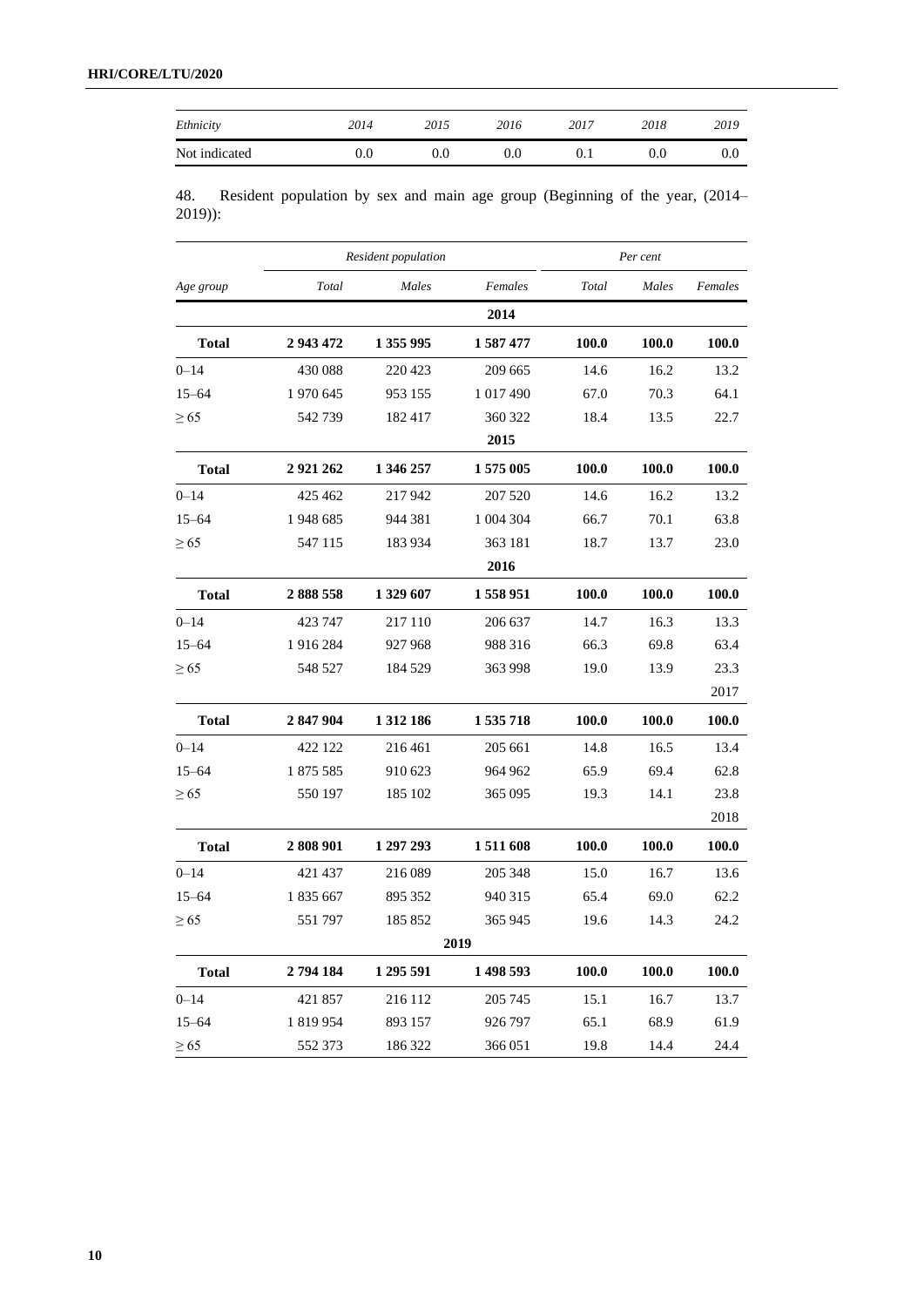| Year | Total age<br>dependency ratio | Young-age<br>dependency ratio | Old-age<br>dependency ratio |
|------|-------------------------------|-------------------------------|-----------------------------|
| 2014 | 50                            | 22                            | 28                          |
| 2015 | 50                            | 22                            | 28                          |
| 2016 | 51                            | 22                            | 29                          |
| 2017 | 52                            | 23                            | 29                          |
| 2018 | 53                            | 23                            | 30                          |
| 2019 | 53                            | 23                            | 30                          |

49. Dependency ratios<sup>1</sup> (beginning of the year)

## **Social, economic and cultural indicators**

50. Poverty rate, Gini coefficient, unemployment and labour force activity rates (2013– 2018):

|                                                                                   | 2013  | 2014  | 2015  | 2016  | 2017  | 2018  |
|-----------------------------------------------------------------------------------|-------|-------|-------|-------|-------|-------|
| Proportion of population below<br>the national poverty line, per<br>cent          |       |       |       |       |       |       |
| below national absolute poverty<br>line                                           | .     |       |       | 15.8  | 13.8  | 11.1  |
| below the at-risk-of-poverty line<br>equal to 60 % of median<br>disposable income | 20.6  | 19.1  | 22.2  | 21.9  | 22.9  | 22.9  |
| Gini coefficient (relating to<br>distribution of disposable<br>income)            | 0.346 | 0.350 | 0.379 | 0.370 | 0.376 | 0.369 |
| Unemployment rate, per cent                                                       | 11.8  | 10.7  | 9.1   | 7.9   | 7.1   | 6.1   |
| Labour force activity rate (aged<br>15 and older), per cent                       | 58.0  | 58.9  | 59.2  | 60.3  | 60.6  | 61.5  |

51. Total debt of General Government (including all debt liabilities) (Millions of EUR at the end of the year):

|      | Domestic creditor | External creditor |
|------|-------------------|-------------------|
| 2012 | 3 860.33          | 11 086.38         |
| 2013 | 4 7 3 6 . 6 6     | 10 691.13         |
| 2014 | 4 893.60          | 12 010.94         |
| 2015 | 5 5 1 5 .8 2      | 11 954.11         |
| 2016 | 5 5 7 6 . 7 0     | 11 713.91         |
| 2017 | 5 264.27          | 13 042.09         |
| 2018 | 4 9 9 7 .0 6      | 12 179.53         |

<sup>&</sup>lt;sup>1</sup> Total age dependency ratio is the number of children under 15 and elderly persons (aged 65 and older) per 100 population aged 15–64.

Young-age dependency ratio is the number of children under 15 per 100 population aged 15–64. Old-age dependency ratio is the number of elderly persons (aged 65 and older) per 100 population aged 15–64.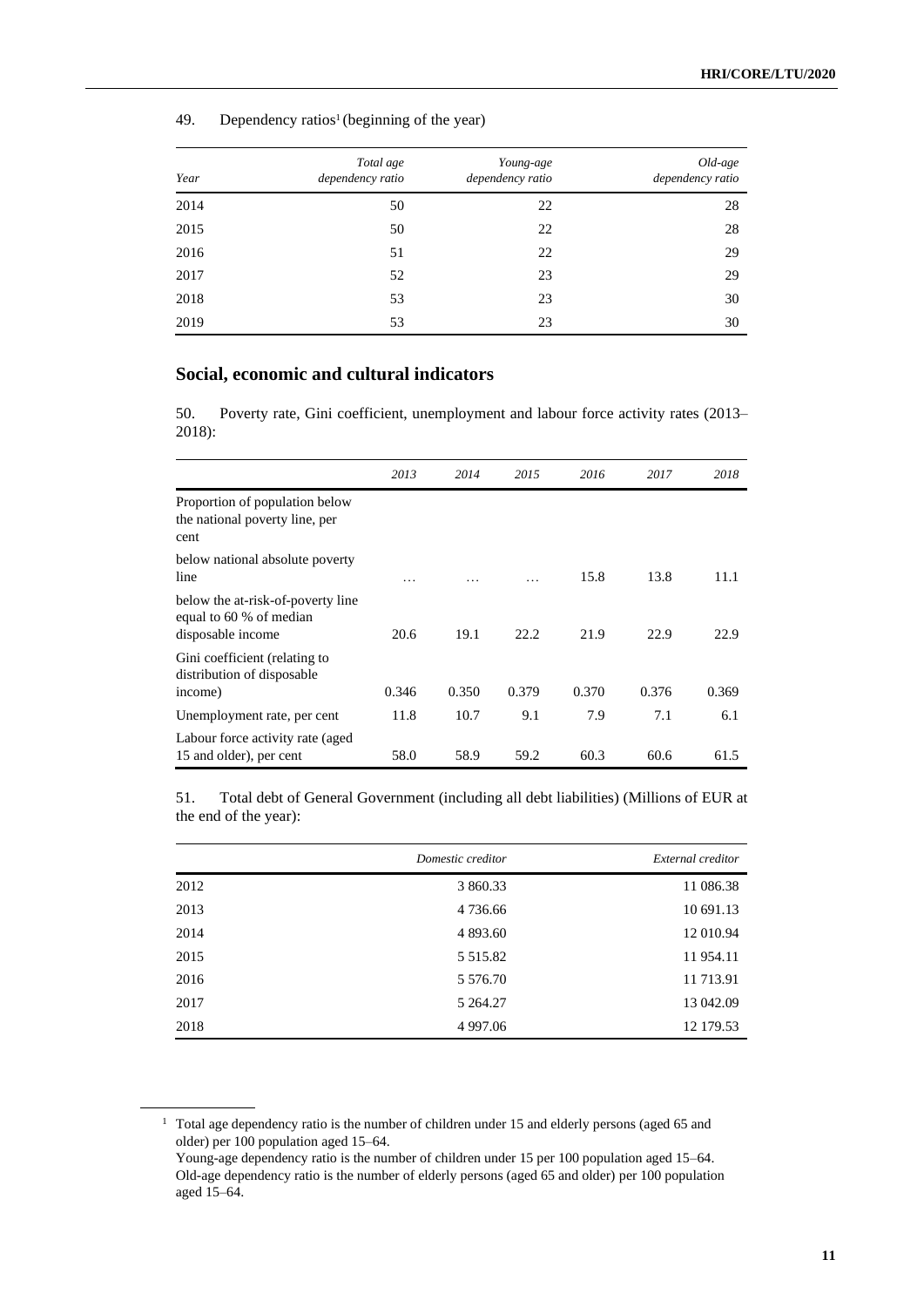| <b>Millions</b><br>Euro                       | $2011**$ | $2012**$ | $2013**$ | $2014**$ | $2015**$ | $2016**$ | $2017**$  | $2018**$  |
|-----------------------------------------------|----------|----------|----------|----------|----------|----------|-----------|-----------|
| <b>GDP</b>                                    | 31 275.3 | 33 348.5 | 34 959.6 | 36.568.3 | 37 433.9 | 38 849.4 | 42 190.8* | 45 113.8* |
| Annual<br>growth<br>rate                      | 106.0    | 103.8    | 103.5    | 103.5    | 102.0    | 102.4    | $104.1*$  | $103.5*$  |
| Balance<br>of<br>primary<br>incomes,<br>gross |          |          |          |          |          |          |           |           |
| (GNI)                                         | 30 127.3 | 32 342.3 | 34 050.0 | 36 093.5 | 35 909.9 | 37 277.3 | 40 500.8  | 43 579.6  |

52. Gross domestic product (GDP), annual growth rate and Gross National Income:

\* – Provisional data

\*\* – Revised data

### 53. General government expenditure (millions of EUR):

|                                                  | 2014       | 2015       | 2016       | 2017        | 2018      |
|--------------------------------------------------|------------|------------|------------|-------------|-----------|
| Health                                           | 2 0 1 4 .1 | 2 1 6 1 .2 | 2 2 5 6 .7 | 2 3 8 5 .4  | 2677.1    |
| Recreation, culture and religion                 | 327.0      | 351.3      | 397.1      | 453.8       | 503.8     |
| Education                                        | 1 841.8    | 1 894.3    | 1 858.4    | 1920.6      | 2 0 6 7.2 |
| Social protection                                | 4 203.8    | 4 1 7 5 .8 | 4 3 6 0.7  | 4 7 4 2 . 9 | 5455.1    |
| Total general government expenditure             | 12 693.1   | 13 104.6   | 13 294.5   | 14 020.4    | 15412.3   |
| <b>GDP</b>                                       | 36 544.8   | 37 321.8   | 38 893.4   | 42 269.4    | 45 264.4  |
| In per cent from general government expenditure: |            |            |            |             |           |
|                                                  | 2014       | 2015       | 2016       | 2017        | 2018      |
| Health                                           | 15.9       | 16.5       | 17.0       | 17.0        | 17.4      |
| Recreation, culture and religion                 | 2.6        | 2.7        | 3.0        | 3.2         | 3.3       |
| Education                                        | 14.5       | 14.5       | 14.0       | 13.7        | 13.4      |
| Social protection                                | 33.1       | 31.9       | 32.8       | 33.8        | 35.4      |
| In per cent from GDP:                            |            |            |            |             |           |
|                                                  | 2014       | 2015       | 2016       | 2017        | 2018      |
| Health                                           | 5.5        | 5.8        | 5.8        | 5.6         | 5.9       |
| Recreation, culture and religion                 | 0.9        | 0.9        | 1.0        | 1.1         | 1.1       |
| Education                                        | 5.0        | 5.1        | 4.8        | 4.5         | 4.6       |
| Social protection                                | 11.5       | 11.2       | 11.2       | 11.2        | 12.1      |

54. Lithuanian net enrolment ratio in primary and secondary education, per cent:

|                                               | 2013 | 2014 | 2015  | 2016  | 2017  | 2018  |
|-----------------------------------------------|------|------|-------|-------|-------|-------|
| Males and females                             |      |      |       |       |       |       |
| Primary education (ISCED 1)                   | 99.2 | 99.8 | 100.0 | 100.0 | 100.0 | 100.0 |
| Secondary education (ISCED 2)<br>and ISCED 3) | 97.6 | 97.5 | 97.5  | 98.4  | 99.1  | 99.7  |
| Lower secondary education<br>(ISCED 2)        | 96.8 | 97.4 | 98.3  | 99.1  | 100.0 | 100.0 |
| Upper secondary education<br>(ISCED 3)        | 85.8 | 85.9 | 85.2  | 87.0  | 88.1  | 88.7  |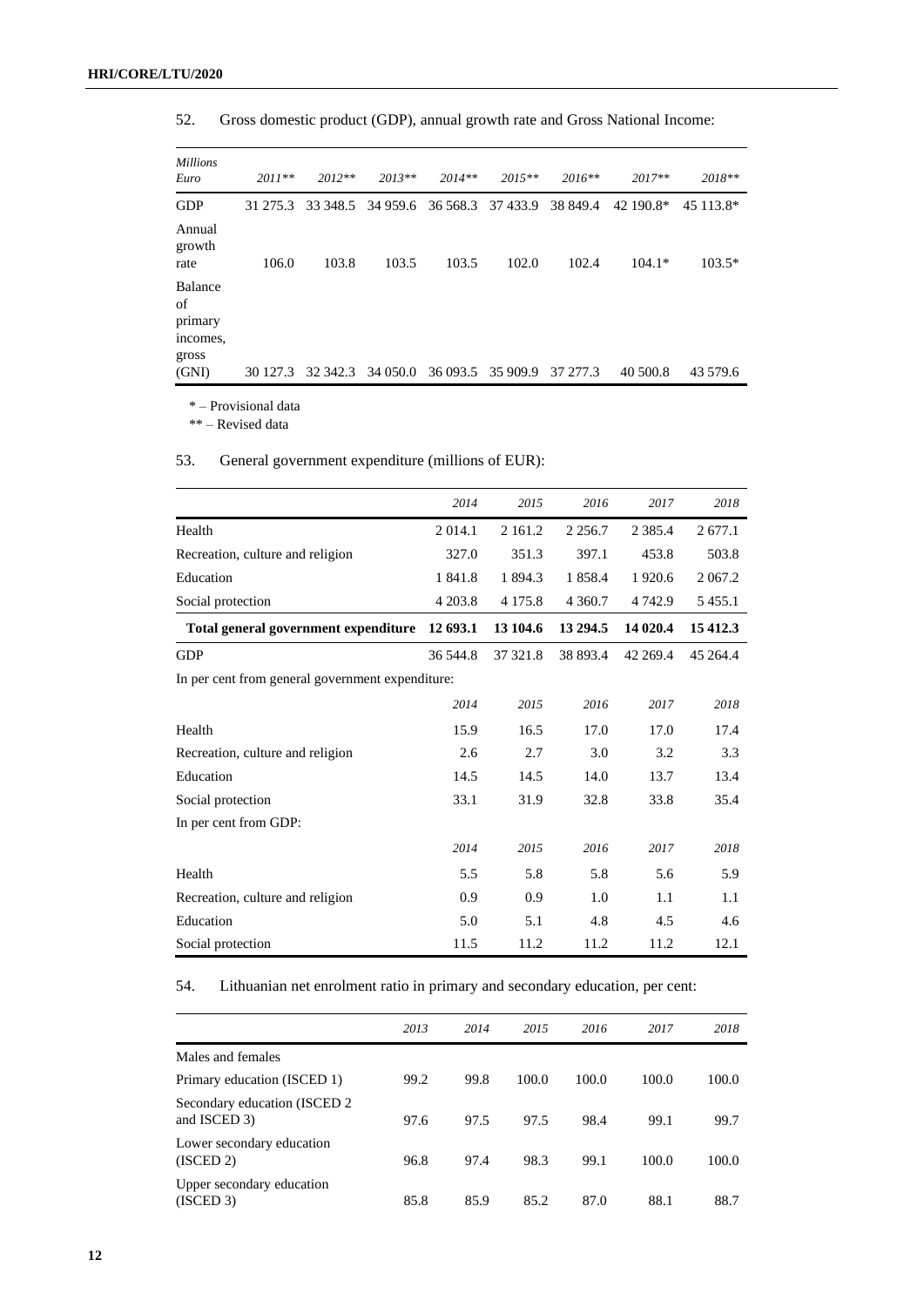|                                               | 2013 | 2014 | 2015  | 2016  | 2017  | 2018  |
|-----------------------------------------------|------|------|-------|-------|-------|-------|
| Males                                         |      |      |       |       |       |       |
| Primary education (ISCED 1)                   | 99.4 | 99.9 | 100.0 | 100.0 | 100.0 | 100.  |
| Secondary education (ISCED 2)<br>and ISCED 3) | 97.6 | 97.6 | 97.6  | 98.5  | 99.0  | 99.6  |
| Lower secondary education<br>(ISCED 2)        | 97.1 | 97.8 | 98.5  | 99.4  | 100   | 100.0 |
| Upper secondary education<br>(ISCED 3)        | 84.7 | 85.0 | 84.6  | 86.2  | 87.3  | 87.8  |
| Females                                       |      |      |       |       |       |       |
| Primary education (ISCED 1)                   | 98.9 | 99.5 | 100.0 | 100.0 | 100.0 | 100.0 |
| Secondary education (ISCED 2<br>and ISCED 3)  | 97.6 | 97.4 | 97.4  | 98.4  | 99.2  | 99.8  |
| Lower secondary education<br>(ISCED 2)        | 96.5 | 97.0 | 98.0  | 98.8  | 100.0 | 100.0 |
| Upper secondary education<br>(ISCED 3)        | 86.9 | 86.8 | 85.8  | 87.9  | 89.1  | 89.6  |

55. Minimum Wage: The Labour Code of the Republic of Lithuania (hereinafter – the Labour Code) guarantees minimum wage (the minimum hourly rate or the minimum monthly wage). The minimum wage fixing system includes all paid employees in all types of companies, institutions and organizations. Minimum wage (the minimum hourly rate or the minimum monthly wage) is the lowest permissible amount to be paid to an employee for unqualified work for one hour or for the full standard working hours of a calendar month, respectively. Unqualified work is considered the type of work that does not require any special qualification skills or professional expertise. The minimum hourly rate and the minimum monthly wage are approved by the Lithuanian Government upon recommendation of the Lithuanian Tripartite Council and are based on the indicators and trends of development of the national economy. The Tripartite Council presents its conclusion to the Government annually (by 15 June or another date as requested by the Government). Currently (since 1 January 2020), the minimum monthly wage is 607 euros before taxes.

56. Gross minimum and average monthly wage:

| Year         | <b>MMW</b> minimum<br>monthly wage | AMW average<br>monthly wage | $\%$         |
|--------------|------------------------------------|-----------------------------|--------------|
| 2013-01-01   | 289.6                              | 646.3                       | 44.8         |
| Average 2013 | Average 289.6                      | Average 646.3               | Average 44.8 |
| 2014-10-01   | 299.8                              | 677.4                       | 44.3         |
| Average 2014 | Average 292.2                      | Average 677.4               | Average 43.1 |
| 2015-01-01   | 300                                | 714.1                       | 42.0         |
| 2015-07-01   | 325                                | 714.1                       | 45.5         |
| Average 2015 | Average 312.5                      | Average 714.1               | Average 43.8 |
| 2016-01-01   | 350                                | 774.0                       | 45.2         |
| 2016-07-01   | 380                                | 774.0                       | 49.1         |
| Average 2016 | Average 365                        | Average 774.0               | Average 47.2 |
| 2017-01-01   | 380                                | 840.4                       | 45.2         |
| Average 2017 | Average 380                        | Average 840,4               | Average 45,2 |
| 2018-01-01   | 400                                | 924,1                       | 43,3         |
| Average 2018 | Average 400                        | Average 924,1               | Average 43,3 |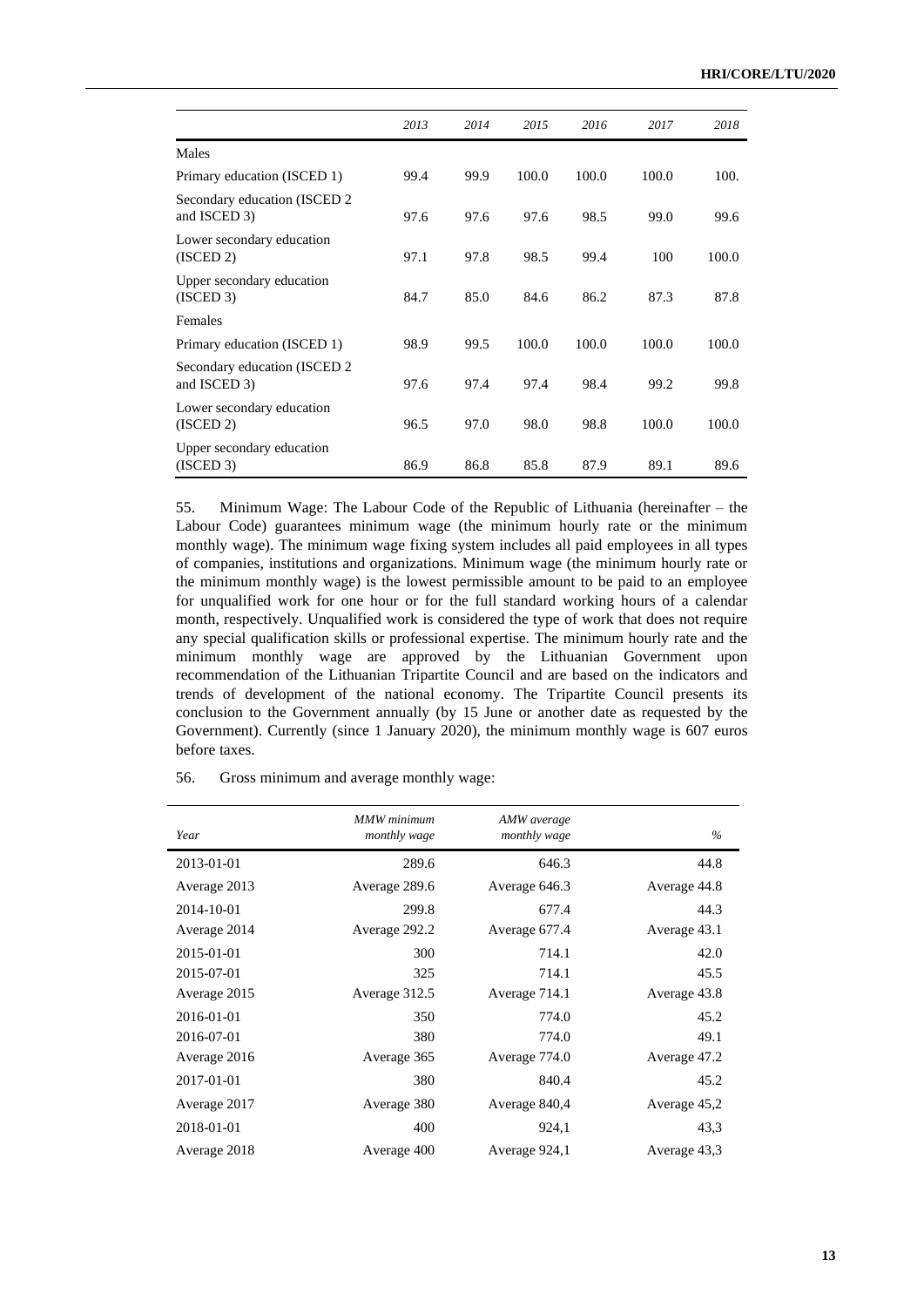| Year       | MMW minimum<br>monthly wage | AMW average<br>monthly wage  | $\%$  |
|------------|-----------------------------|------------------------------|-------|
| 2019-01-01 |                             | not published                |       |
|            | 555 (430*)                  | Average forecast<br>1290.0** | ~1.43 |
| 2020-01-01 | 607                         | not published                |       |

\* Before tax reform

\*\* Data source – the Ministry of Finance of the Republic of Lithuania.

| Year         | MMW minimum<br>monthly wage | AMW average<br>monthly wage | $\frac{0}{0}$ |
|--------------|-----------------------------|-----------------------------|---------------|
| 2013-01-01   | 238.8                       | 501.1                       | 47.7          |
| Average 2013 | Average 238.8               | Average 501.1               | Average 47.7  |
| 2014-10-01   | 252.2                       | 527.2                       | 47.8          |
| Average 2014 | Average 246.7               | Average 527.2               | Average 46.8  |
| 2015-01-01   | 252.5                       | 553.9                       | 45.6          |
| 2015-07-01   | 270.5                       | 553.9                       | 48.7          |
| Average 2015 | Average 261.5               | Average 553.9               | Average 47.2  |
| 2016-01-01   | 296                         | 602.3                       | 49.1          |
| 2016-07-01   | 317.3                       | 602.3                       | 52.7          |
| Average 2016 | Average 306.6               | Average 602.3               | Average 50.9  |
| 2017-01-01   | 335.3                       | 660.2                       | 50.8          |
| Average 2017 | Average 335.3               | Average 660.2               | Average 50.8  |
| 2018-01-01   | 361                         | 720.0                       | 50.1          |
| Average 2018 | Average 361                 | Average 720.0               | Average 50.1  |
| 2019-01-01   |                             | not published               |               |
|              | 395.8                       | Average forecast<br>818.4*  | ~148          |
|              |                             |                             |               |
| 2020-01-01   | 437.2                       | not published               |               |

### 57. Net minimum monthly and average wage:

\* Data source – the Ministry of Finance of the Republic of Lithuania.

## **Indicators on crime and the administration of justice**

| 58. | Number of courts in Lithuania: |  |  |  |
|-----|--------------------------------|--|--|--|
|     |                                |  |  |  |

|                                                  | 2014 | 2015 | 2016 | 2017 | 2018 |
|--------------------------------------------------|------|------|------|------|------|
| The Supreme Court of Lithuania                   |      |      |      |      |      |
| The Court of Appeal of Lithuania                 |      |      |      |      |      |
| Regional courts                                  | 5    | 5    | 5    |      |      |
| District courts                                  | 49   | 49   | 49   | 49   | 12   |
| The Supreme Administrative Court of<br>Lithuania |      |      |      |      |      |
| Regional administrative courts                   |      |      |      |      |      |

59. Number of cases received by the courts:

|           |       |                | 2014   | 2015   | 2016   | 2017   | 2018   |
|-----------|-------|----------------|--------|--------|--------|--------|--------|
| Courts of | First | Criminal cases | 21 146 | 18 358 | 16 774 | 20 178 | 19 746 |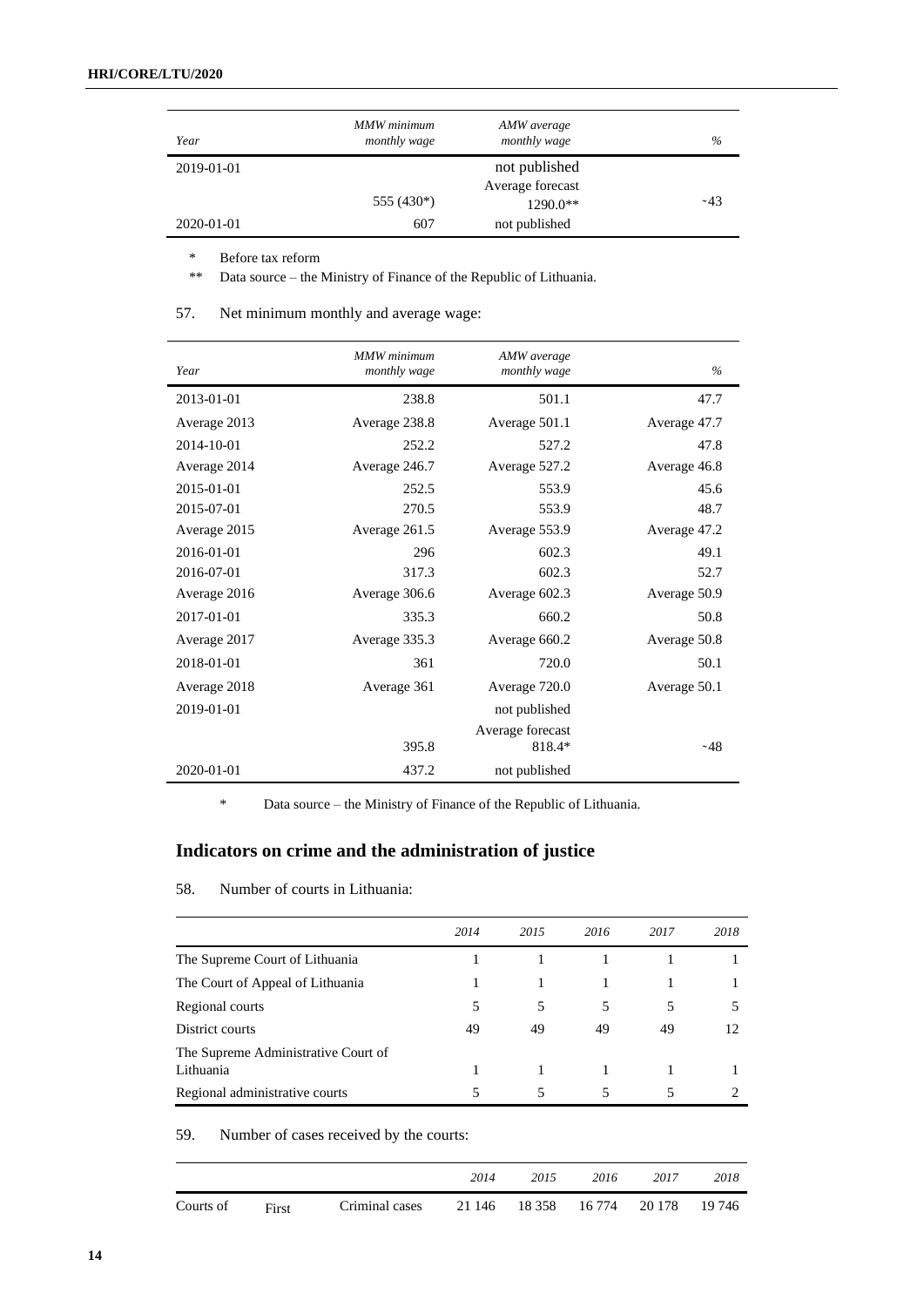|                        |           |                            | 2014    | 2015    | 2016    | 2017    | 2018     |
|------------------------|-----------|----------------------------|---------|---------|---------|---------|----------|
| general                | instance  | Civil cases                | 198 639 | 206 127 | 206 498 | 194 497 | 170 891  |
| jurisdiction,<br>total |           | Cases of<br>administrative |         |         |         |         |          |
|                        |           | law                        | 79 134  | 88 663  | 77492   | 21 518  | 19 3 23  |
|                        |           | Criminal cases             | 10 5 21 | 10 172  | 6 5 3 3 | 5 5 7 3 | 5 3 6 1  |
|                        |           | Civil cases                | 14 687  | 14 9 92 | 14 605  | 13 943  | 12 4 9 8 |
|                        | Appellate | Cases of<br>administrative |         |         |         |         |          |
|                        | instance  | law                        | 4826    | 4813    | 3989    | 2 5 6 7 | 1961     |
|                        |           | Criminal cases             | 687     | 568     | 539     | 537     | 451      |
|                        |           | Civil cases                | 719     | 574     | 576     | 502     | 451      |
|                        | Under     | Cases of<br>administrative |         |         |         |         |          |
|                        | cassation | law                        | 90      | 95      | 88      | 69      | 57       |

#### 60. Number of criminal offences  $(2014-2018)^{2}$ :

|                                                     |      | Urban and rural areas | Urban areas | Rural areas |
|-----------------------------------------------------|------|-----------------------|-------------|-------------|
| Number of criminal<br>offences registered<br>number | 2018 | 57 830                | 43 473      | 14 3 5 7    |
|                                                     | 2017 | 63 846                | 47 699      | 16 147      |
|                                                     | 2016 | 59 0 75               | 44 834      | 14 24 1     |
|                                                     | 2015 | 72 343                | 52 592      | 19 751      |
|                                                     | 2014 | 82 872                | 59 183      | 23 689      |

61. Number of recorded crimes and misdemeanours in Lithuania( $2014-2018$ )<sup>345</sup>

|                   | 2014    | 2015    | 2016    | 2017   | 2018    |
|-------------------|---------|---------|---------|--------|---------|
| Criminal offences | 82 872  | 72.343  | 59 075  | 63 846 | 57 830  |
| Crimes            | 74 581  | 68 240  | 55 948  | 60 363 | 53 651  |
| Misdemeanours     | 8 2 9 1 | 4 1 0 3 | 3 1 2 7 | 3483   | 4 1 7 9 |

<sup>&</sup>lt;sup>2</sup> (Since 2016, data on criminal offences recorded are registered as of the date of commencement of pre-trial investigation into those offences, on criminal offences investigated – as of the date of adoption of a procedural decision on the end of pre-trial investigation. According to the previously applied procedure for the compilation of statistical indicators, data on criminal offences recorded and investigated were registered as of the date of entry thereof into the Database of the Departmental Register of Criminal Offences. Data on criminal offences recorded and investigated in 2016 are not comparable with those for the respective period of the previous year.).

<sup>&</sup>lt;sup>3</sup> Since 2004, the number of recorded homicides includes intentional homicides (excluding attempts) (Criminal Code, articles 129–131), before 2004 – intentional and unintentional homicides.

<sup>4</sup> Drug trafficking – includes crimes relating to possession and smuggling of narcotic or psychotropic substances. Unlawful possession of narcotic or psychotropic substances for the purpose other than distribution is excluded.

<sup>5</sup> Since 2016, data on criminal offences recorded are registered as of the date of commencement of pretrial investigation into those offences, on criminal offences investigated – as of the date of adoption of a procedural decision on the end of pre-trial investigation. According to the previously applied procedure for the compilation of statistical indicators, data on criminal offences recorded and investigated were registered as of the date of entry thereof into the Database of the Departmental Register of Criminal Offences. Data on criminal offences recorded and investigated in 2016 are not comparable with those for the respective period of the previous year.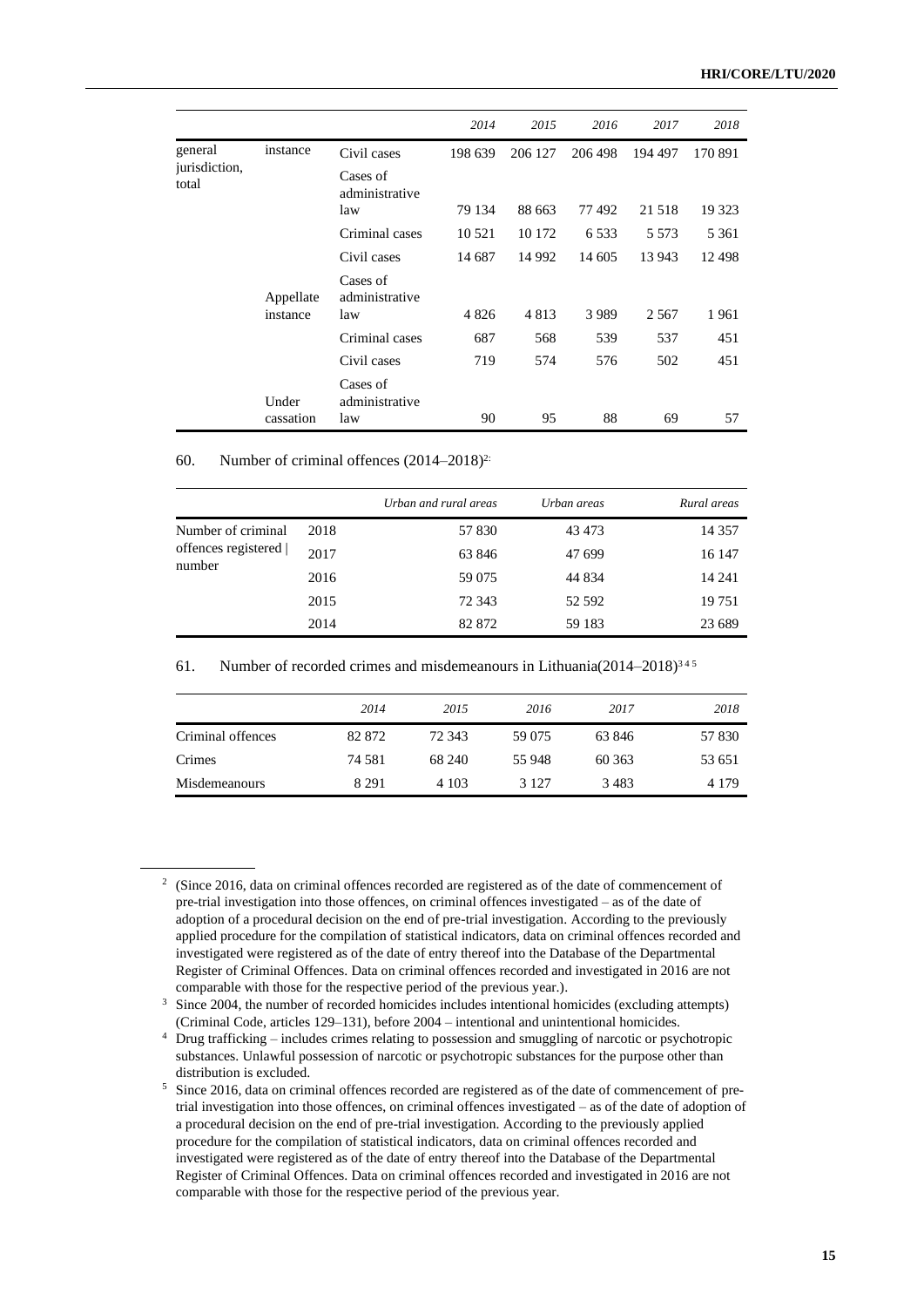|               |                      | 2014    | 2015    | 2016    | 2017    | 2018    |
|---------------|----------------------|---------|---------|---------|---------|---------|
| Crimes        | Males and<br>females | 27 5 12 | 24 983  | 19791   | 25 7 26 | 22 110  |
|               | Males                | 24 5 35 | 22 409  | 17670   | 23 022  | 19 801  |
|               | Females              | 2977    | 2 5 7 4 | 2 1 2 1 | 2 7 0 4 | 2 3 0 9 |
| Misdemeanours | Males and<br>females | 3 140   | 1842    | 1 303   | 2012    | 1965    |
|               | Males                | 2 5 6 3 | 1609    | 1 1 3 5 | 1 772   | 1783    |
|               | Females              | 577     | 233     | 168     | 240     | 182     |

62. Number of persons suspected (charged with) crimes and misdemeanours (2014– 2018):

63. Number of persons convicted by courts (2014–2018):

|           |                       | 2014    | 2015   | 2016    | 2017    | 2018    |
|-----------|-----------------------|---------|--------|---------|---------|---------|
| Males and | For criminal offences | 20 358  | 17 273 | 15 508  | 18058   | 19 7 79 |
| females   | For crimes            | 19 087  | 16429  | 14 8 51 | 17 194  | 18786   |
|           | For misdemeanours     | 1 2 7 1 | 844    | 657     | 864     | 993     |
| Males     | For criminal offences | 18 220  | 15 604 | 14 0 57 | 16.542  | 18 174  |
|           | For crimes            | 17 165  | 14 877 | 13473   | 15 790  | 17 267  |
|           | For misdemeanours     | 1 0 5 5 | 727    | 584     | 752     | 907     |
| Females   | For criminal offences | 2 1 3 8 | 1669   | 1451    | 1.516   | 1 605   |
|           | For crimes            | 1922    | 1.552  | 1 378   | 1 4 0 4 | 1.519   |
|           | For misdemeanours     | 216     | 117    | 73      | 112     | 86      |

64. Number of incarcerated persons in imprisonment institutions at the end of the year (2014–2018):

|                    |           | 2014    | 2015    | 2016    | 2017    | 2018    |
|--------------------|-----------|---------|---------|---------|---------|---------|
| Incarcerated       | Males and |         |         |         |         |         |
| persons, total     | females   | 8636    | 7 3 5 5 | 6815    | 6 5 9 9 | 6485    |
|                    | Males     | 8 2 5 6 | 7 0 5 9 | 6493    | 6 2 6 8 | 6 1 8 1 |
|                    | Females   | 380     | 296     | 322     | 331     | 304     |
| Persons taken into | Males and |         |         |         |         |         |
| custody            | females   | 868     | 712     | 602     | 611     | 606     |
|                    | Males     | 829     | 683     | 573     | 584     | 575     |
|                    | Females   | 39      | 29      | 29      | 27      | 31      |
| Convicts           | Males and |         |         |         |         |         |
|                    | females   | 7 7 6 8 | 6 6 4 3 | 6 2 1 3 | 5988    | 5879    |
|                    | Males     | 7427    | 6376    | 5920    | 5 684   | 5 606   |
|                    | Females   | 341     | 267     | 293     | 304     | 273     |

65. Number of dead convicts in imprisonment institutions (2014–2018):

|                                               |      | Dead convicts | <i>Suicides</i> | Other causes |
|-----------------------------------------------|------|---------------|-----------------|--------------|
| Number of dead<br>convicts in<br>imprisonment | 2018 | 26            |                 | 24           |
|                                               | 2017 | 26            |                 | 24           |
|                                               | 2016 | 33            |                 |              |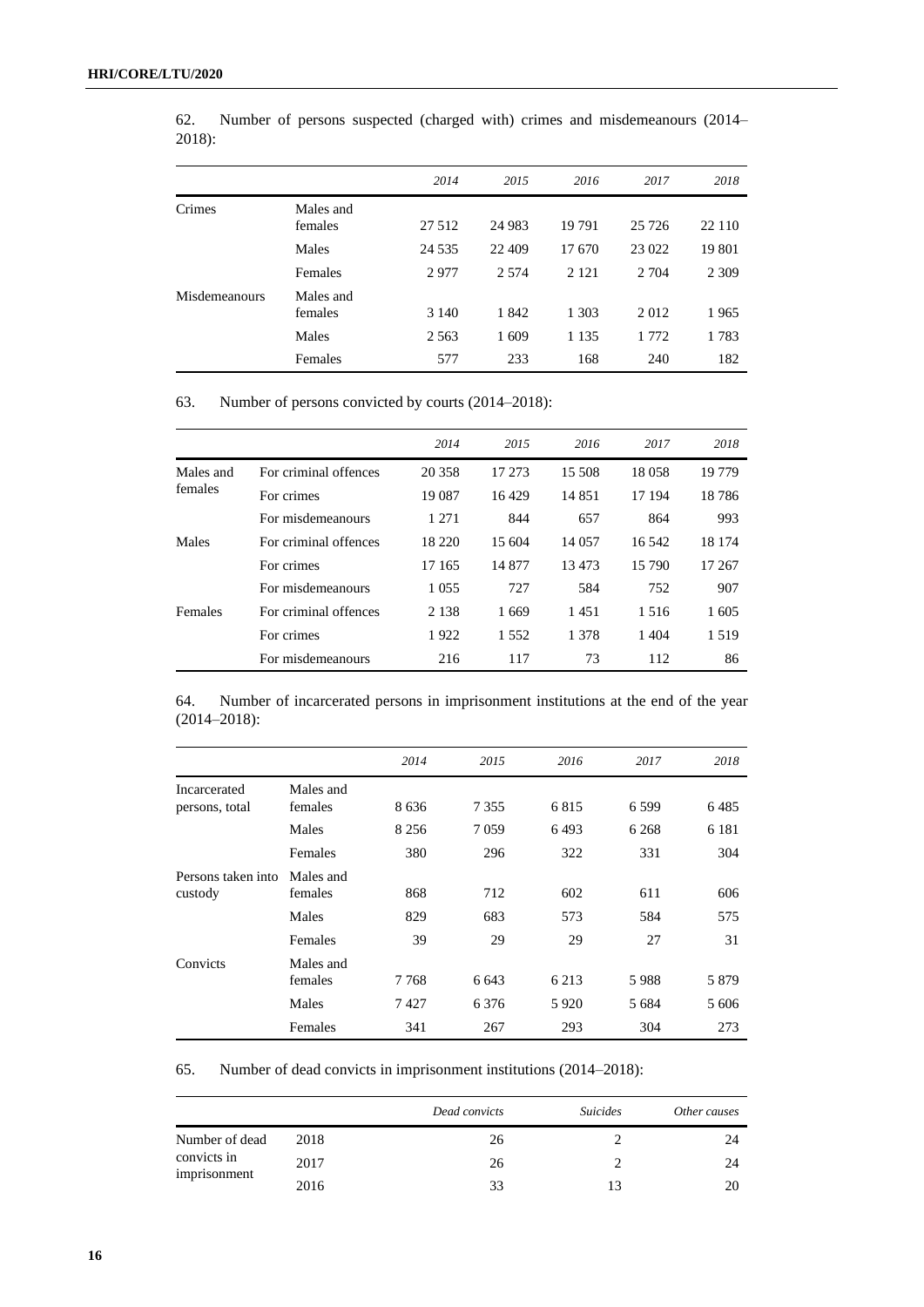|                           |      | Dead convicts | <i>Suicides</i> | Other causes |
|---------------------------|------|---------------|-----------------|--------------|
| institutions  <br>persons | 2015 | 35            |                 | ∼            |
|                           | 2014 | 35            | IO              |              |

66. Number of convicts discharged from imprisonment institutions (2014–2018):

|                                                                                   | 2014    | 2015    | 2016    | 2017    | 2018    |
|-----------------------------------------------------------------------------------|---------|---------|---------|---------|---------|
| <b>Total convicts</b><br>discharged from<br>imprisonment<br>institutions          | 5 3 6 7 | 5408    | 4 6 6 5 | 4 5 3 5 | 4870    |
| After the execution of<br>punishment                                              | 4 3 1 6 | 4 1 9 6 | 3812    | 3 8 6 3 | 4 3 7 1 |
| Released from custodial<br>sentence on parole                                     |         |         |         |         |         |
| Released from the place of<br>confinement on parole                               | 1 0 2 0 | 1 0 8 2 | 826     | 629     | 449     |
| Having been granted<br>pardon                                                     | 6       | 1       |         |         |         |
| Due to illness                                                                    | 6       | 8       | 3       | 3       | 5       |
| Having amended the<br>judgement by the way of<br>appeal or cassation<br>procedure | 13      | 113     | 20      | 33      | 40      |
| Suspended sentence for<br>juveniles                                               | 6       | 8       | 4       | 7       | 5       |

67. Number of police officers per 100 000 population (2014–2018):

|                 | 2014       | 2015 | 2016 | 2017 | 2018 |
|-----------------|------------|------|------|------|------|
| Police officers | 375<br>ل∠ل | 309  | 294  | 293  | 294  |

68. Number of prosecutors at the end of the year (2014–2018):

|                                                    |      | Males and females | Males | Females |
|----------------------------------------------------|------|-------------------|-------|---------|
| Number of<br>prosecutors at the<br>end of the year | 2018 | 666               | 332   | 334     |
|                                                    | 2017 | 672               | 333   | 339     |
|                                                    | 2016 | 696               | 344   | 352     |
|                                                    | 2015 | 709               | 352   | 357     |
|                                                    | 2014 | 720               | 366   | 354     |

## **B. Constitutional, political and legal structure of the State**

#### **Constitution**

69. The Constitution of the Republic of Lithuania (hereinafter – The Constitution) was adopted at a popular referendum on 25 October 1992.

70. According to the Constitution, the powers of the State are exercised by the Seimas (Parliament), the President of the Republic, the Government, and the judiciary.

71. Lithuania has universal suffrage. The Constitution establishes that citizens, who, on the day of the election, are at least 18 years of age, shall have the electoral right. The right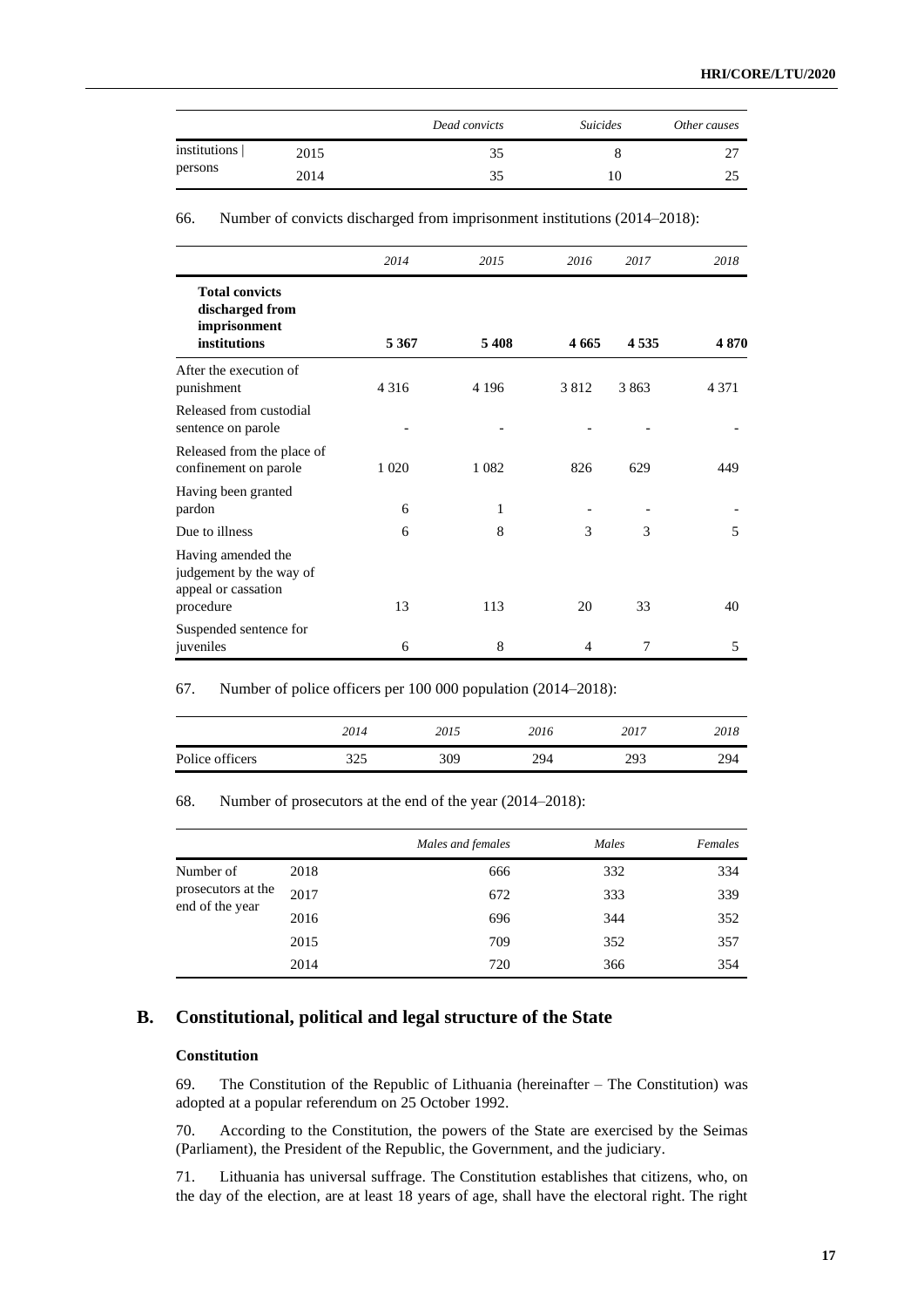to vote is guaranteed, as set out in the Law on Elections to Seimas, the Law on Elections of the President, the Law on Elections to the European Parliament and the Law on Elections to Municipal Councils. These laws establish equal right to vote, i.e. each citizen has one vote in the elections and these votes are equivalent. Only citizens deprived of their legal capacity and declared by the court as legally incapacitated shall not participate in elections. National laws prohibit any direct or indirect restrictions on the right of citizens of Lithuania to vote, linked to their origin, political views, social and property status, nationality, gender, education, language, relationship with religion, type of activity and nature.

72. According to Article 6, the Constitution is a directly applicable law. This means that every person may protect their rights in a court simply by invoking the provisions of the Constitution.

#### **Legislative branch**

73. The Seimas is the legislative institution in Lithuania, consisting of representatives of the people – 141 members of Seimas are elected for a four-year term based on universal, equal and direct suffrage by secret ballot. 71 out of the 141 Seimas members are elected in single member constituencies while the others are elected in a nationwide vote by proportional representation.

74. Ordinary elections to the Seimas take place on the second Sunday of October every four years. To be eligible for election, candidates must be at least 25 years old on the election day, not under allegiance to a foreign state and permanently reside in Lithuania. Persons serving or due to serve a sentence imposed by the court 65 days before the election are not eligible. In addition, judges, citizens performing military service, members of professional military service and officials of statutory institutions and establishments may not stand for election.

75. A party must receive at least 5% and coalitions – at least 7% of the national votes to be eligible to enter the Seimas. After the restoration of independence, 7 elections to the Seimas took place so far.

76. The Seimas considers and adopts amendments to the Constitution, passes laws, adopts resolutions concerning referendums, announces presidential elections as well as local elections; establishes State institutions provided by laws, appoints and dismisses their chief officers; approves or rejects the candidature of the prime minister proposed by the President; considers the program of the Government and decides whether to approve it or not; supervises the activities of the Government; imposes direct administration, martial law or states of emergency, announces mobilization and adopts decisions to use the armed forces.

77. Every member of the Seimas has the right to initiate legislation in Lithuania, as have the Government and the President. Citizens also have the right of legislative initiative, and the Seimas must consider a draft law submitted to it by at least 50,000 Lithuanian citizens who have the electoral right.

78. Legislation adopted by the Seimas must be consistent with the Constitution, including the case law of the Constitutional Court, the case law of the European Court of Human Rights and, since Lithuania's accession to the EU, with European legislation, including the case law of the European Court of Justice.

#### **The President**

79. The President of the Republic is the head of the State. The President represents the State of Lithuania. The citizens of the Republic of Lithuania elect the President of the Republic for a five-year term in office based on universal, equal and direct suffrage by secret ballot.

80. Elections take place on the last Sunday no more than two months before the end of the current presidential term. To be eligible for the election, candidates must be at least 40 years old on the election day and reside in Lithuania for at least three years, in addition to satisfying the eligibility criteria for a member of the Parliament. President cannot serve more than two consecutive terms.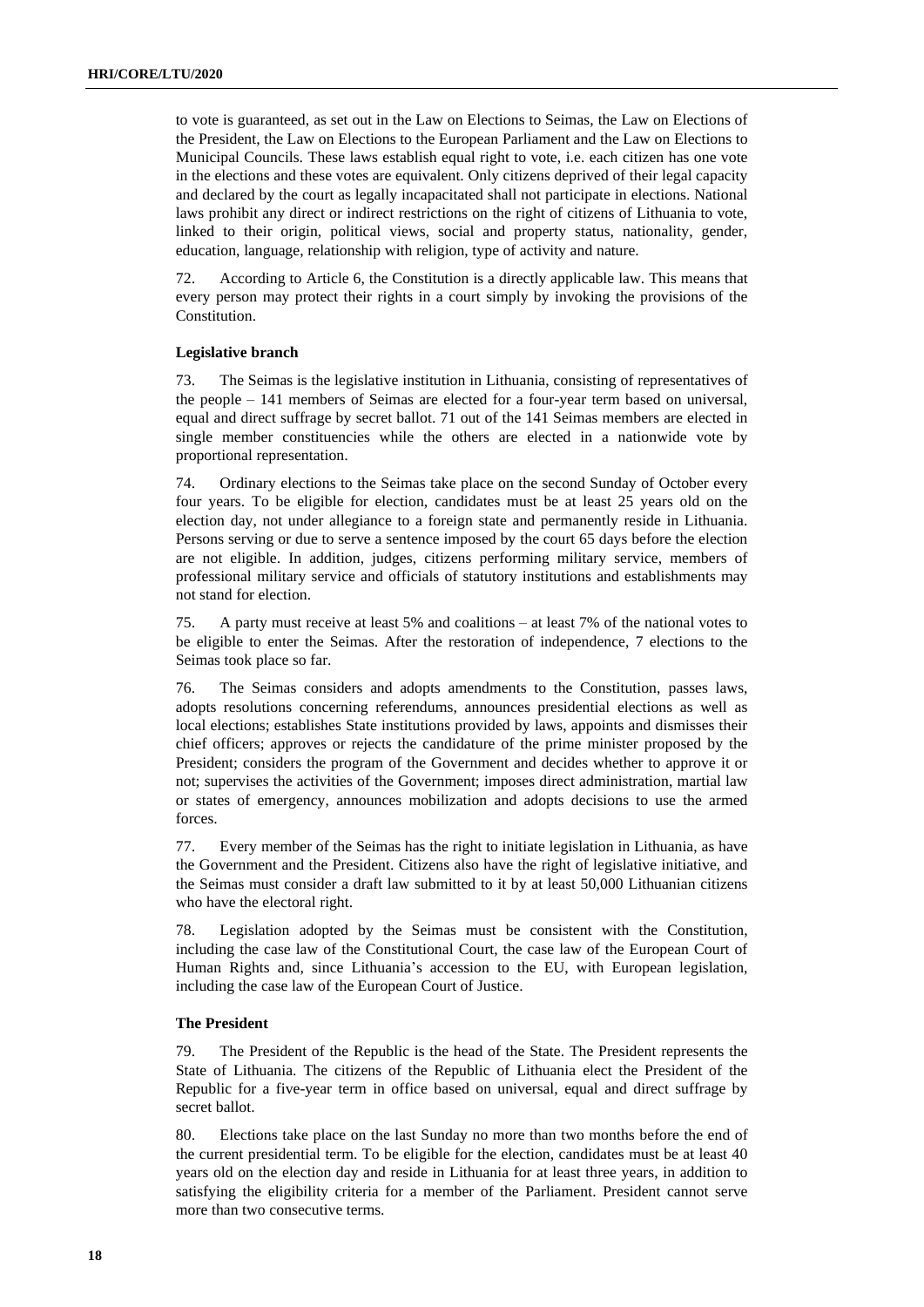81. The President of the Republic decides the main foreign policy issues and conducts foreign policy together with the Government. With approval of the Seimas, the President appoints and dismisses the prime minister, as well as authorizes him to form the Government and endorses its composition. The President signs international treaties and submits them to the Seimas for ratification. The President accepts resignations from the Government and ministers. After the prime minister's proposal, the President appoints and dismisses ministers; according to the established procedure, the President appoints and dismisses State officers provided by law. In case of an armed attack, which threatens the sovereignty of the State or territorial integrity, the President adopts decisions concerning defence against armed aggression and has the power to impose martial law, declare mobilization, and submits these decisions to the next sitting of the Seimas for its approval. The President declares state of emergency according to the procedure and cases established by law and submits this decision to the next sitting of the Seimas for its approval. The President signs and promulgates laws adopted by the Seimas or refers them back to the Seimas. In executing, the powers entrusted to him, the President of the Republic issues acts decrees.

82. The President appoints and recalls, after the submission of the Government, diplomatic representatives of the Republic of Lithuania to foreign states and international organizations. The President receives letters of credence from the diplomatic representatives of foreign states; confers the highest diplomatic ranks and special titles.

#### **The Government**

83. The Government of the Republic of Lithuania, consisting of the Prime Minister and 14 government ministers, exercises the executive power in Lithuania. The Prime Minister is appointed and dismissed by the President with the approval of the Seimas. Within 15 days from his/her appointment, the Prime Minister presents his/her Government to the Seimas and submits its programme for consideration. The new Governments is empowered to act after its programme has been approved by the majority of the Seimas' members participating in the Seimas session.

84. The Government of the Republic of Lithuania administers the affairs of the country, protects the inviolability of the territory of the Republic of Lithuania, ensures State security and public order; implements laws and resolutions of the Seimas on the implementation of laws, as well as the decrees of the President; coordinates the activities of ministries and other governmental institutions; prepares drafts of the national budget and submits it to the Seimas; implements the national budget, submits statements of the budget performance to the Seimas; prepares draft laws and presents them to the Seimas for consideration; establishes diplomatic relations and maintains relations with foreign States and international organizations; fulfils other duties entrusted by the Constitution and other laws.

85. The list of 14 Ministries in Lithuania: Ministry of Agriculture; Ministry of Culture; Ministry of Economy and Innovations; Ministry of Education, Science and Sports; Ministry of Energy; Ministry of Environment; Ministry of Finance; Ministry of Foreign Affairs; Ministry of Health; Ministry of the Interior; Ministry of Justice; Ministry of National Defence; Ministry of Social Security and Labour; Ministry of Transport and Communications.

#### **Judicial branch**

86. The system of courts, their competence, the system of court organization, activity, administration, and the status of judges, their appointment, career, liability and other issues related to the judicial activities are regulated by the Constitution of Lithuania, the Law on Courts of Lithuania and other legal acts.

87. According to the Lithuanian Constitution, justice shall be administered solely by the courts. While administering justice, the judge and courts shall be independent. While considering cases, judges shall obey only the law.

88. The Constitutional Court is a separate court in the system of Lithuanian courts. The Constitutional Court shall decide whether the laws and other acts of the Seimas (the Parliament) are not in conflict with the Constitution and whether acts of the President and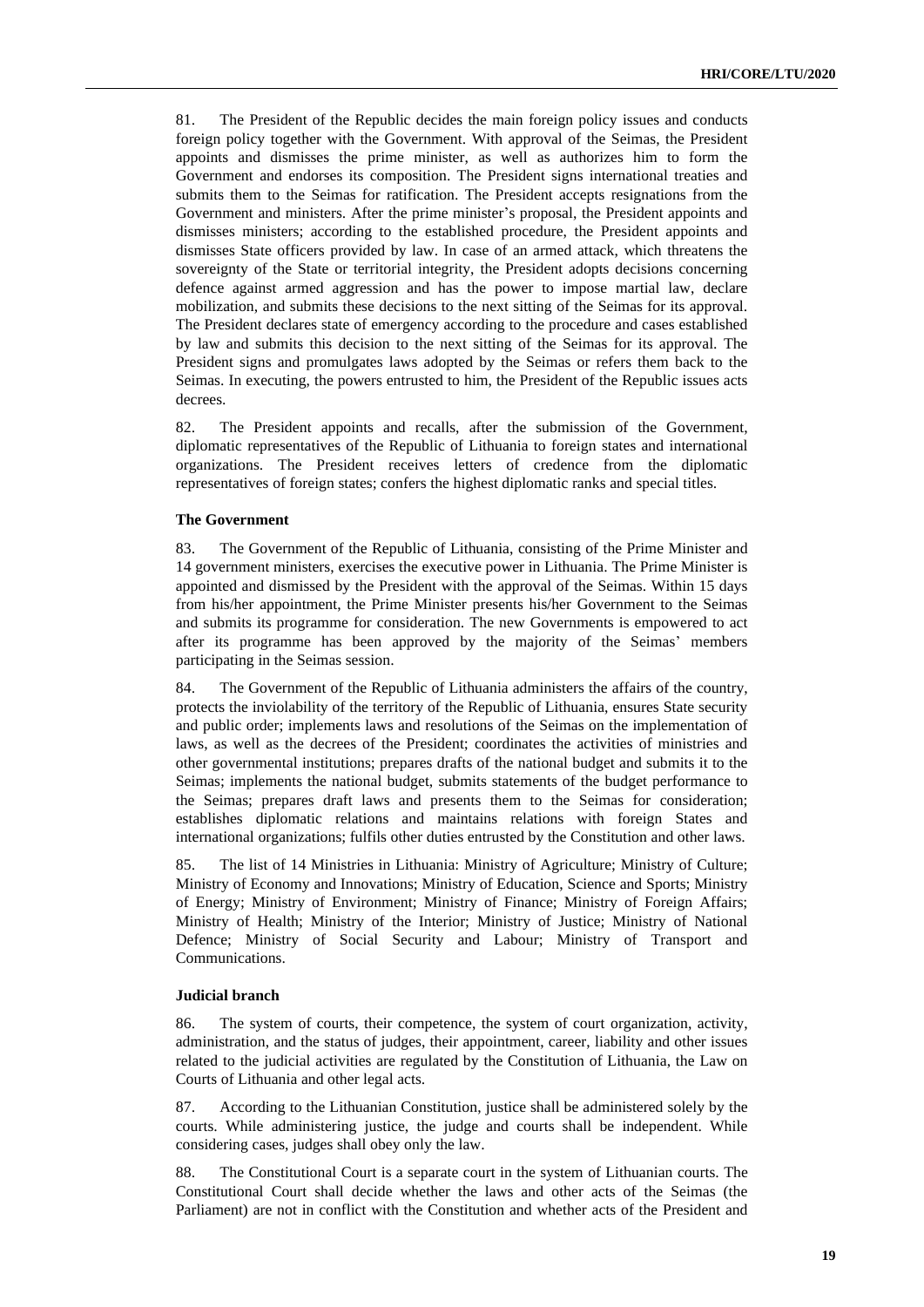the Government are not in conflict with the Constitution or laws. As of 1 September 2019, individual constitutional complaints can be filed with the Constitutional Court of the Republic of Lithuania. Every natural or legal person may apply to the Constitutional Court if he or she believes that the laws or acts of the Seimas, the President of the Republic, or the Government on the basis of which a decision violating his or her constitutional rights or freedoms was adopted are in conflict with the Constitution, and the person has exhausted all legal remedies. The Law on Constitutional Court establishes the status of the Constitutional Court and the procedure for the execution of powers thereof.

89. According to the Constitution, the courts of the general jurisdiction (general competence) are the Supreme Court of Lithuania, The Court of Appeal of Lithuania, regional (5 courts) and district (12 courts) courts. The Law on Courts establishes the formation and competence of courts.

90. A district court is the first instance for criminal, civil cases assigned to its jurisdiction by law and cases of administrative offences, as well as cases relating to the enforcement of decisions and sentences. Judges of a district court also perform the functions of a pre-trial judge, an enforcement judge, as well as other functions assigned to a district court by law.

91. A regional court is the first instance for criminal, civil cases assigned to its jurisdiction by law and an appeal instance for judgements, decisions, rulings and orders of district courts. Regional courts also perform other functions assigned to a regional court by law.

92. The Court of Appeal of Lithuania is an appeal instance for cases heard by regional courts as courts of the first instance. It also hears requests for the recognition of decisions of foreign or international courts and foreign or international arbitration awards and their enforcement in the Republic of Lithuania, as well as performs other functions assigned to the jurisdiction of this court by law.

93. The Supreme Court of Lithuania is the only court of cassation instance for reviewing effective judgements, decisions, rulings and orders of the courts of general jurisdiction (except for orders in cases of administrative offences). The Supreme Court of Lithuania also hears requests for the renewal of process in completed cases of administrative offences. The Supreme Court of Lithuania develops a uniform practice of the courts of general competence in the interpretation and application of laws and other legal acts.

94. For the consideration of administrative, labour, family and other categories of cases, specialized courts (courts of special jurisdiction) may be established according to law. According to the Law on the Establishment of Administrative Courts, the Supreme Administrative Court and regional administrative courts (2 courts) are of special jurisdiction hearing disputes arising from administrative legal relations. A regional administrative court is of special jurisdiction established for hearing complaints (petitions) in respect of administrative acts and acts of commission or omission (failure to perform duties) by entities of public and internal administration. Regional administrative courts hear disputes in the field of public administration, deal with issues relating to the lawfulness of regulatory administrative acts, tax disputes, etc. The Supreme Administrative Court of Lithuania is the first and the final instance administrative cases assigned to its jurisdiction by law. It is an appeal instance for cases concerning decisions, rulings and orders of regional administrative courts. The Supreme Administrative Court develops a uniform practice of administrative courts in the interpretation and application of laws and other legal acts.

#### **Administrative divisions**

95. Lithuania has a two-tier territorial administrative division: 10 counties – higher administrative units, whose management is organized by the Government, and 60 local single-tier level bodies – municipalities, which are lower administrative units, having the right of self-government. This right is implemented through appropriate elected municipal councils.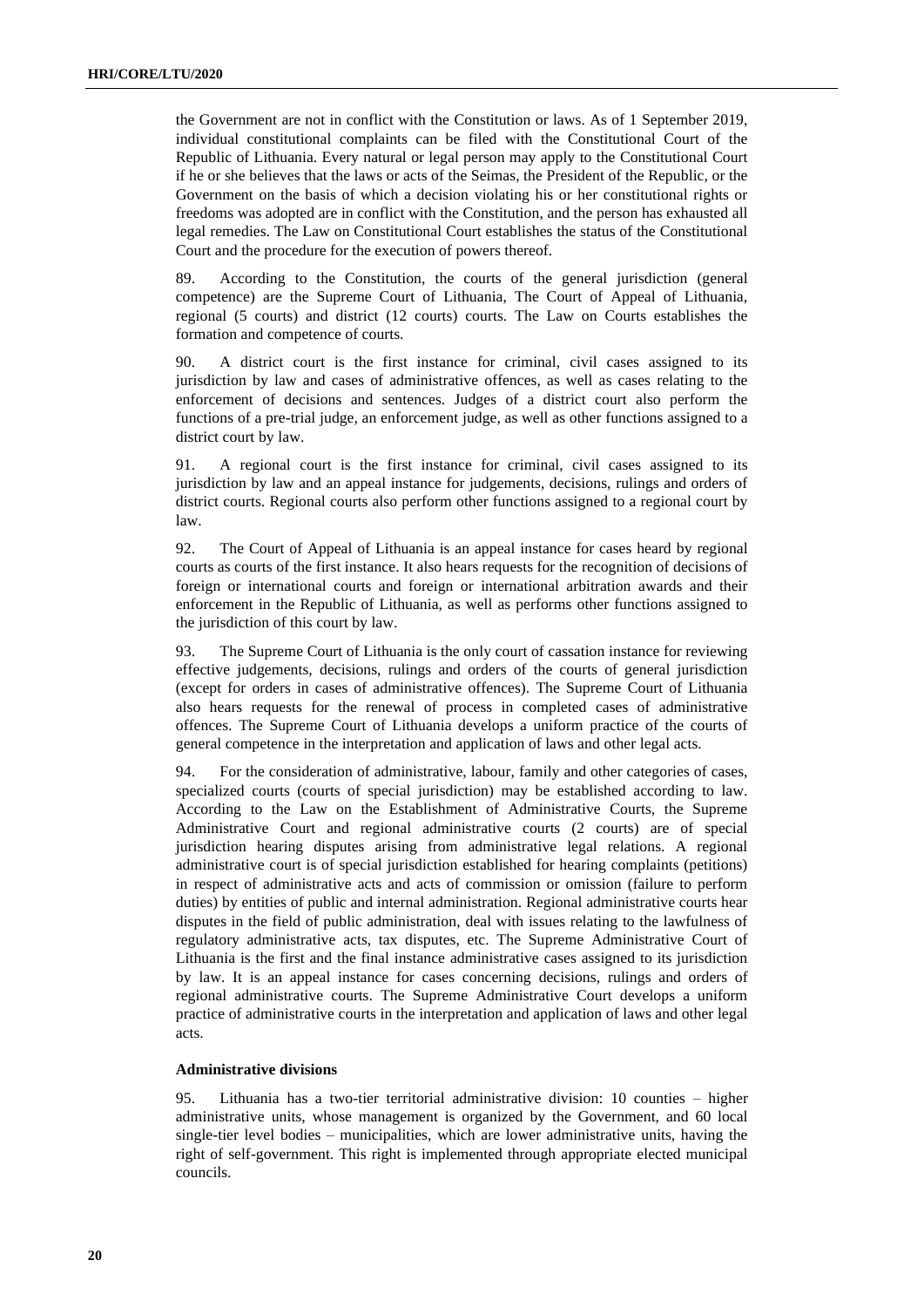96. Members of municipal councils are elected for a four-year term by universal and equal suffrage, in a secret ballot at direct elections under the mixed electoral system. A municipal council consists of municipal councillors. One of those municipal councillors is the mayor, which is elected directly by the majority of residents of particular municipality since 2015. The municipal administration is managed by the director of administration, appointed by the municipal council upon proposal by the mayor. The procedure of the organization and activities of self-government municipal institutions are established by the law.

97. Since 2004, citizens of Lithuania as well as citizens of the other Member States of the European Union, permanently residing in Lithuania, have the right to vote and run for European Parliament and municipal elections. Persons who may vote or stand as candidates in Lithuania and any other Member State of the European Union must choose and vote whether to stand as a candidate only in one Member State.

#### **Non-governmental organizations**

98. Non-governmental organizations (hereinafter – NGOs), as well as all other legal entities in Lithuania, are registered in the Register of Legal Entities, which, as a principal database for this matter set by the state, keeps record of the legal persons and stores their data thereof (Article 2.62 of the Civil Code of the Republic of Lithuania).

99. In 2013, Seimas adopted the Law on the Governmental Organizations' Development (hereinafter – the NGOs Development Law), aimed at building favourable environment for NGOs, ensuring appropriate conditions for their operation and development as an important element of civil society. The NGOs Development Law , sets out the principles of formation and implementation of the development policy of NGOs, the conditions of cooperation between state and municipal institutions and agencies and NGOs, as well as other conditions for NGOs' activities which promote their development. In June of 2019 new draft of the NGOs Development Law was submitted to the Government and is due to be sent to the Parliament after three years of preparations. The new Law aims at creating a new sustainable financial mechanism (NGO fund) which would continuously support institutional capacity building of organizations. New law also aims to clarify legal definition of NGO and to create transparency mechanism – National NGO database, based on information that legal bodies provide to the Register of Legal Entities.

100. The NGO according to the NGOs Development Law is a public legal entity, independent from state and municipal institutions and agencies, acting on a voluntary basis for the benefit of society or its group, and which does not have the aim to seek political power or purely religious goals.

101. Under the provisions of the NGOs Development Law, the national NGOs' Council was established and is acting as an collegial advisory body ensuring NGOs involvement in identifying, formulating and implementing NGO-related policy. The NGOs' Council has two years term and is acting on a voluntary basis. The NGOs' Council is composed of twenty members: 9 representatives of state institutions and agencies (President's Office, Office of the Government, Ministry of Defence, Ministry of Culture, Ministry of Social Security, Ministry of Education, Ministry of Justice, Ministry of Internal Affairs, Ministry of Agriculture and Association of Local Authorities in Lithuania), one representative of the Association of Local Authorities in Lithuania and 10 representatives of NGOs, delegated to the Council by national umbrella NGO associations through mutual agreement. Representatives of NGOs are nominated by joint agreement between national umbrella NGOs. Associations of national umbrella NGOs delegate by joint agreement no more than 8 representatives of associations of NGOs and no less than two representatives of other national level non-governmental organisations to the NGOs' Council. In municipalities, municipal NGOs' councils are formed on principle that not more than half of its members may be representatives from municipal institutions or agencies and not less than half of its members must be representatives from local NGOs.

102. Since 2014, the NGOs Council has taken active efforts to raise NGOs issues. To achieve close and constructive cooperation between non-governmental and public sectors, the NGOs' Council initiates meetings with representatives of government institutions,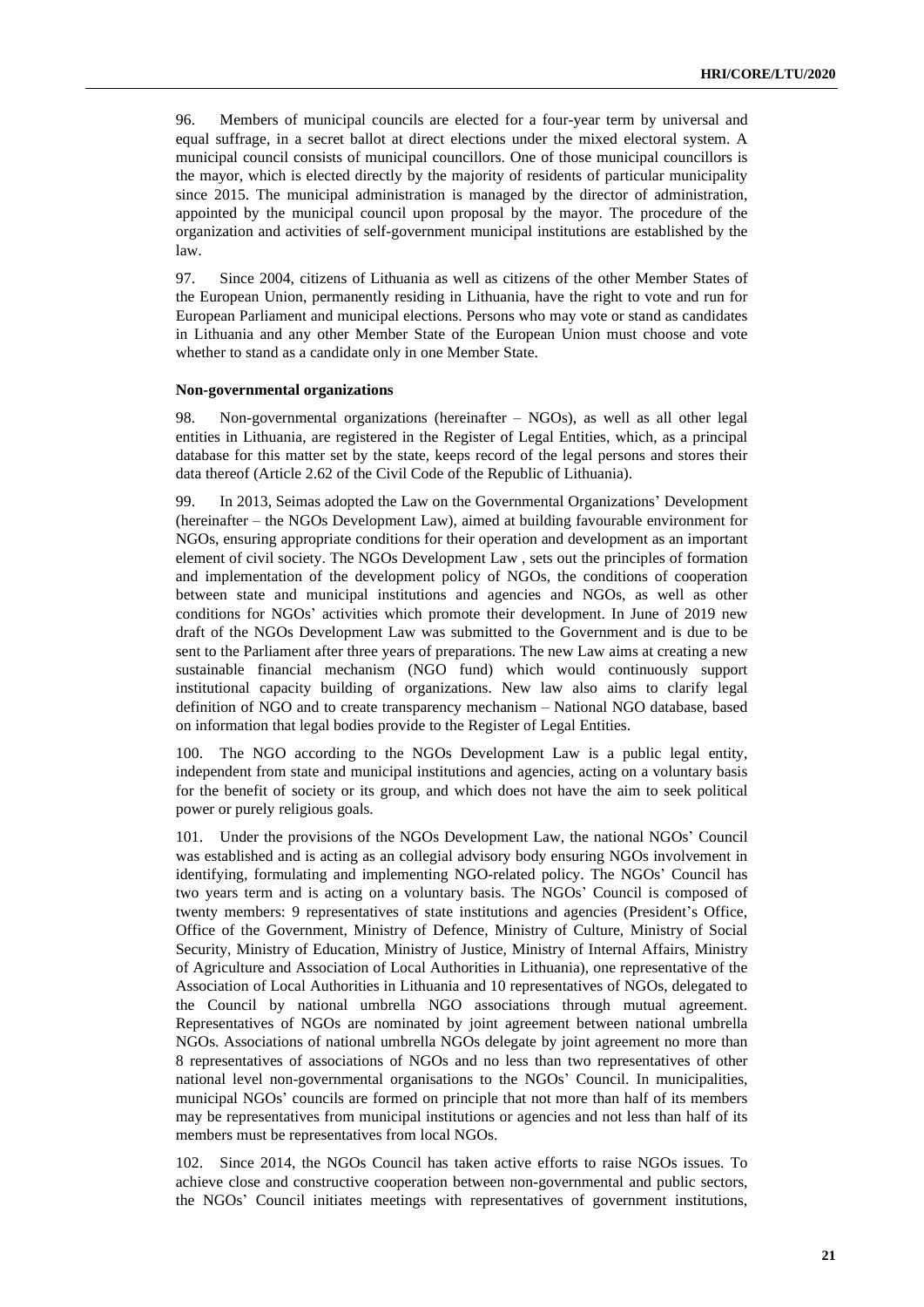makes written proposals and holds consultations on internal state governance, inter-alia, socio-economic and human rights issues.

103. NGOs are financed through the tendering procedure from the state budget and from various EU funds.

104. Government actively involves and closely cooperates with NGOs during the reporting process to the UN human rights treaty bodies.

105. Since 2018 State institutions, ombudspersons' offices, the Parliament, Human rights coalition (uniting NGOs working in human rights field), universities initiated yearly National human rights forum, the platform that provides opportunity for dialogue among politicians, human rights defenders, representatives from state institution and ombudspersons' offices, academicians, business community, journalists, diplomats on various topical human rights issues, with the aim to seek ways to implement international human rights standards and principles.

## **III. General framework for the protection and promotion of human rights**

### **A. Acceptance of International Human Right Norms**

106. In accordance with the existing laws, all citizens of Lithuania or other States and persons without citizenship (unless the laws of the Republic of Lithuania provide otherwise) have the right to legal defence against attacks on their life and health, personal freedom, property, honour and dignity and other rights and freedoms guaranteed to them by the Constitution and laws of the Republic of Lithuania. This includes legal defence against the actions or inaction of the State and government institutions and officials. Therefore, according to the laws of the Republic of Lithuania, every person has the right to appeal to a court according to the procedure established by law in order to defend a right or a legitimate interest, which was violated or disputed.

107. Lithuania has acceded to the main UN human rights instruments, and regularly submits reports to the mechanisms monitoring the implementation of these instruments. All international treaties ratified by Lithuania are translated into Lithuanian language and can be found publicly in the database of the national legislation as well as on the webpage of the Ministry that is directly responsible for the implementation of the international treaty. All reports regarding the implementation of the international treaties and concluding observations made by the human rights committees are translated and made public on the web. National reports and implementation of the recommendations made by the committees are discussed with non-governmental organizations and civil society.

108. Main international human rights conventions and protocols ratified by the Republic of Lithuania (dates of ratification/accession):

- International Covenant on Civil and Political Rights (CCPR), acceded to in 1991.
	- Optional Protocol to the International Covenant on Civil and Political Rights (ICCPR-OP1), acceded to in 1991.
	- Second Optional Protocol to the International Covenant on Civil and Political Rights aiming to the abolition of the death penalty (CCPR-OP2-DP), ratified in 2002.
- International Covenant on Economic, Social and Cultural Rights (CESCR), acceded to in 1991.
- Convention on the Rights of the Child (CRC), acceded to in 1992.
	- Optional Protocol to the CRC on the involvement of children in armed conflict (CRC-OP-AC), ratified in 2003.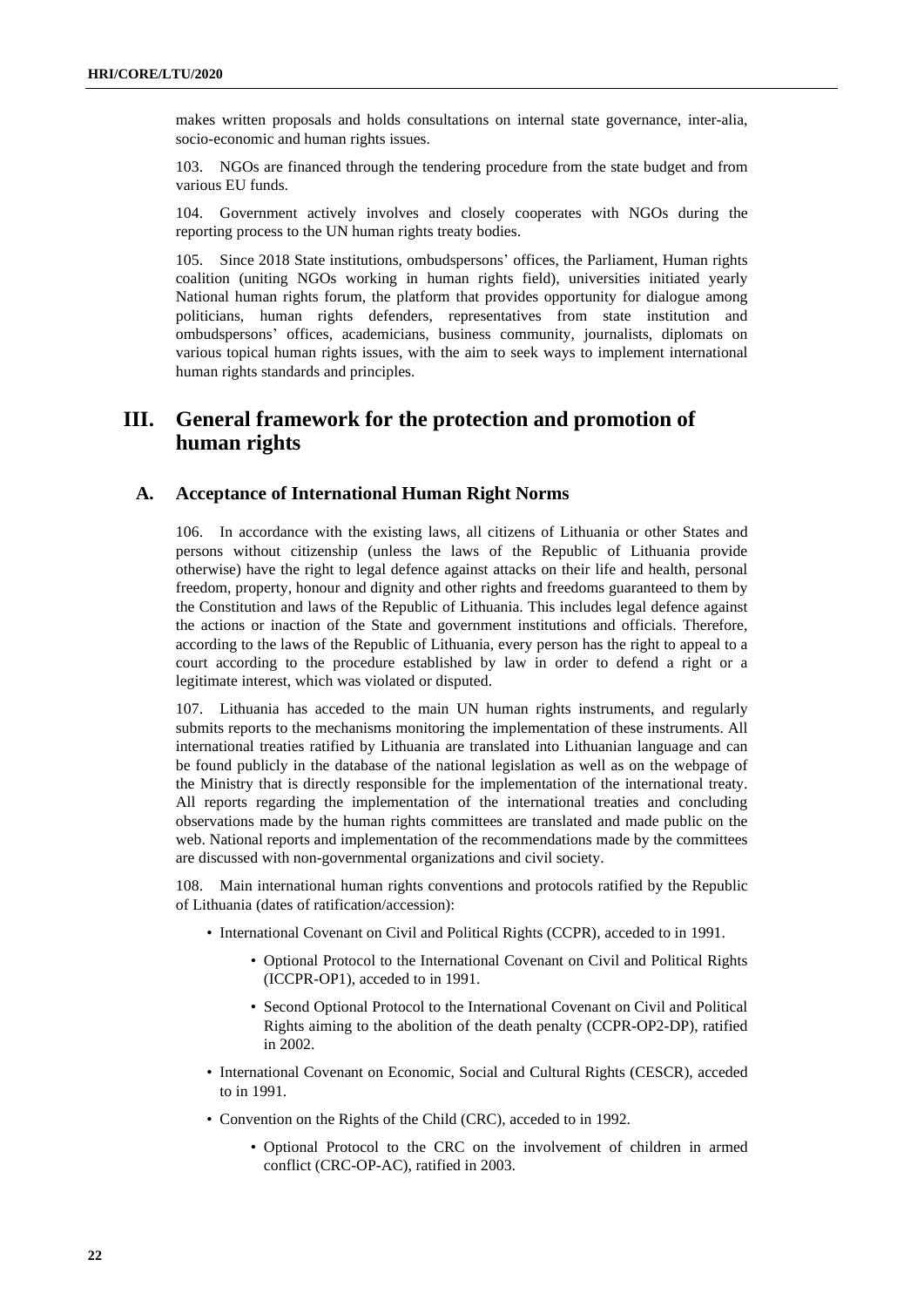- Optional Protocol to the CRC on the sale of children, child prostitution, and child pornography(CRC-OP-SC), acceded to in 2004.
- Convention on the Elimination of All Forms of Discrimination against Women (CEDAW), acceded to in 1994.
	- Optional Protocol to CEDAW, concerning individual complaints and inquiry procedures (OP-CEDAW), acceded to in 1999.
- Convention against Torture and Other Cruel Inhuman or Degrading Treatment or Punishment (CAT), acceded to in 1996.
	- Optional Protocol of the Convention against Torture (CAT-OP), acceded to in 2014.
- International Convention on the Elimination of All Forms of Racial Discrimination (CERD), ratified in 1998.
- Convention on the Rights of Persons with Disabilities and its Optional protocol, ratified in 2010.
- 109. Other United Nations human Rights and related Conventions:
	- Convention on the Prevention and Punishment of the Crime of Genocide; came into force in Lithuania in 1996.
	- Convention relating to the Status of Refugees (1951) and its Protocol (1967); came into force in Lithuania in 1997.
	- Convention relating to the Status of Stateless Persons (1954); came into force in Lithuania in 1997.
	- Convention on the Reduction of Statelessness (1961); ratified in 2013, came into force in Lithuania in 2013.
	- Rome Statute of the International Criminal Court (1998); signed in 1998 and came into force in 2003.
	- United Nations Convention against Transnational Organized Crime (2000), signed in 2000 and came into force in 2003; and its Protocols: Protocol against the smuggling of migrants by land, sea and air, which was signed in 2002 and came into force in 2004, and Protocol to prevent, suppress and punish trafficking in persons, especially women and children, which was signed in 2002 and came into force in 2003.

110. Conventions of the International Labour Organization ratified by the Republic of Lithuania:

- Fundamental Conventions:
	- Forced Labour Convention, 1930 (No. 29), ratified in 1994.
	- Freedom of Association and Protection of the Right to Organise Convention, 1948 (No. 87) ratified in 1994.
	- Right to Organise and Collective Bargaining Convention, 1949 (No. 98) ratified in 1994.
	- Equal Remuneration Convention, 1951 (No. 100) ratified in 1994.
	- Abolition of Forced Labour Convention, 1957 (No. 105) ratified in 1994.
	- Discrimination (Employment and Occupation) Convention, 1958 (No. 111) ratified in 1994.
	- Minimum Age Convention, 1973 (No. 138) ratified in 1998.
	- Worst Forms of Child Labour Convention, 1999 (No. 182), ratified in 2003;
- Governance (Priority) Conventions.
	- Labour Inspection Convention, 1947 (No. 81) ratified in 1994.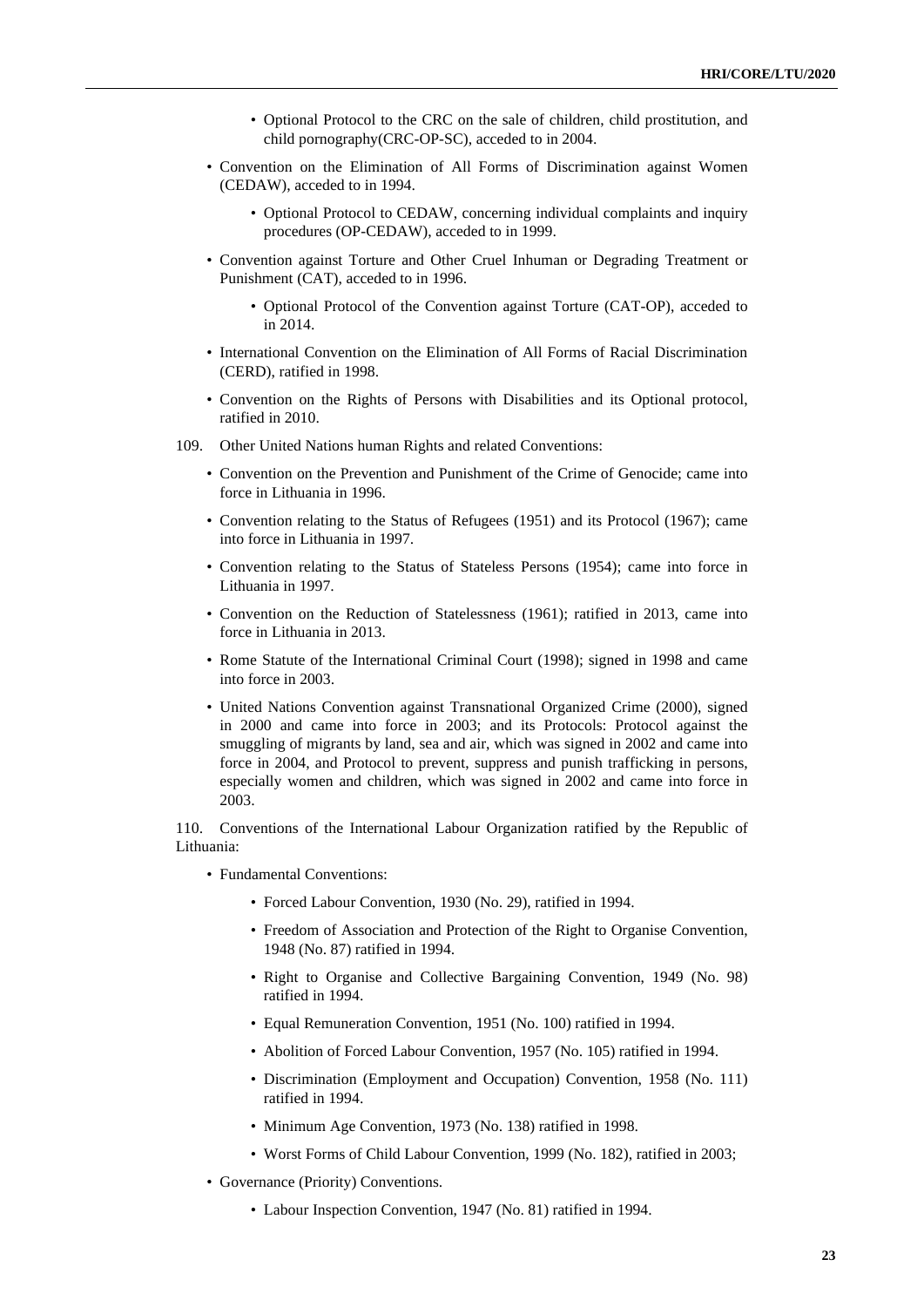- Employment Policy Convention, 1964 (No. 122) ratified in 2004.
- Tripartite Consultation (International Labour Standards) Convention, 1976 (No. 144) ratified in 1994.
- Technical Conventions:
	- Hours of Work (Industry) Convention, 1919 (No. 1) ratified in 1931.
	- Night Work of Young Persons (Industry) Convention, 1919 (No. 6) ratified in 1931.
	- Right of Association (Agriculture) Convention, 1921 (No. 11) ratified in 1994.
	- Weekly Rest (Industry) Convention, 1921 (No. 14) ratified in 1931.
	- Equality of Treatment (Accident Compensation) Convention, 1925 (No. 19) ratified in 1934.
	- Sickness Insurance (Industry) Convention, 1927 (No. 24) ratified in 1931.
	- Marking of Weight (Packages Transported by Vessels) Convention, 1929 (No. 27) ratified in 1934.
	- Forty-Hour Week Convention, 1935 (No. 47) ratified in 1994.
	- Night Work of Young Persons (Non-Industrial Occupations) Convention, 1946 (No. 79) ratified in 1994.
	- Final Articles Revision Convention, 1946 (No. 80) ratified in 1994.
	- Employment Service Convention, 1948 (No. 88) ratified in 1994.
	- Night Work of Young Persons (Industry) Convention (Revised), 1948 (No. 90) ratified in 1994.
	- Seafarers' Identity Documents Convention, 1958 (No. 108) ratified in 1997.
	- Radiation Protection Convention, 1960 (No. 115) ratified in 2013.
	- Final Articles Revision Convention, 1961 (No. 116) ratified in 1994.
	- Maximum Weight Convention, 1967 (No. 127) ratified in 1994.
	- Minimum Wage Fixing Convention, 1970 (No. 131) ratified in 1994.
	- Workers' Representatives Convention, 1971 (No. 135) ratified in 1994.
	- Human Resources Development Convention, 1975 (No. 142) ratified in 1994.
	- Nursing Personnel Convention, 1977 (No. 149) ratified in 2007.
	- Collective Bargaining Convention, 1981 (No. 154) ratified in 1994.
	- Workers with Family Responsibilities Convention, 1981 (No. 156) ratified in 2004.
	- Vocational Rehabilitation and Employment (Disabled Persons) Convention, 1983 (No. 159) ratified in 1994.
	- Labour Statistics Convention, 1985 (No. 160) ratified in 1999.
	- Night Work Convention, 1990 (No. 171) ratified in 1994.
	- Protection of Workers' Claims (Employer's Insolvency) Convention, 1992 (No. 173) ratified in 1994.
	- Private Employment Agencies Convention, 1997 (No. 181) ratified in 2004.
	- Maternity Protection Convention, 2000 (No. 183) ratified in 2003;
	- MLC, 2006 Maritime Labour Convention, 2006 (MLC, 2006) ratified in 2013.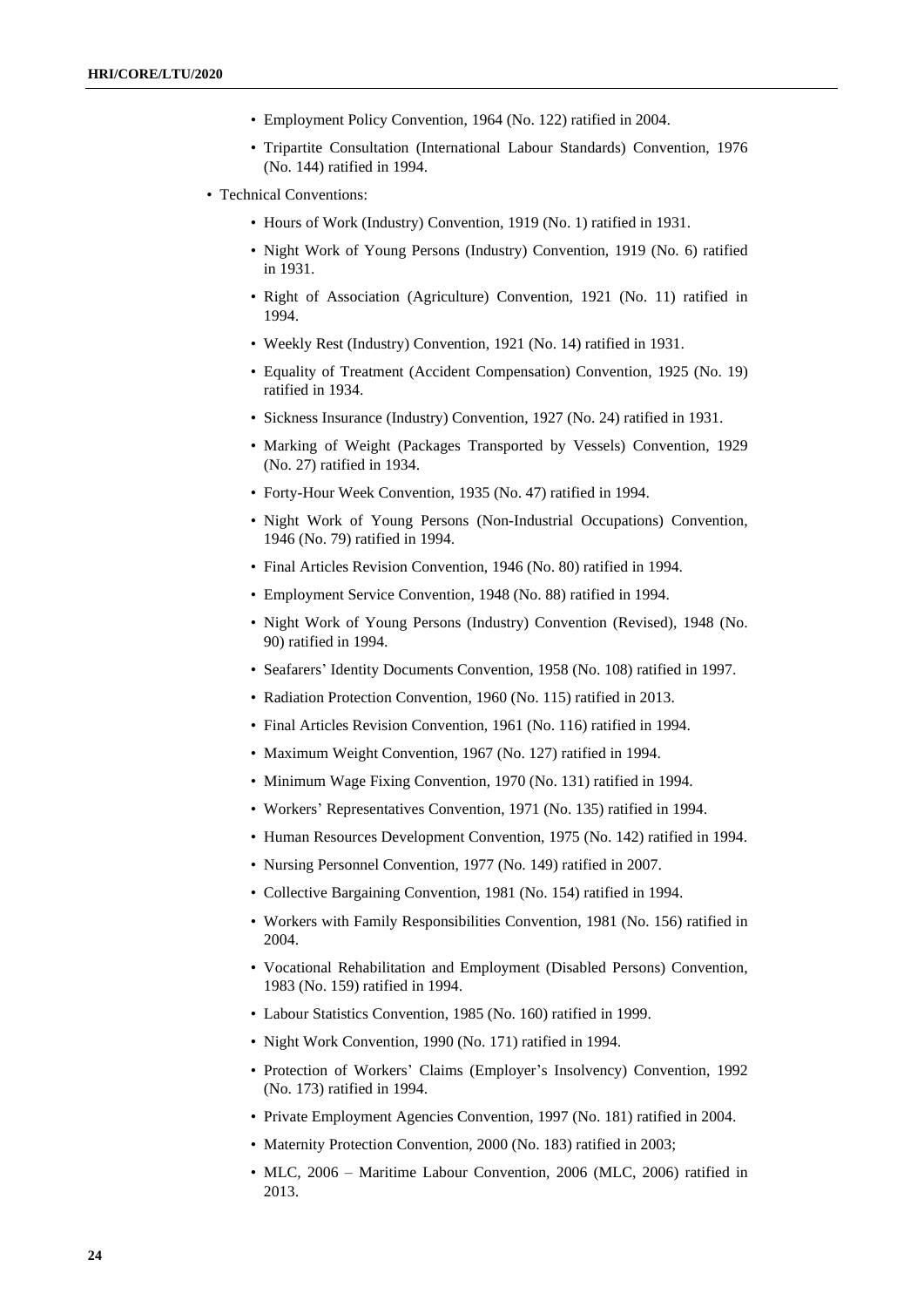- C188 Work in Fishing Convention, 2007 (No. 188), ratified in 2016.
- 111. Geneva Conventions and other treaties on international humanitarian law:
	- Geneva Convention (I) for the Amelioration of the Condition of the Wounded and Sick in Armed Forces in the Field (1949), came into force in 1997.
	- Geneva Convention (II) for the Amelioration of the Condition of Wounded, Sick and Shipwrecked Members of Armed Forces at Sea (1949), came into force in 1997.
	- Geneva Convention (III) relative to the Treatment of Prisoners of War (1949), came into force in 1997.
	- Geneva Convention (IV) relative to the Protection of Civilian Persons in Time of War (1949), came into force in 1997.
	- Protocol Additional to the Geneva Conventions of 12 August 1949, and relating to the Protection of Victims of International Armed Conflicts (Protocol I), (1977)
	- Protocol Additional to the Geneva Conventions of 12 August (1949), and relating to the Protection of Victims of Non International Armed Conflicts (Protocol II), (1977), came into force in 2001.

112. Lithuania is a party to more than 90 CoE [conventions,](http://conventions.coe.int/Treaty/Commun/ListeTraites.asp?PO=Lit&MA=999&SI=2&CM=3&CL=ENG) with common standards for all CoE countries in the areas of human rights, justice, education, social and health care and others, among them:

- Statute of the Council of Europe
- Convention of the Protection of Human Rights and Fundamental Freedoms
- European Cultural Convention
- European Social Charter (revised)
- European Charter of Local Self-Government
- Framework Convention for the Protection of National Minorities
- Convention on Action against Trafficking in Human Beings
- Convention on Cybercrime
- European Convention on Extradition
- European convention on Mutual Assistance in Criminal Matters
- European Convention on the Transfer of Proceedings in Criminal Matters
- Convention on Laundering, Search, Seizure and Confiscation of the Proceeds from Crime (8 November 1990)
- Civil Law Convention on Corruption
- Criminal Law Convention on Corruption
- European Convention on the Suppression of Terrorism
- Convention on the Recognition of Qualifications concerning Higher Education in the European Region
- European Convention on the Equivalence of Diplomas leading to Admission to Universities
- European Convention on Trans-frontier Television
- Convention on the Elaboration of European Pharmacopoeia.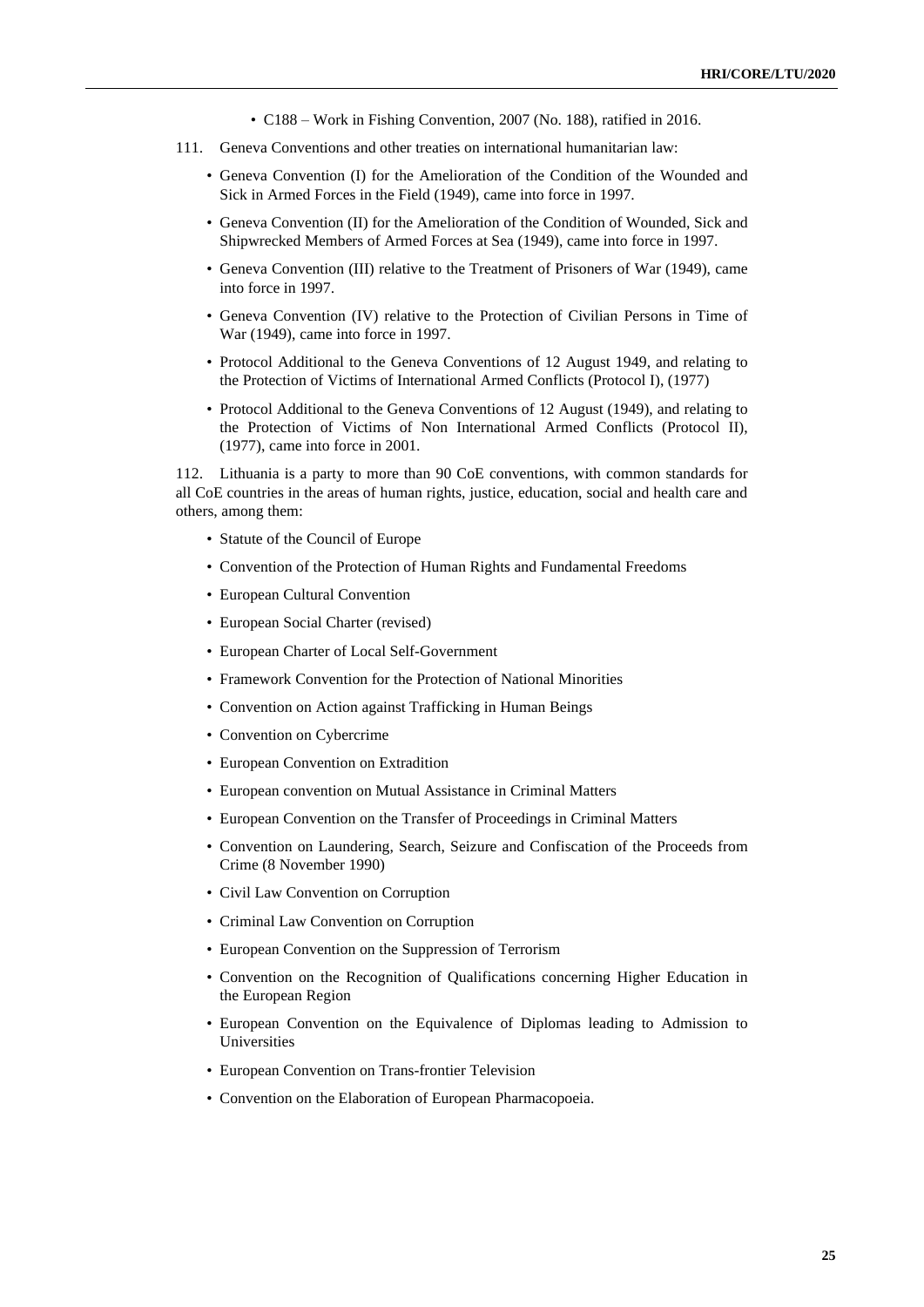## **B. Legal Framework for the Protection and Promotion of Human Rights at the national level**

#### **Implementation of the human rights in the legal system**

113. With reference to the implementation of the norms established in legal documents, it should be noted first of all that the system of coordination between international and domestic law which has been chosen by the Republic of Lithuania is based on the principle that international treaties are transformed in the State's legal system, i.e. are incorporated into it. The Constitution of the Republic of Lithuania (Article 138) stipulates that the international treaties ratified by the Seimas are a constituent part of the domestic legal system. In accordance with the laws of Lithuania, the act of ratification grants a particular international legal document a status superior to that of the laws of Lithuania<sup>6</sup>. However, as international treaties do not usually define ways of implementing rights, legal responsibility for violations, the terms of reference of appropriate national institutions, etc., and national laws are applied in order to implement the human rights established in the ratified treaties.

114. Regarding the direct applicability, there are no obstacles to directly apply the provisions of international treaties in the courts of Lithuania and other legal institutions.

115. International human rights instruments to which Lithuania is a party are translated into the Lithuanian language and published. When ratified by the Seimas, they acquire the power of law and their observance is guaranteed by the Government of the Republic of Lithuania.

#### **Provisions of the Constitution**

116. All basic human rights are established in the Constitution of the Republic of Lithuania: chapters II ("The Individual and the State"), III, IV and XIII and the Preamble. All persons within the jurisdiction of the Republic of Lithuania acquire basic rights and freedoms defined in the provisions of the Constitution.

117. According to the Constitution of Lithuania, human rights and freedoms are innate, and the right to life being is protected by law. The Constitution provides that all persons and their liberties are inviolable; no one may be arbitrarily apprehended or detained; no one may be deprived of his liberty otherwise than on the grounds and according to the procedures established by the law.

118. According to the Constitution human dignity is protected by law; no one can be subjected to torture or injuries, it prohibited to degrade persons' dignity, subject them to cruel treatment, or to establish such punishments. No one may be subjected to scientific or medical experimentation without his or her knowledge and free consent.

119. Constitution protects the person's rights to private life, which is inviolable. Personal correspondence, telephone conversations, telegraph messages, and other communications are likewise inviolable. The collection of information concerning the person's private life is permitted only by a justified court decision and only according to the law. The law and the courts protect everyone from arbitrary or unlawful interference with their private and family life, as well as from attempts to violate their honour and dignity.

120. The property is also inviolable according to the Constitution; the law protects the rights of ownership; property may be taken only for the needs of society according to the procedure established by law and shall be justly compensated for. The home of a person is inviolable, thus without the consent of the resident, it is not permitted to enter his/her home otherwise than by a court decision or according to the procedure established by law when this is necessary to guarantee public order, apprehend a criminal, or save person's life, health, or property.

121. Constitution guarantees that everyone must have the right to convictions and freely express them. The Constitution declares that no one may be hindered from seeking,

<sup>&</sup>lt;sup>6</sup> In such case a law on ratification of the particular international agreement is adopted.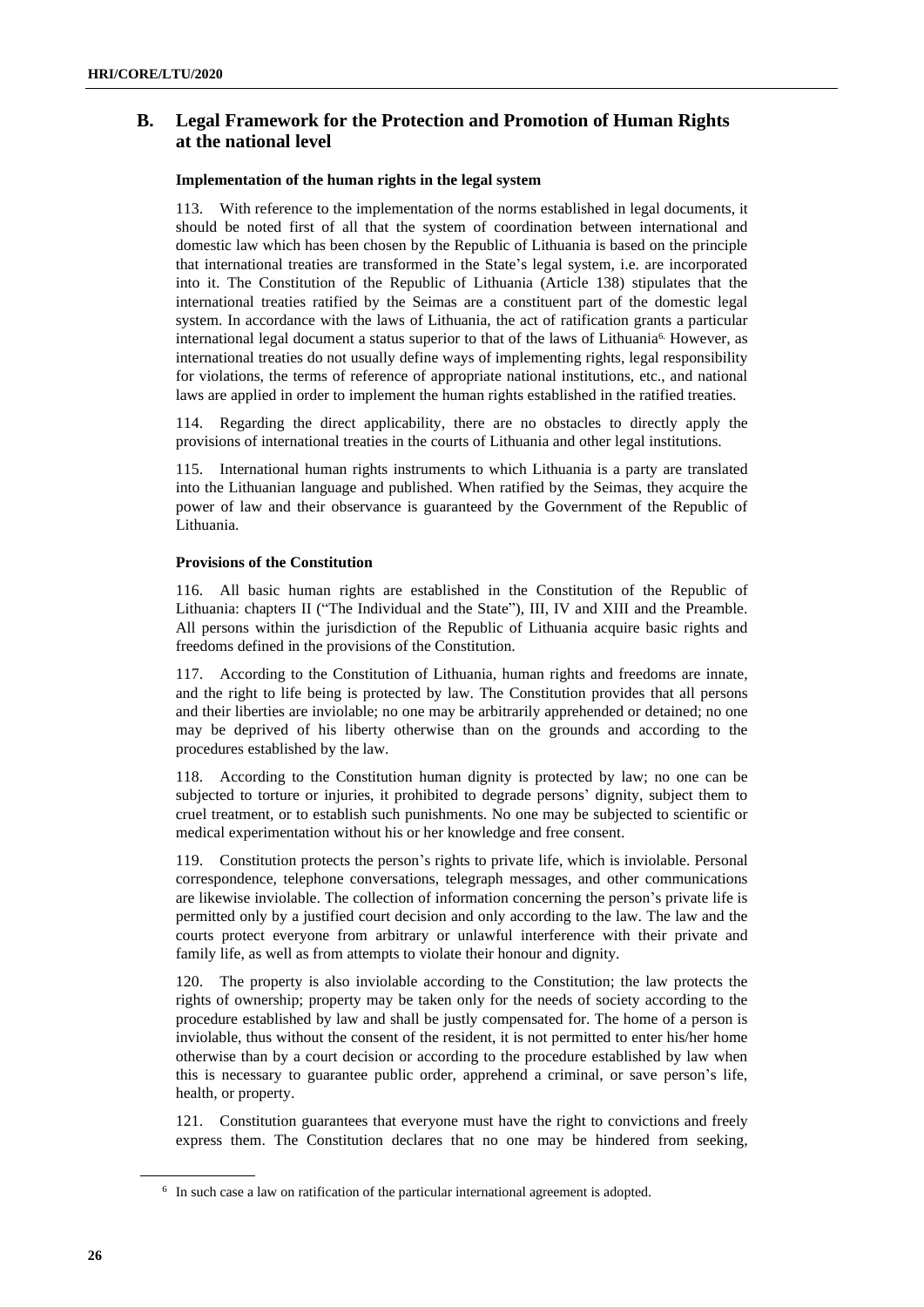receiving, or imparting information and ideas. The freedom to express convictions, as well as to receive and impart information, may not be limited otherwise than by law when this is necessary to protect person's health, honour or dignity, private life, morals, or to defend the constitutional order. Freedom of thought, conscience, and religion cannot be restricted and everyone shall have the right to freely choose any religion or belief and, either alone or with others, in private or in public, to profess their religion, perform religious ceremonies, practice and teach their belief. According to the Lithuanian Constitution, no one may compel another person or be compelled to choose or profess any religion or belief; the freedom to profess and spread religion or belief may not be limited otherwise than by law and only when this is necessary to guarantee the security of society, public order, the health or morals of people, or other basic rights or freedoms of the person.

122. Freedom of movement is also protected by the Constitution as the citizens may move and choose their place of residence in Lithuania freely and may leave Lithuania freely; these rights may not be restricted otherwise than by law when it is necessary for the national security or the health of people, or for the administration of justice.

123. Citizens have the right to participate in the governance of Lithuania both directly and through their democratically elected representatives and the right to enter on equal terms the State Service of the Republic of Lithuania. The Constitution guarantees that citizens have the right to criticize the work of state institutions or their officials and to appeal against their decisions, while persecution for criticism is prohibited. The right of petition for the citizens is guaranteed by the Constitution, while the procedure for the implementation of this right is established in laws.

124. Citizens who, on the day of the election, are 18 years of age, shall have the electoral right, as it is set in the Constitution. Citizens shall be guaranteed the right to freely form societies, political parties, and associations if the aims and activities thereof are not contrary to the Constitution and laws; no one may be compelled to belong to any society, political party, or association. Citizens may not be prohibited or hindered from assembling unarmed in peaceful meetings; this right may not be limited otherwise than by law and only when this is necessary to protect the security of the State or society, public order, the health or morals of people, or the rights or freedoms of other persons. Citizens belonging to ethnic communities shall have the right to foster their language, culture, and customs.

125. While implementing their rights and exercising their freedoms, everyone must observe the Constitution and laws of Lithuania and must not restrict the rights and freedoms of other people.

126. Article 145 of the Constitution of the Republic of Lithuania stipulates that during martial law or a state of emergency the rights and freedoms connected to a person's private life, property, inviolability of the dwelling, freedom of conviction, movement, association and meetings may be temporarily restricted.

#### **Individual constitutional complaint**

127. As of 1 September 2019, individual constitutional complaints can be filed with the Constitutional Court of the Republic of Lithuania. An individual constitutional complaint grants every person the right to directly contest a law or another legal act violating his or her constitutional rights or freedoms before the Constitutional Court once the person believes that decisions adopted by the highest state authorities have violated these rights or freedoms.

#### **Civil proceedings**

128. The implementation of human rights is regulated and set in details in the Civil Code of Lithuania and other laws. Article 30 of the Constitution sets out that a person whose constitutional rights or freedoms are violated shall have the right to apply to a court. According to Article 5 of the Code of Civil Procedure, every person concerned shall have the right to appeal to court following the laws to defend their violated or contested right or interest protected by laws; waiver to appeal to court is not valid.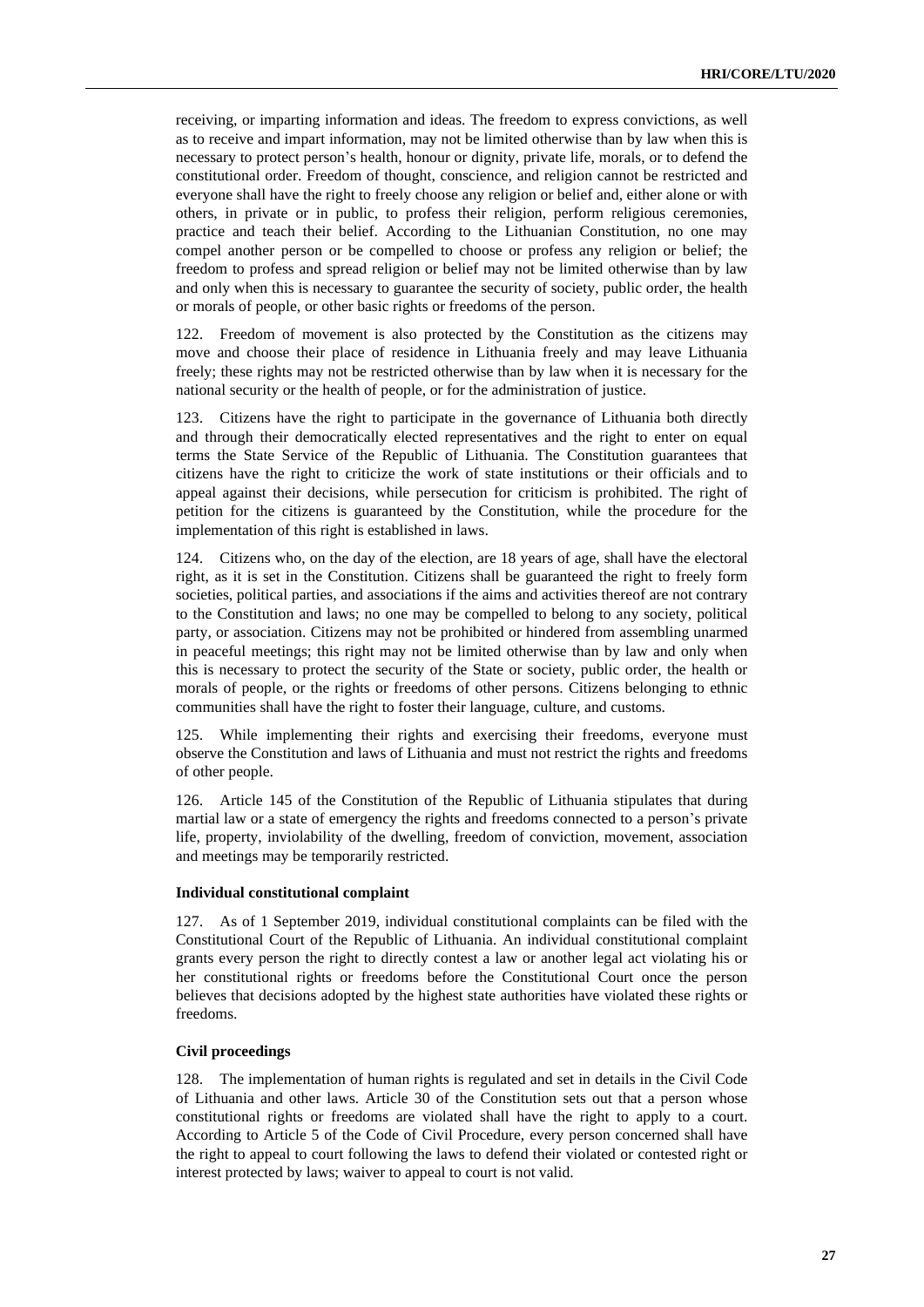129. In civil cases, an alternative dispute resolution is also available. Arbitration procedure is regulated by the Lithuanian Law on Arbitration; Mediation procedure is regulated by the Law on Mediation.

#### **Legal aid**

130. Persons requiring legal assistance defending their violated or disputed rights and interests have a right to apply for a state-guaranteed legal aid under the Law on Stateguaranteed Legal Aid. State-guaranteed legal aid consists of primary legal aid, secondary legal aid and conciliatory mediation. Primary legal aid includes the provision of legal information and legal advice. It is ensured free of charge to all residents of Lithuania without means or merits test. Secondary legal aid covers drafting of procedural documents, defence or representation in court or preliminary extrajudicial institution. Secondary legal aid is granted to persons who do not have financial means to cover legal aid costs and to persons belonging to special categories without means tests. Conciliatory mediation is directed to an amicable dispute resolution and is provided if at least one party of a dispute has a right to secondary legal aid.

#### **Compensation**

131. Compensation for material and moral damage inflicted upon a person shall be established by law.

132. The Civil Code regulates civil liability, compensation of damages, as well as of nonpecuniary damage. According to the Civil Code, civil rights shall be protected by the court acting within its competence and according to the procedure established by laws. The ways of protecting civil rights are the following: 1) acknowledgement of rights; 2) restoration of the situation that existed before the right was violated; 3) prevention of unlawful actions or prohibition to perform actions that pose reasonable threat of the occurrence of damage (preventive action); 4) judgement to perform an obligation in kind; 5) interruption or modification of a legal relationship; 6) recovery of pecuniary or non-pecuniary damage from the person who infringes the law and, in cases established by the law or contract, recovery of a penalty (fine, interest); 7) declaration as voidable of unlawful acts of the state or those of the institutions of local governments or the officials thereof in the cases established in paragraph 4 Article 1.3 of this Code; 8) other ways provided by laws.

133. The Fund for Crime Victims, which is administrated by the Fund's Administrator – the Ministry of Justice, is established by the Law on Compensation for Damage Caused by Violent Crimes. This Fund is used by the State to compensate for material and/or nonmaterial damage resulting from violent crimes committed after 1 July 2005. Material and/or non-material damage may be covered by prepaid compensation in the course of criminal proceedings or after a procedural decision of the court, acknowledging that a violent crime has been committed becomes enforceable.

134. The Lithuanian Law on Compensation for Damage Caused by Violent Crimes sets three mandatory pre-conditions for the compensation of damage from violent crimes:

- The violent crime has been committed within the territory of Lithuania or on-board the ships or aircrafts flying the flag or displaying marks of registry of the State of Lithuania.
- The damage caused by violent crime and awarded by a judicial decision or the damage caused by violent crime and specified in the agreement approved by the court has not been compensated.
- An application to compensate for violent crime damage has been filed before the expiry of a ten-year period after the court's decision awarding the damage caused by a violent crime or approving the agreement on its compensation has become enforceable, except when such time limit has been exceeded due to important reasons.

135. According to the currently effective wording of the above mentioned Law, the only institution, which can state the fact of commission of the crime, is the court, which awards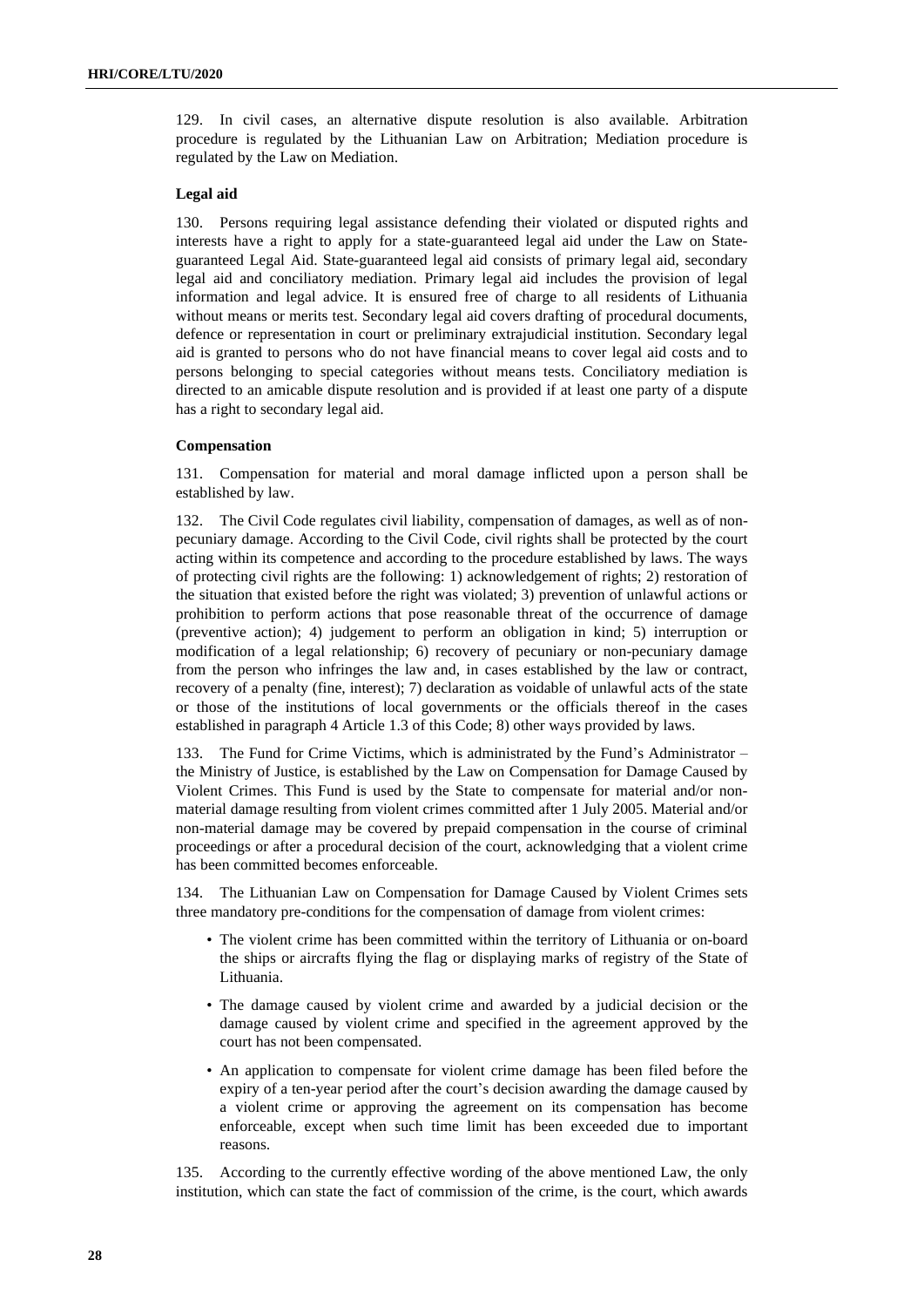(by its decision or judgment) compensation for such damage from the offender or the person liable for the offender's act.

#### **Criminal proceedings**

136. According to the Law on Compensation for Damage Caused by Violent Crimes, violence is understood as any actions that harm or can harm physical, sexual or psychological health or inflict suffering. A violent crime is defined as an act, which has the elements of a criminal offence defined in the Criminal Code of Lithuania and which has intentionally killed a person, severely or non-severely impaired his or her health; which has the elements of a less serious, serious or grave crime against human liberty, freedom of a person's sexual self-determination and inviolability.

137. According to the Criminal Code, a less serious crime is a crime punishable by a custodial sentence of the maximum duration in excess of three years, but not exceeding six years of imprisonment; a serious crime is a crime punishable by a custodial sentence of the duration in excess of six years, but not exceeding ten years of imprisonment; a grave crime is a premeditated crime punishable, under the criminal law, by a custodial sentence of the maximum duration in excess of ten years.

#### **National Human Rights Institution (NHRI)**

138. On March 23, 2017, in line with the Paris Principles of the United Nations Resolution, the Seimas Ombudsperson's Office was accredited as the National Human Rights Institution (and got an A status); The amendments of the Law on Seimas Ombudsperson granting the status of the National Human Rights Institution to the Seimas Ombudsperson's Office came into force on 1 January, 2018.

139. According to the Law on Seimas Ombudsperson, one of the objectives of the Seimas Ombudsperson is to promote respect for human rights and freedoms while exercising the functions of the National Human Rights Institution. The new amendments to this abovementioned law provide for the duty of the state and municipal authorities to cooperate with the Seimas Ombudsperson's Office in providing information to the institution about the human rights situation in the country. As well as initiating and conducting investigations on fundamental human rights issues.

140. Main goals of the NHRI are to raise various human rights issues and, in cooperation with the public, raise the urgent issues of human rights, to carry out other core functions of the NHRI as defined by the resolution adopted by the UN General Assembly.

141. The NHRI also investigates of complaints from individual applicants and national prevention of torture are attributable to the functions of the NHRI. The Seimas Ombudsperson, in accordance with the Constitution of Lithuania and the Law on the Seimas Ombudsperson, investigates complaints regarding the abuse of office by and the bureaucracy of the officials or other violations of human rights and freedoms in the public administration sphere and carry out national prevention of torture; therefore, these functions are an integral part of the activities of the Seimas Ombudsperson's Office accredited as the National Human Rights Institution.

142. Main functions of the NHRI, formulated in the Paris Principles, are: (a) monitoring of human rights; (b) advice to authorities on human rights issues; (c) education and information of the public on human rights, dissemination of information on human rights; (d) presentation of the assessment of the human rights situation at international organizations; (e) preparation of national reports on human rights; (f) seeking harmonization of national legislation regulations and practices with the international human rights instruments.

143. At the international level, NHRI has been involved in the work of the UN and the relevant regional human rights organizations in Europe, e.g. the Council of Europe and other international organizations. It prepares and submits alternative reports, opinions on various human rights issues for international organizations, provides them with information, takes care of transposing international human rights standards, calls the state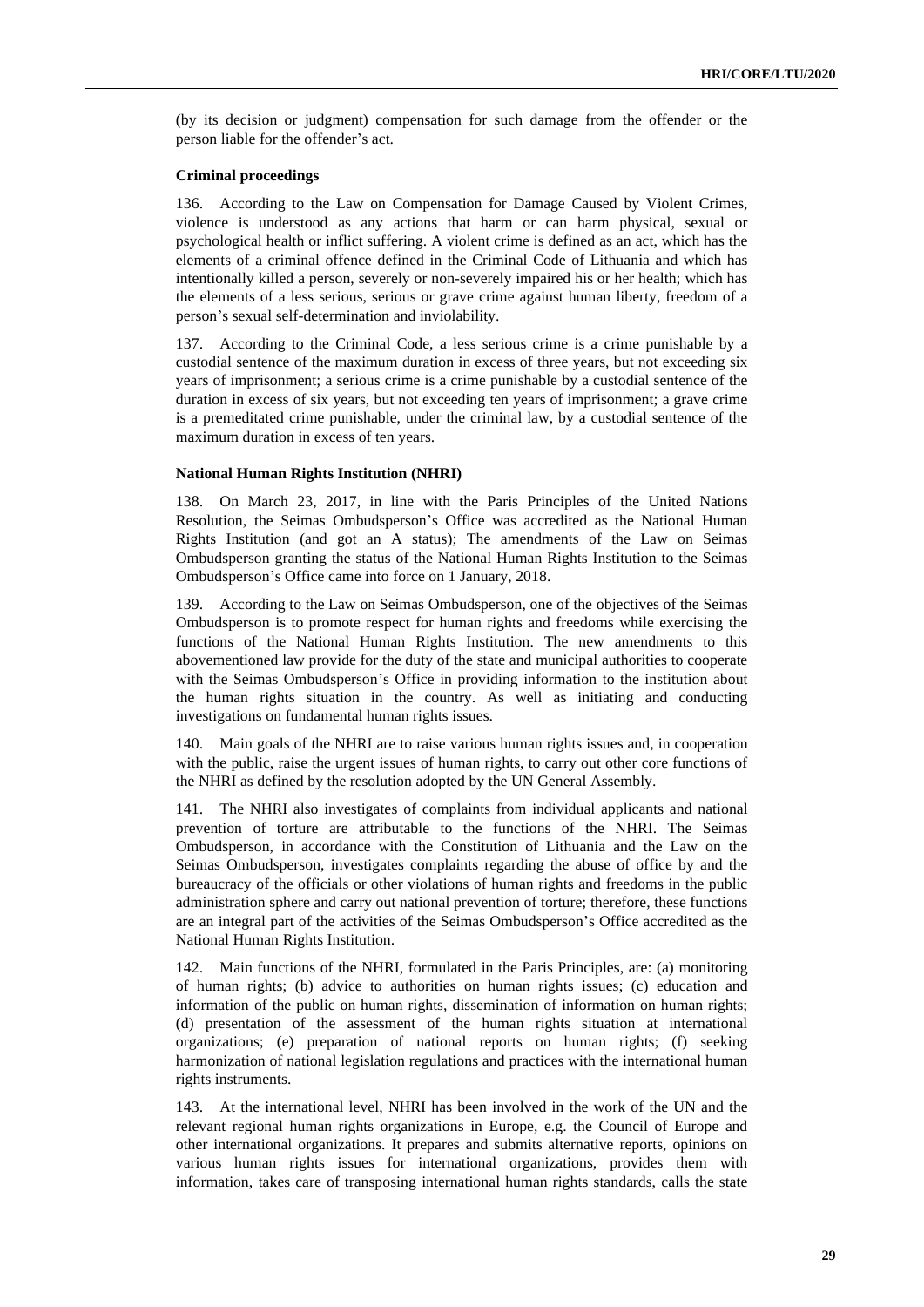to fulfil international obligations in the field of human rights, and promotes respect for human rights in the country.

#### **European Court of Human Rights**

144. Lithuania ratified the Convention for the Protection of Human Rights and Fundamental Freedoms in 1995.

145. The European Court of Human Rights (hereinafter – the ECHR) dealt with 470 applications concerning Lithuania in 2018, of which 429 were declared inadmissible or struck out. In 2017 ECHR dealt with 484 applications concerning Lithuania, of which 451 were declared inadmissible or struck out.

146. In 2018 there were 42 new cases communicated to the Government (the issues raised by the applicants vary considerably – prison conditions, fair trial guarantees, property rights, police brutality, improper investigation of crimes, restrictions of private and family life and other), currently there are 79 cases pending before the ECHR in which the Government was requested to submit its position concerning admissibility and merits of the case. In 2018, the ECHR delivered 31 judgment (concerning 40 applications), 23 of which found at least one violation of the European Convention of the Human Rights. In 9 cases there were no violations of the Convention found. In 22 cases there were friendly settlements concluded (21 of those cases concerned improper conditions). Violations of the Convention found in the relevant cases were related to the following: property restitution processes, prisoners' complaints, the right to liberty, fair trial guarantees, and the asylum procedure, freedom of expression.

#### **Independent Human Rights Bodies:**

147. The Seimas Ombudsperson's Office (as abovementioned – the NHRI institution) has three mandates: to investigate complaints about abuses of office or other violations of human rights involving public administration; to implement the national prevention of torture mechanism under the UN's Optional Protocol to the Convention against Torture; and already mentioned above – to serve as an accredited national human rights institution (NHRI). As an NHRI the parliamentary ombudsman is responsible for reporting on and monitoring human rights problems, cooperating with international and domestic human rights organizations, and promoting human rights awareness and education.

148. The Office of the Equal Opportunities Ombudsperson is a national equality body, which performs a quasi-judicial function by investigating individual complaints on alleged instances of discrimination on the grounds of sex, race, nationality, citizenship, language, origin, social status, belief, convictions or views, age, sexual orientation, disability, ethnic origin or religion under the Law on Equal Opportunities for Women and Men and the Law on Equal Treatment. In the Lithuanian legal system discrimination on the identified grounds is prohibited in the fields of employment and occupation, provision of goods and services, education, membership in organizations (associations), social security, and all actions by public authorities. The Office of the Equal Opportunities Ombudsperson also investigates into the instances of alleged harassment and sexual harassment in the fields of employment, occupation and education. As of 1 January 2017, the Office of the Equal Opportunities Ombudsperson also performs preventive and educational activities and dissemination of equal opportunities (e.g. awareness raising campaigns). Therefore, the Office of the Equal Opportunities Ombudsperson is a mixed-type national equality body, combining tribunaltype and promotional-type functions.

149. The Ombudsperson of Equal Opportunities examines individual complaints on the alleged instances of discrimination, conducts independent investigations relating to discrimination cases, carries out independent situation reviews in respect of discrimination, publishes independent reports, issues conclusions and recommendations on any discrimination-related matters, submits proposals to state and municipal institutions and agencies on the improvement of legal acts and policy priorities for implementing equal treatment, carries out preventive and educational activities and dissemination of information about the ensuring of equal treatment. As of 1 July 2018, the Ombudsperson of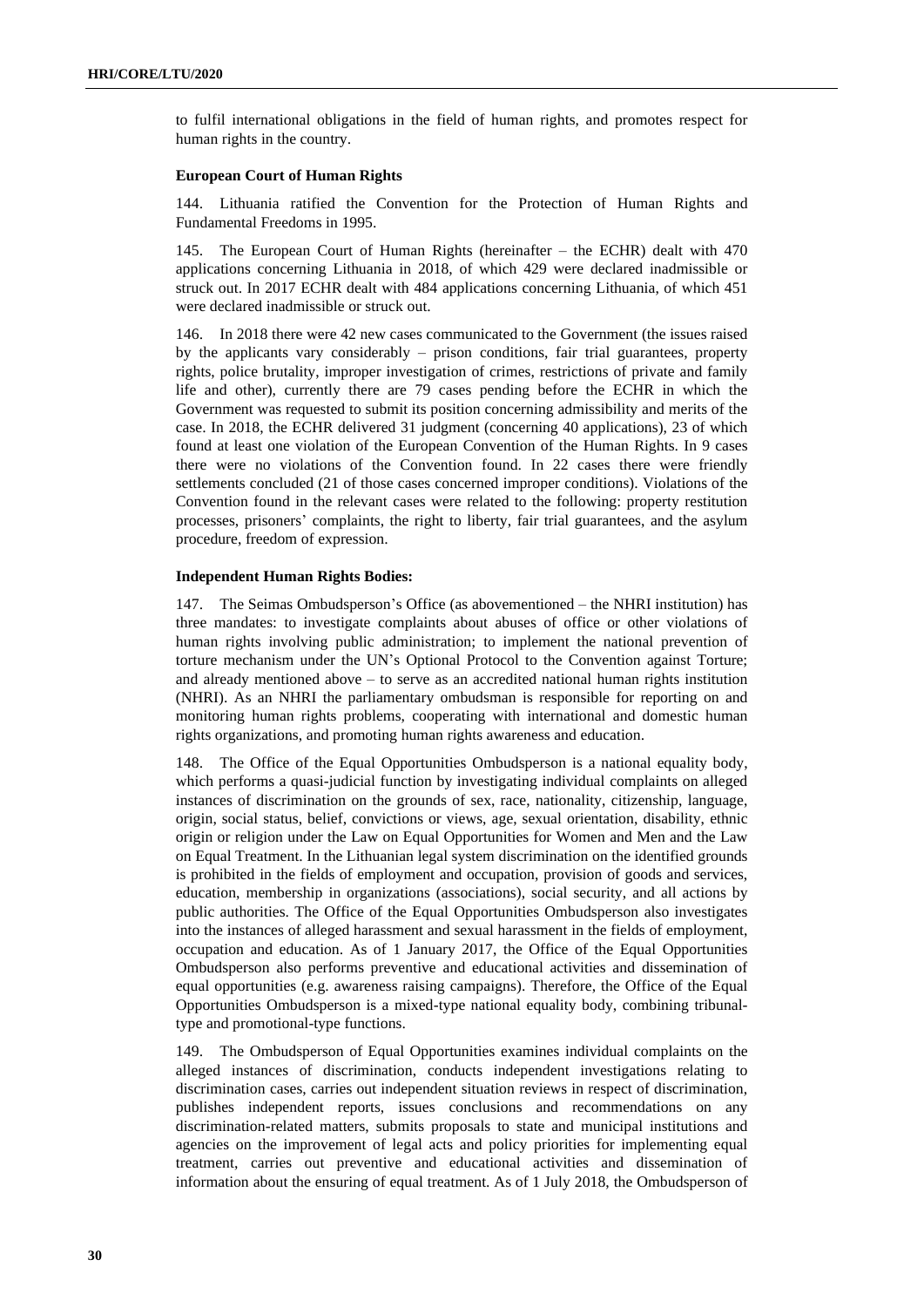Equal Opportunities independently monitors the implementation of the UN Convention on the Rights of Persons with Disabilities.

150. The Ombudsperson for Children Rights is a state official exercising supervision and control of the implementation of legal acts regulating protection of the rights and interests of children, investigating the cases of violation of the rights and interests of children, promoting children's rights, also, cooperation between natural and legal persons and the society and seeking to improve the situation of children in Lithuania.

151. The Ombudsperson for Children Rights is empowered to investigate complaints and to initiate investigations on his/her own. Ombudsperson for Children Rights performs investigations concerning the acts or omissions of persons, as a result of which child's rights are violated, allegedly violated or could be violated; misuse of powers of officials or bureaucracy in child's rights protection sphere and, in accordance with the procedure prescribed by laws, concerning the acts or omissions of prosecutors or pre-trail investigation officers that (allegedly) violate child's rights. It should be mentioned, that, the Ombudsperson for Children Rights has the right to investigate complaints concerning child's rights violation in private life. Every child may apply to the Ombudsperson for Children Rights on his/her own. Requirements for a child complaint are not applied. Office of the Ombudsperson for Children Rights, also, has a free phone line that can be used by children to call and inform about child's rights violations anywhere in the country.

152. The decisions of the Ombudsperson for Children Rights are recommendatory, however, provisions of the Law provides that the decision must be considered by the persons to whom the decision is addressed and he has to inform the Ombudsperson for Children Rights about the results of the consideration and execution of the decision.

153. In performing his/her duties, the Ombudsperson for Children Rights has the right to start investigations; to request to immediately submit the information, explanations and any other documents required for the performance of the functions; at any time freely to enter premises, freely see and to talk to the people present in the premises as well as familiarise with activities of agencies, institutions and organisations; to use technical means during the investigations; freely and directly communicate with children; to attend the sittings and meetings organised by the President of the Republic, the Seimas, the Government, other state and municipal agencies, enterprises, organisations and other persons and take part in the activities of various commissions and working groups; to apply to the administrative court with a request to investigate whether an administrative regulatory enactment (or a part thereof) conforms to a law or resolution of the Government, and also to investigate whether a general act adopted by a specific public organisation, society, political party, political organisation or association is lawful; to inform the President of the Republic, the Seimas, the Government or the municipal council of an appropriate municipality and other agencies, enterprises or organisations about violations of legal acts or any shortcomings, contradictions or gaps in legal (administrative) acts and etc.

154. The Ombudsperson for Children Rights submits (complementary) reports to the UN Committee on the Right of the Child on the implementation of the Convention on the Rights of the Child and its Optional Protocols.

155. The Inspector of Journalist Ethics is responsible to ensure that public information is respectful of human rights and freedoms, to develop civil society's critical approach to the public information processes, to raise public legal awareness of human rights, to foster sustainable relationship between the public information producers and disseminators and the general public and to promote the public information producers' and disseminators' responsibility.

156. The main function of the Inspector of Journalist Ethics is to investigate complaints of stakeholders on the violations of their honour and dignity in mass media, and their right to the protection of privacy. According to the legal regulation in force in Lithuania, the function of the personal data processing supervision authority is also assigned to the Inspector of Journalist Ethics. Following the introduction of the General Data Protection Regulation throughout the European Union from 25 May 2018 (the Regulation), the Inspector of Journalist Ethics has become one of the supervisory authorities of the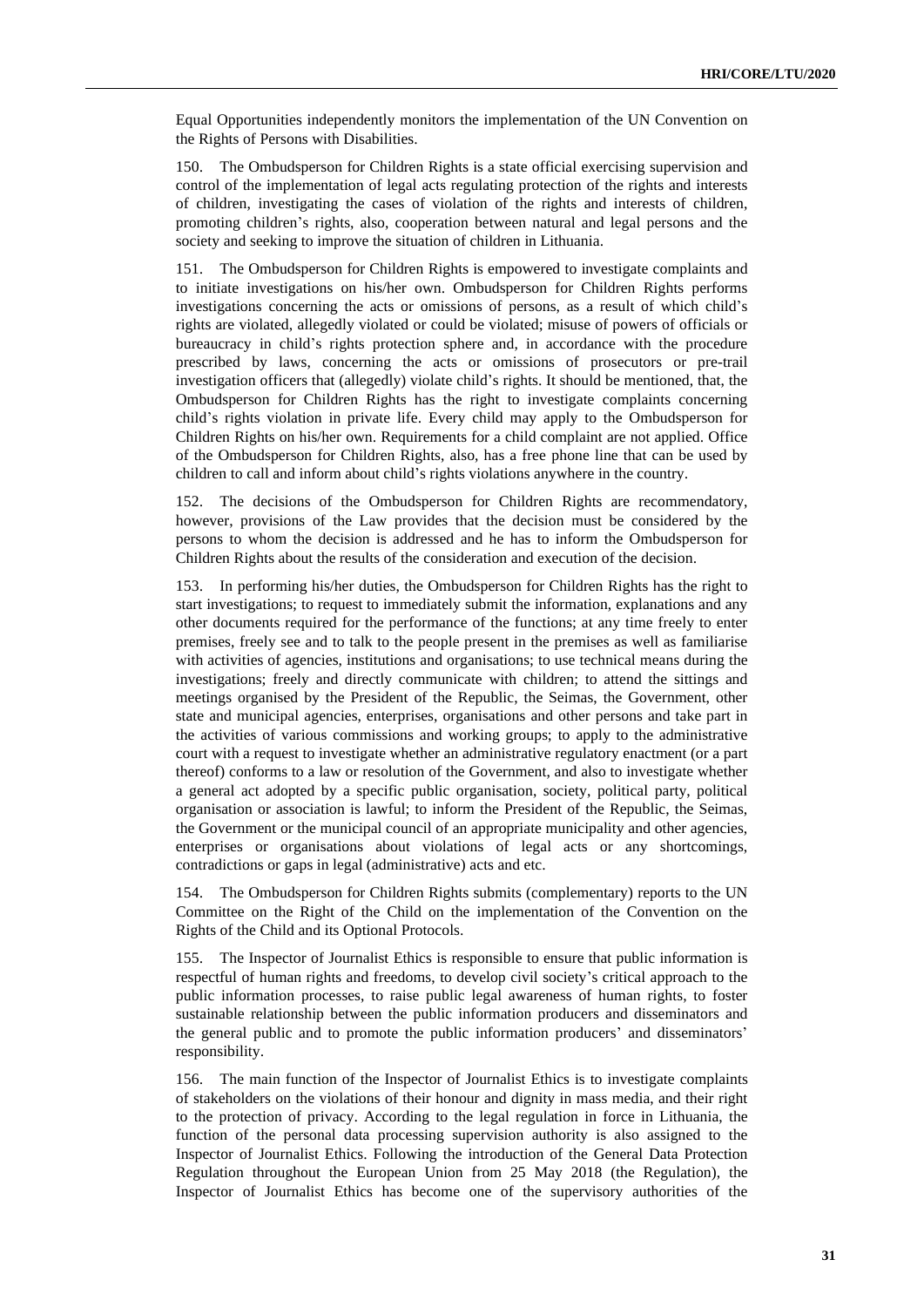implementation of this Regulation in Lithuania when personal data are processed for journalistic purposes and for academic, artistic or literary expression purposes.

### **C. Reporting process at the national level**

157. In accordance with the Resolution of the Government of the Republic of Lithuania No. 1540 "Regarding the reports on the implementation of the conventions of United Nations and the national procedure for the preparation of reports to the United Nations Human Rights Council Universal Periodic Review", adopted on 18 December 2001, provides the list of the ministries that are mandated and responsible for certain reports on the implementation of the UN human rights treaties (hereinafter – Mandated institution).

158. According to the abovementioned resolution, the Ministry of Foreign Affairs of the Republic of Lithuania is mandated to coordinate reports to the UN bodies, engage with them and provide requested information to the UN Secretariat.

159. The Ministry of Foreign Affairs is also responsible for submitting reports on the implementation of the 1965 Convention on the Elimination of All Forms of Racial Discrimination to the Committee on the Elimination of Racial Discrimination (CERD), as well as reports on the implementation of the 1966 International Covenant on Civil and Political Rights (ICCPR).

160. The Ministry of Social Security and Labour is mandated to prepare national reports on the implementation of the 1966 International Covenant on Economic, Social and Cultural Rights (ICESCR), the 1979 UN Convention on Elimination of all Forms of Discrimination Against Women (CEDAW), the 1989 UN Convention on the Rights of the Child (CRC) and implementation of the 2006 UN Convention on the Rights of Persons with Disabilities (CRPD).

161. The Ministry of Justice is mandated to prepare reports on the implementation of the 1984 UN Convention against Torture and Other Cruel, Inhuman or Degrading Treatment or Punishment (UNCAT), the 2006 International Convention for the Protection of All Persons from Enforced Disappearance (CED), as well as the report to the UN Human Rights Council Universal Periodic Review (UPR)

162. When drafting the national reports, the mandated institution takes into account the requirements of the relevant UN guidelines for the content and form of the report. Information on the implementation of a specific UN convention in Lithuania is compiled in close cooperation with the responsible sectoral institutions.

163. According to the abovementioned resolution by the Government, a commission is formed, consisting of representatives from all relevant sectoral institutions, and chaired by the representative of the Mandated institution. The composition of the commission is approved by the minister of the Mandated institution.

164. The Mandated institution is responsible for ensuring the translation of the national report into one of the UN official working languages.

165. The national report on the implementation of the UN human rights treaties is submitted to the UN by the Ministry of Foreign Affairs.

166. NGOs, ombudspersons and specialized committees are involved in the preparation of national reports, their comments are reflected in the text of the national report. In addition, NGOs are informed about the possibility of submitting an alternative report.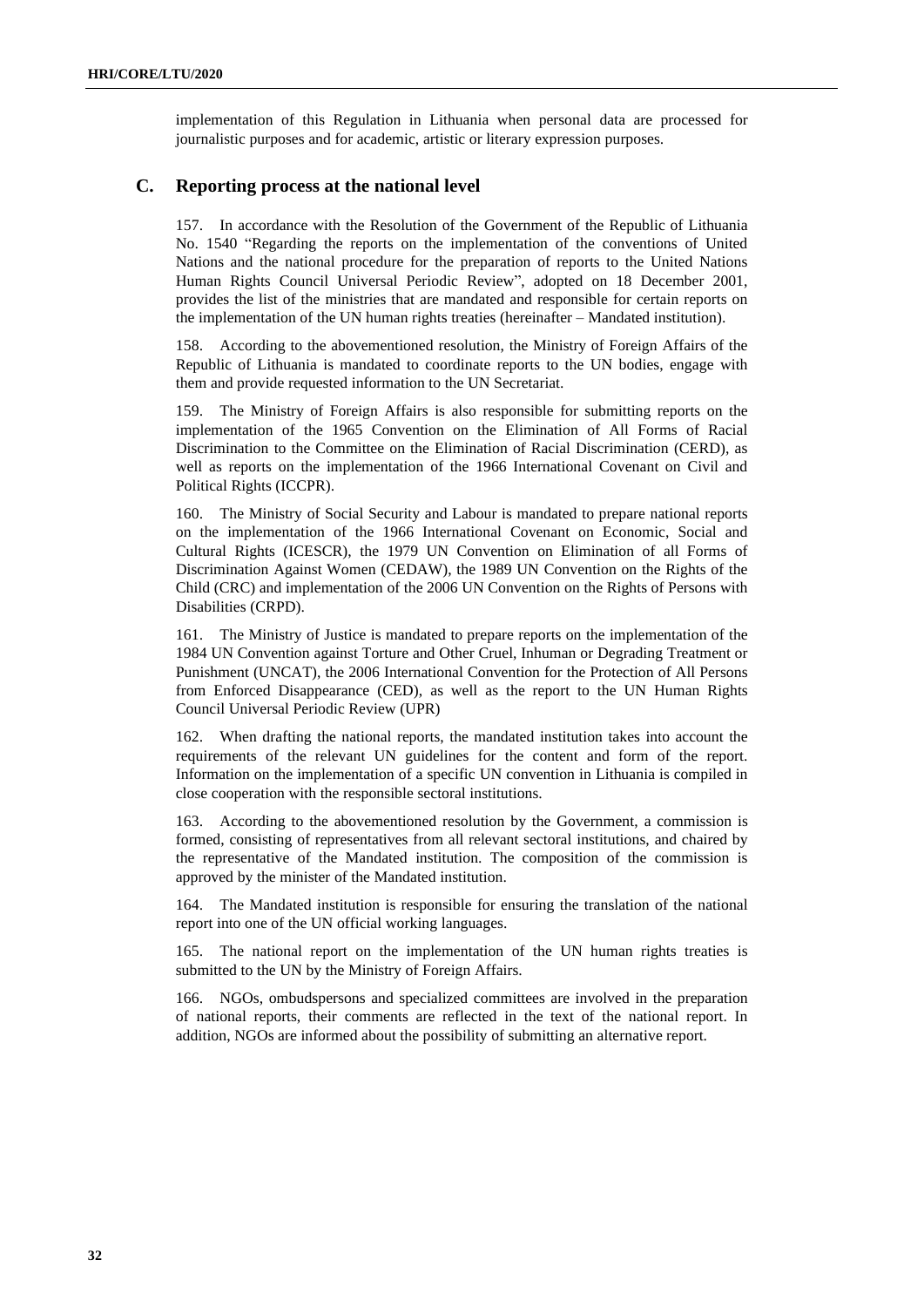## **IV. Information on non-discrimination and equality and effective remedies**

### **Non-discrimination and equality**

167. Article 29 of the Constitution of Lithuania establishes the principle of equality, stating that all persons are equal before the law, courts, and other state institutions and officials. Human rights may not be restricted and no one may be granted any privileges on the grounds of gender, race, nationality, language, origin, social status, belief, convictions, or views.

168. The Law on Equal Treatment defines the principle of equal treatment as implementation of human rights, which are laid down in international documents on human and citizens' rights and in the laws of the Republic of Lithuania, regardless of gender, race, ethnicity, nationality, citizenship, language, origin, social status, faith, convictions or views, age, sexual orientation, disability, ethnic affiliation, religion. The abovementioned law forbids any direct or indirect discrimination, sets the obligation for the state and local government institutions and agencies to implement the principle of equal treatment.

169. The Labour Code of the Republic of Lithuania enshrines the obligation for the employer to implement the principles of gender equality and non-discrimination on other grounds. This means that in employer's relations with employees, any direct or indirect discrimination, harassment, sexual harassment or instruction to discriminate on the grounds of gender, race, nationality, language, origin, social status, age, sexual orientation, disability, ethnic affiliation, political affiliation, religion, faith, convictions or views shall be prohibited. This is with the exception of cases concerning a person's professed religion, faith or convictions for those working in religious communities, societies or centres, provided that the requirement for the employee regarding his or her professed religion, faith or convictions, in view of the ethos of the religious community, society or centre, is normal, lawful and justifiable, or intention to have a child/children, or due to circumstances unrelated to the employees' professional qualities or on other grounds established by law

170. Implementation of the provisions establishing the principles of non-discrimination and equal opportunities is ensured by the Action Plan for the Promotion of Nondiscrimination for 2017–2019, which implementation is coordinated by the Ministry of Social Security and Labour of the Republic of Lithuania. The Plan includes 21 measures aimed at reducing discrimination, improving legal regulation, ensuring equal opportunities in the framework established by the Law on Equal Treatment, as well as the promoting of non-discrimination and tolerance.

#### **Gender equality**

171. Equal rights and opportunities for women and men are enshrined in the Law on Equal Opportunities for Women and Men that forbids any discrimination (direct and indirect) harassment, and sexual harassment on the grounds of sex. This law sets out preconditions for gender mainstreaming. All state and municipal institutions and agencies must ensure that equal rights for women and men are set out in all the legal acts drafted and enacted by them, must draw up and implement programs and measures aimed at protecting equal opportunities for women and men and, in the manner prescribed by laws, must support the programs of public establishments, associations and charitable foundations which assist in implementing equal opportunities for women and men.

172. To continue solving gender equality issues in a complex and systematic manner, the National Program for Equal Opportunities of Men and Women 2015–2021 has been implemented in Lithuania. The goals of the program include the following: promoting equal opportunities of men and women in the field of employment and labour; pursuing a balanced participation of men and women in decision-making and holding top posts; increasing efficiency of institutional mechanisms of equality of women and men; promoting integration of the gender aspect in various areas: education and science, culture, health, environment, national defence, access to justice; and implementing European Union and